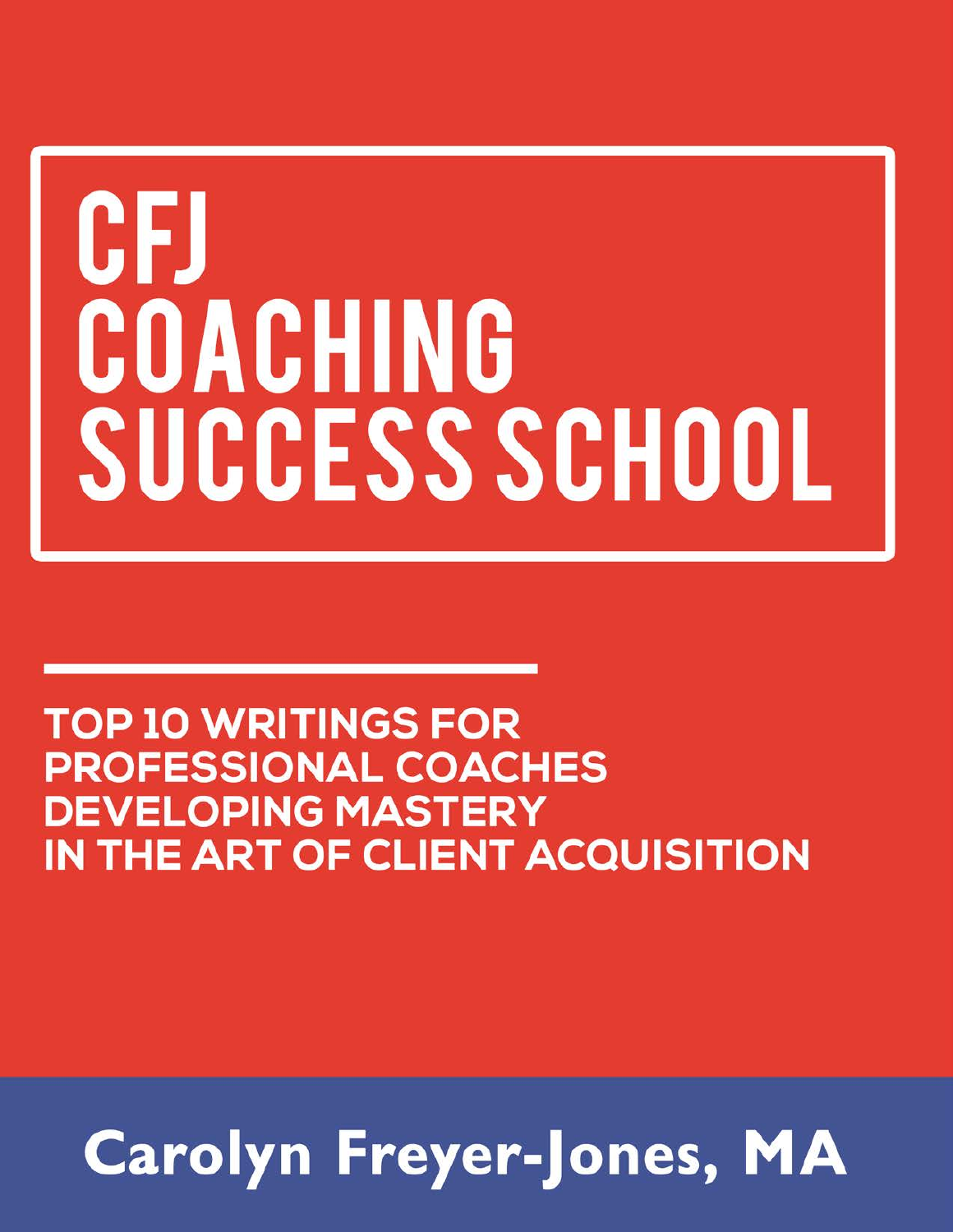

#### Dear Beloved Coach,

These writings are for you. I invite you to spend time with them.

I invite you to consider your path in this great profession. I invite you to remember what brought you into this profession, and I invite you into the possibility that you have greater opportunity.

Greater opportunity to grow, to serve, to flourish financially, and to make an even bigger contribution in the lives of others.

At the end of my best friend and business partner Michelle's life there were no more questions. She lived to 48 years old. Her words are the first you will read in this book as well as the last.

She was an extraordinary coach and enroller. She made a huge difference in people's lives – and she was only 48! She was only a professional coach for about 8 years. Imagine that – only 8 years and there are people whose lives were changed forever by her loving presence, by her coaching.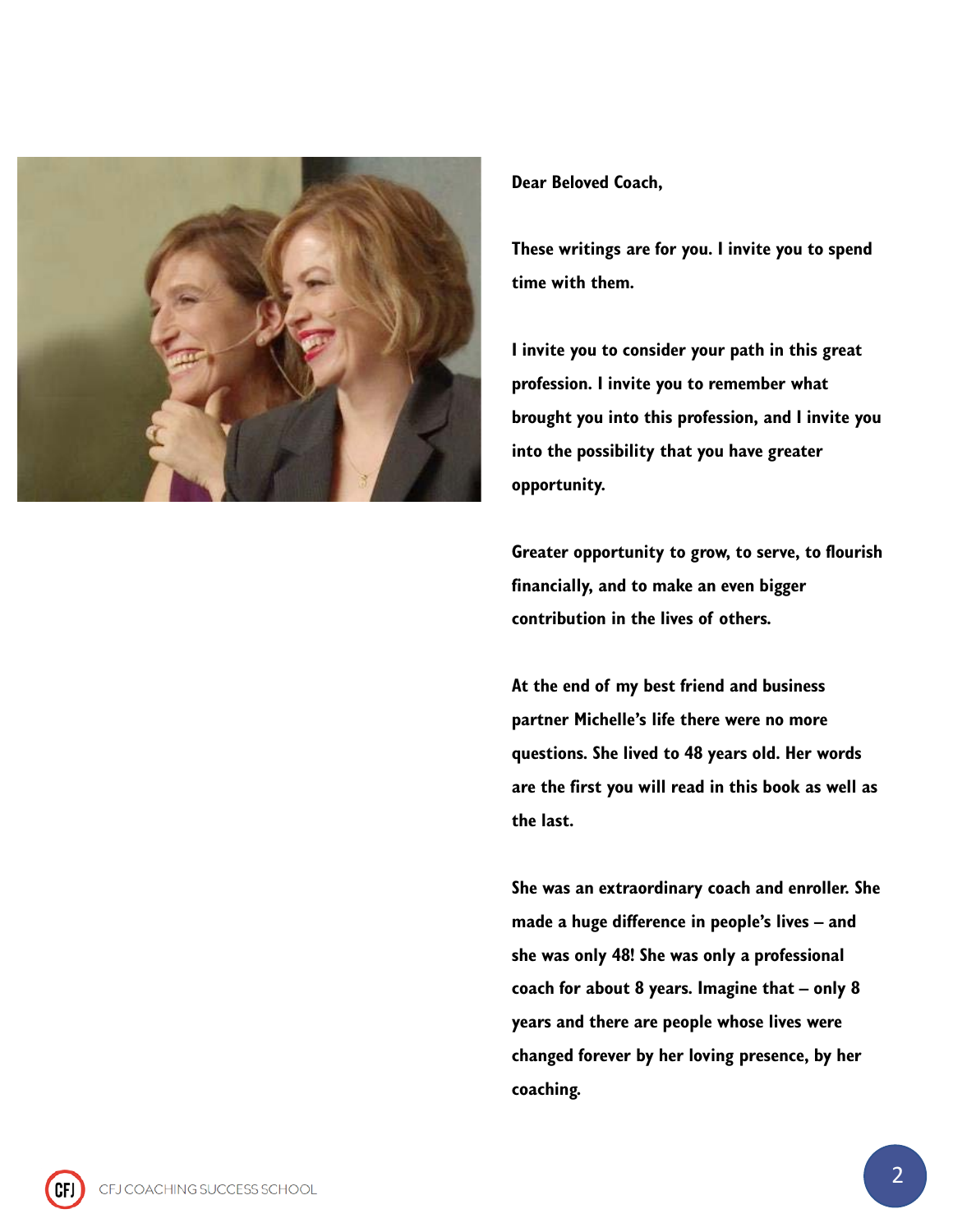# **What will you do?**

You will likely have more years to make a difference in this profession, the great profession of professional coaching.

You will also likely have more years to flourish financially.

Both of these things would bring Michelle great joy.

It gives me great joy to share her words and mine with you, in service to your growth, learning, and flourishing.

May your journey in this great profession be as meaningful, as joyful, as prosperous and as service-filled as possible. As my coach and friend, the great Steve Chandler, says, "It's the best profession on the planet."

With much loving for YOU, Carolyn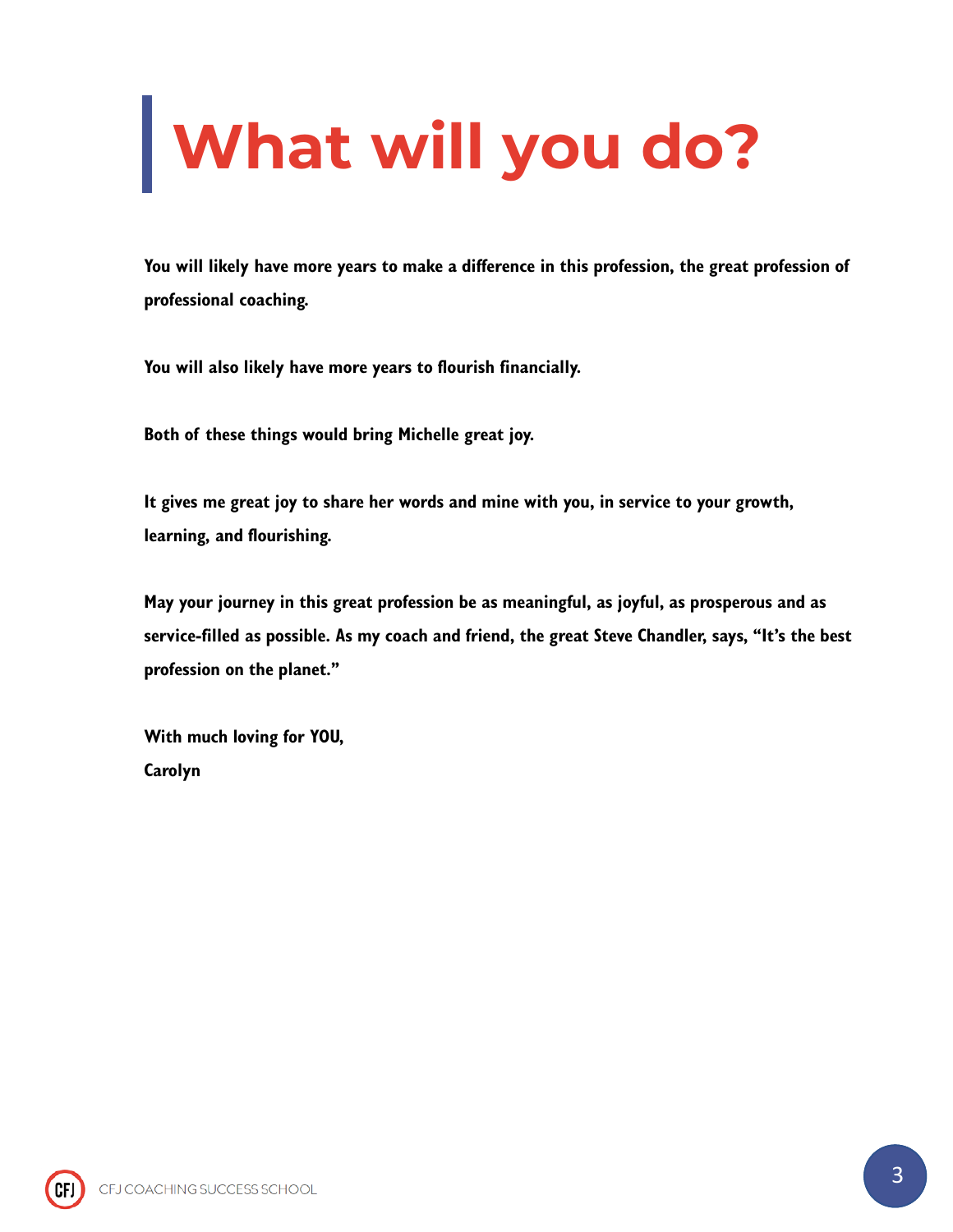# **Contents**

| <b>Coaching as Gardening</b>                           | 05 |
|--------------------------------------------------------|----|
| An Open Letter to the Coach Who Asks This Fantastic    | 12 |
| Question                                               |    |
| <b>E-mails and Slime Syndrome</b>                      | 17 |
| <b>Coaches - We Let Communications Die on the Vine</b> | 21 |
| <b>Coaches, Do You Let Your Client Think?</b>          | 24 |
| <b>Not Getting Paid on Time - Gulp</b>                 | 28 |
| <b>Coaches - Forget About the Money</b>                | 32 |
| <b>Coaches Don't Have to "Have It All Together"</b>    | 34 |
| Do I Offend You?                                       | 39 |
| <b>Don't Like Growing Your Business</b>                | 42 |
| <b>Coaches, What Do You Want?</b>                      | 49 |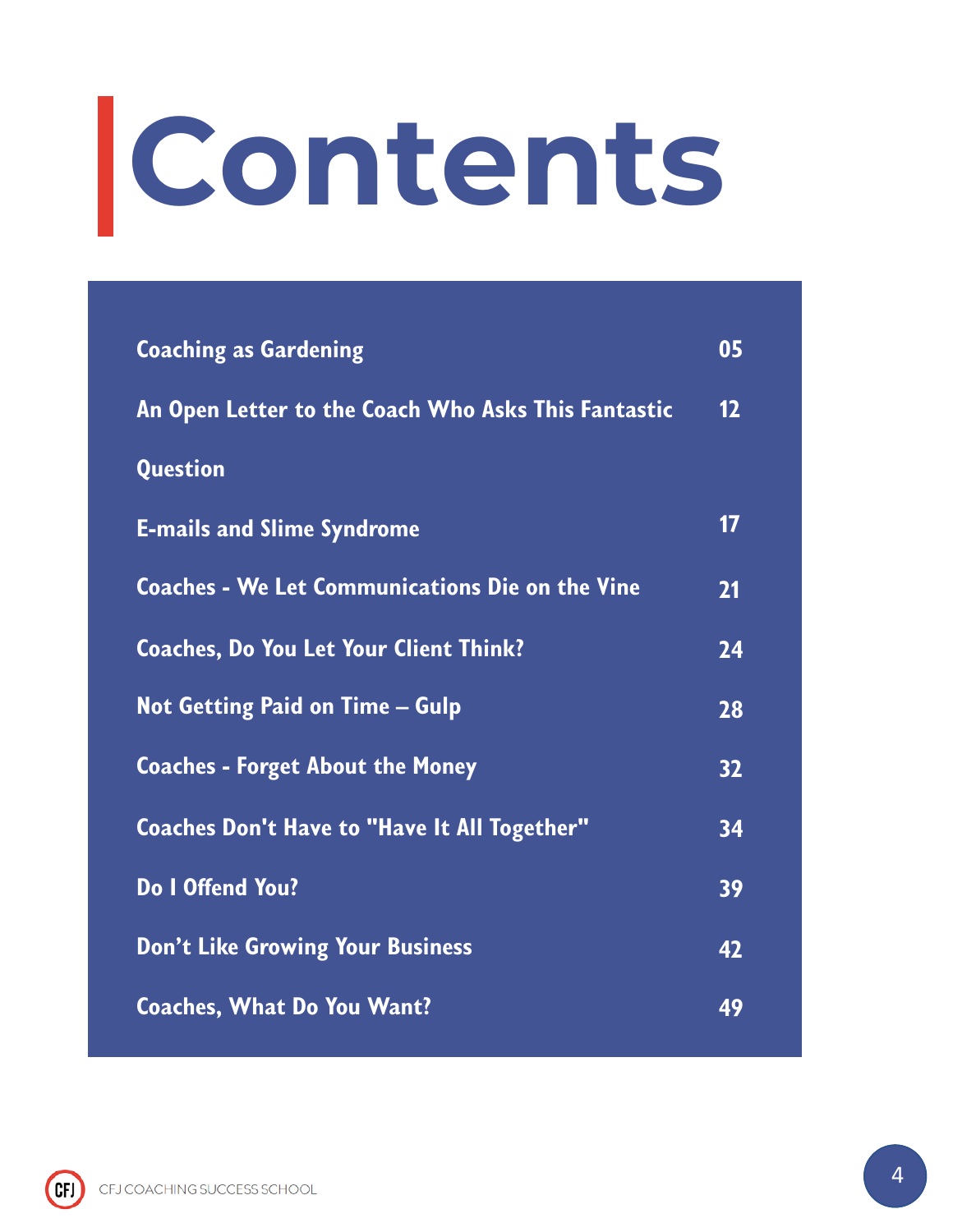### <span id="page-4-0"></span>**COACHING AS GARDENING by Michelle Bauman**

When I tell people I'm a life coach, they often respond wistfully. "It must be so rewarding to help people," they say, with a touch of sadness. As if to say, "I wish I could have a career where I got to transform people's lives." I always feel a bit disconnected from people's reaction – it doesn't quite capture the experience of the work I do. Yes, I find what I do incredibly rewarding and fun and challenging and stimulating. But more than "helping people"  $-$  as if I were a teacher or a guru or a shrink – what feels more accurate – is I provide people with the space, tools and possibility for them to help themselves. Coaching, for me anyway, is about providing the necessary ingredients for people to grow into (or wake up to) who they truly are.

It's less about what I "do" for them – and more about providing the right combination of space, attention, reflection, and tools for them to co-create more of what they want – to stretch into more of what's possible for them and their lives.

Being a coach is like being a gardener. Having experience about what helps plants grow can make a big difference. Being willing to be patient and consistent in providing the best conditions for growth is powerful. Knowing what ground is fertile and ripe for growth – and where the land is fallow and better left unplanted – matters. (You see where this metaphor is going.) But only a fool would say, "It's so rewarding to make plants grow" – as a gardener, I am a caretaker of a process. In no way do I mean to diminish the value of skill or experience I bring to my clients. Similarly, I never take for granted how important my love, my acceptance and the quality of my attention is for my clients ability to grow.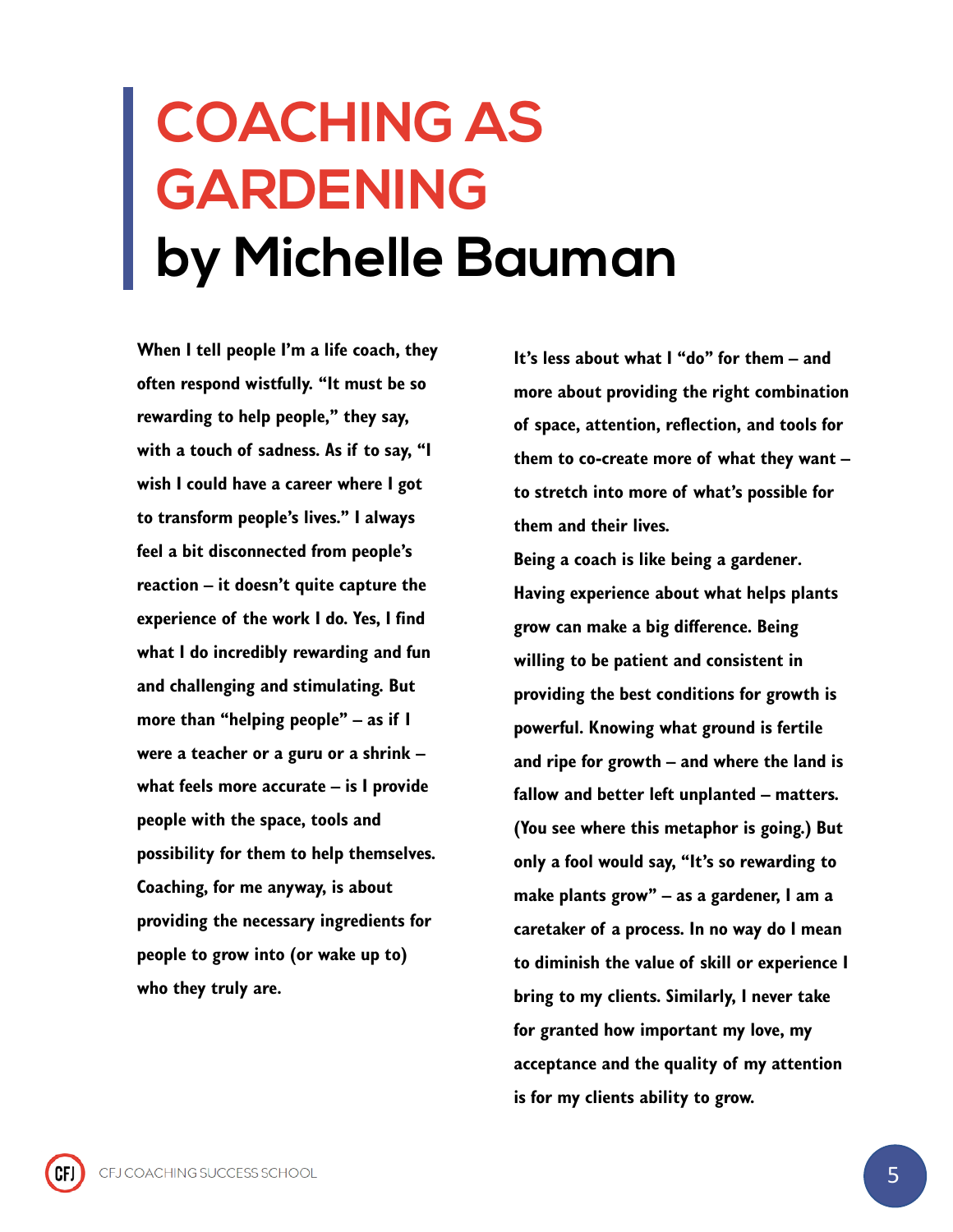Truly the way I am with them is like sunshine and water to a plant – necessary for thriving. When my clients step into a session, they know I care enough about them to tell them what I see as the truth – even if it's uncomfortable.

It would require a true illusion of grandeur to announce, "I make plants grow." No matter how skilled we are as gardeners … we don't hold the keys to life. We can't force a process that is at its core mystical and mysterious and beyond our ability to control. At best, we are able to participate in something bigger than ourselves. And, when we do it well – with skill, experience and love – the results seems to be better than if growth were to occur without our participation in this special way. Coaching is a generative process – it creates value that wouldn't exist but for these two people coming together for the purpose of creating, growing and expressing.

And so it is for me, as a coach – I experience extreme reverence for the process I'm invited to participate it. I feel humbled and inspired by my client's courage and determination. I feel driven to keep growing, learning, reading, and exploring my own edge – so that I have more to share with the extraordinary people who walk through my door. I don't have an over-inflated sense of myself as a "helper" – rather I experience awe in the unfolding process of growth. I feel excited and honored to be invited in again and again to witness and be a midwife in what often feels like a birthing process.

While coaching my clients, stories – my own and those of others – are one of the most powerful tools I have. Stories open up possibility for people. (This is why humans have been telling stories since the beginning of time.) And we never forget a good story. I found that there are certain stories I tell again and again – ones that really seem to help people in their own growth process. Some are my own stories; some are stories my clients have given me permission to share.

In writing them down in a way that anyone can access them, my hope is that you'll have more tools to tend your own garden.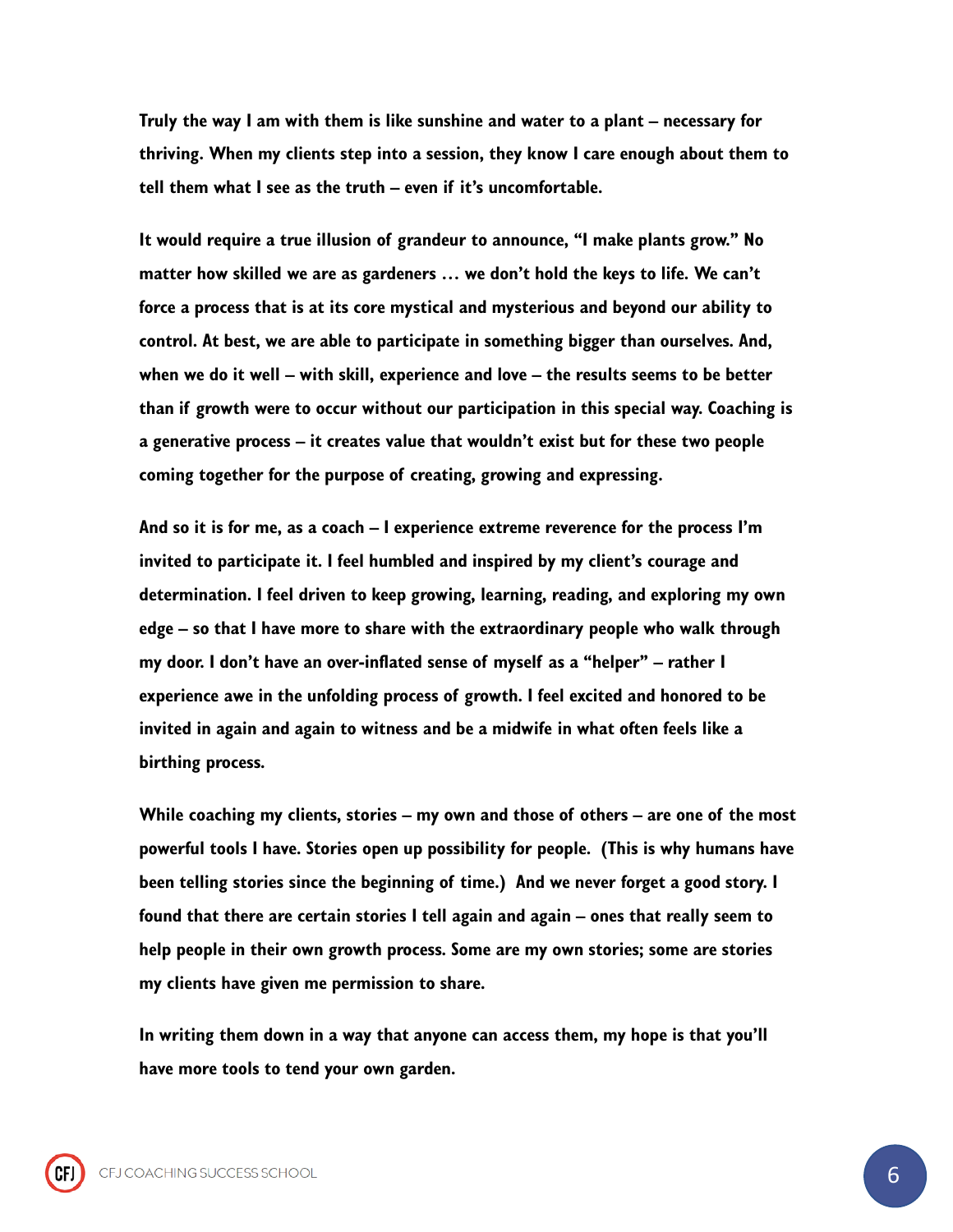A man came to me to ask for coaching. He was struggling at work. He had worked for his company for a very long time – really all of his adult life as a father and a husband. He found himself working for a boss whom he didn't respect, in a situation where the operation seemed to conflict with his own deeply held values. For the first time he felt out of synch with his company, undervalued – and also trapped, scared and confused. We talked for a long time about what might be possible for him, what he might want to create. And, he decided he wasn't quite ready to do the work required to create something different. He decided to stay for now.

Six months later he called me. His position had been eliminated. He was disturbed, sad, surprised, and scared. I wasn't surprised. I have seen this so many times. We know we aren't where we are supposed to be – we have such clarity that what we are doing (a job, a relationship, where we are living) – is no longer working for us, and yet we stay and we don't take action. We've all done this at some time or another. In my experience, if we don't listen to that inner knowing, our Universe tends to give us stronger feedback – a push if you will. Knowing this has helped me be more courageous in my own life – I attempt to listen to my own inner guidance before a push is necessary.

I agreed to help him navigate this new territory – and we began our work together.

The terms of his layoff were very interesting. His position was actually not going to be eliminated for another seven months – and then, after that he had almost a year of severance pay. So he had a long time to create new employment – and he also had to stay in the workplace for many months. What's worse, they were asking him to stay and help restructure the department, hire his replacement (someone at a lower level), and help train others to make a smooth transition. He felt humiliated and embarrassed. As his staff found out about his layoff, he was challenged to receive their sympathy – and instead spent time deflecting it and reassuring them. He found it very challenging.

How was he going to stay in this role for the next seven months?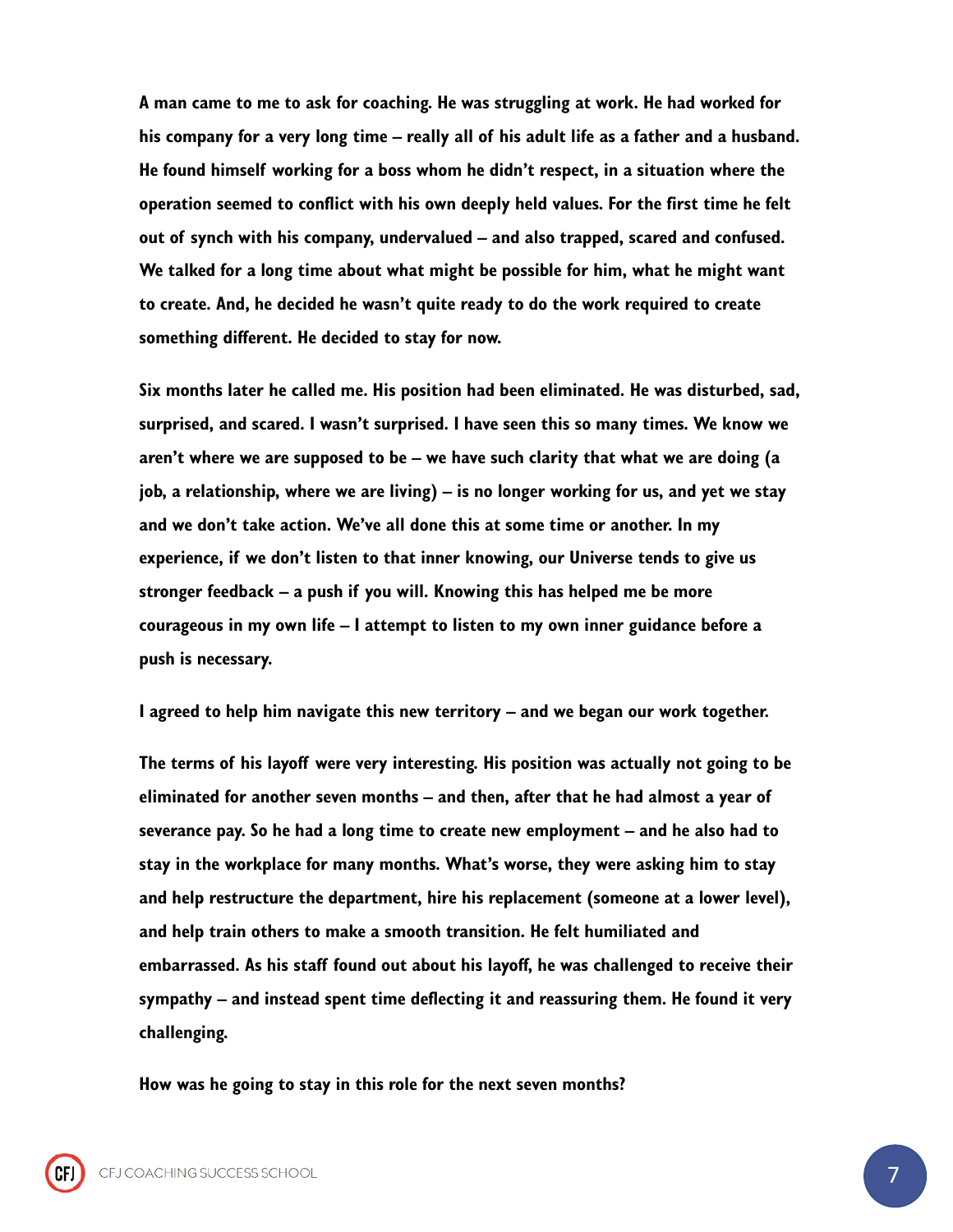We created a game. I offered to him that he could decide how he walked through the next seven months. We talked about Viktor Frankel and how he taught us that no one can take away our dignity and that we have the ability to choose how we walk through a challenging situation.

So how did he want to walk through this? What quality did he want to demonstrate? What would make him feel good about himself – regardless of outer circumstances? In other words, we switched his focus from being defined by outer circumstances (I just got laid off and people feel sorry for me) to being defined by his own choices, his own values.

He decided he would practice integrity and excellence. That he would get into cooperation with the decision – and that he would do his best to support his team and to support the transition. In the meantime, he would begin the process of reaching out to colleagues and creating new work for himself.

So the game began. It was very difficult to sit through meetings in which the restructure was discussed, to talk about how to divide up his job responsibilities, to interview potential replacements. But he held fast to his intention – to demonstrate integrity and excellence as he walked through this experience.

And then, a few months into this work, a curious thing happened. He was offered the opportunity to interview for an internal position. He met with his potential new boss and felt an instant connection. His new boss was much more aligned with his values and his focus. She had known him for years, she knew what he was capable of – and she was very excited about having him join her team. Just like that – he had a new position.

A few weeks later, my client attended a meeting with his current boss – the head honcho who had eliminated his position (and who his new boss reported to). After the meeting, my client stayed behind, using the opportunity to shake his boss's hand and thank him for the new opportunity. (Still practicing integrity and excellence, this seemed like the thing to do.)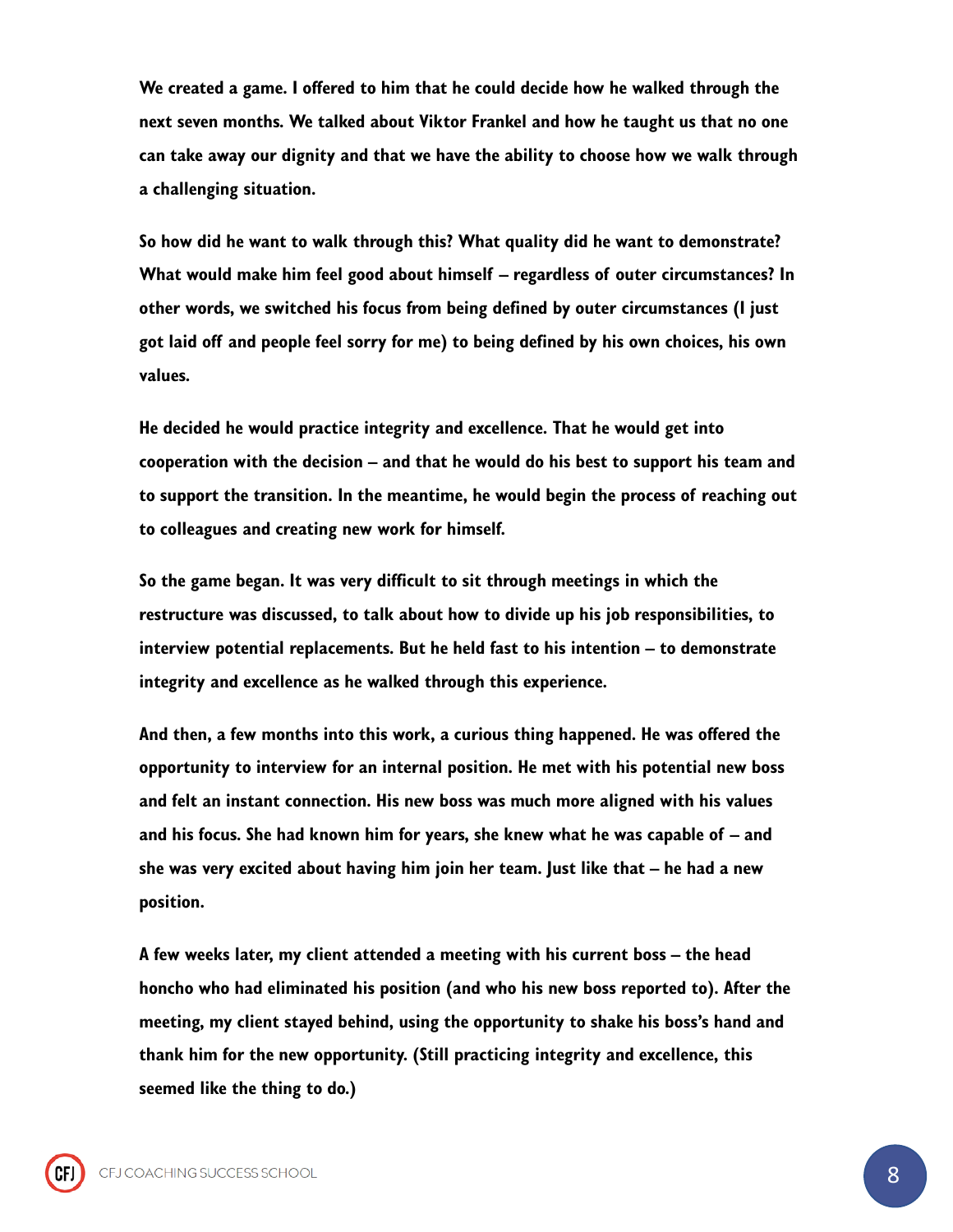As the boss shook his hand, he looked directly into my client's eyes – and said, "You earned this opportunity by the incredible way you have walked through this situation. I so appreciate how you've handled yourself. I'm so glad we were able to find a position for you so we can keep you working here."

What an amazing thing to witness. A very difficult situation, used properly, gave my client an opportunity to demonstrate who he truly is. Instead of being humiliated and shamed (as he feared), his willingness to act in a conscious and empowered way, gave him the opportunity to show what he truly is made of.

#### DON'T WANT/WANT

There are things people want that are so universally accepted as things we should want that, most of the time, we don't slow down enough to inquire WHY someone wants it.

It took me a long time to understand this as a coach.

If someone would sit in front of me and tell me they wanted to make more money, or be in a loving relationship, or have children – I would simply agree with them. Of course they want these things. Don't we all? After all, aren't these "good" things to have – the things that matter – the things that really count? But what I've found is that when I slow down and talk to people, there is almost always a misunderstanding about what they want and why. And about what having what they want will do for their lives.

The compulsion to believe that if only I had (fill in the blank ... more money, a partner, kids, a better job), then I'd be happy seems to be part of the human condition. It's so enticing to believe that external conditions are what make us happy or not – and that if we aren't happy, there is something missing outside of us.

It's the ultimate victim position to make something outside of you the arbiter of your happiness (I'll only be happy, feel successful, if I make it as an artist, if I have a child.) These demands we make against life only serve to keep us separate from the life we have with all its bells and whistles!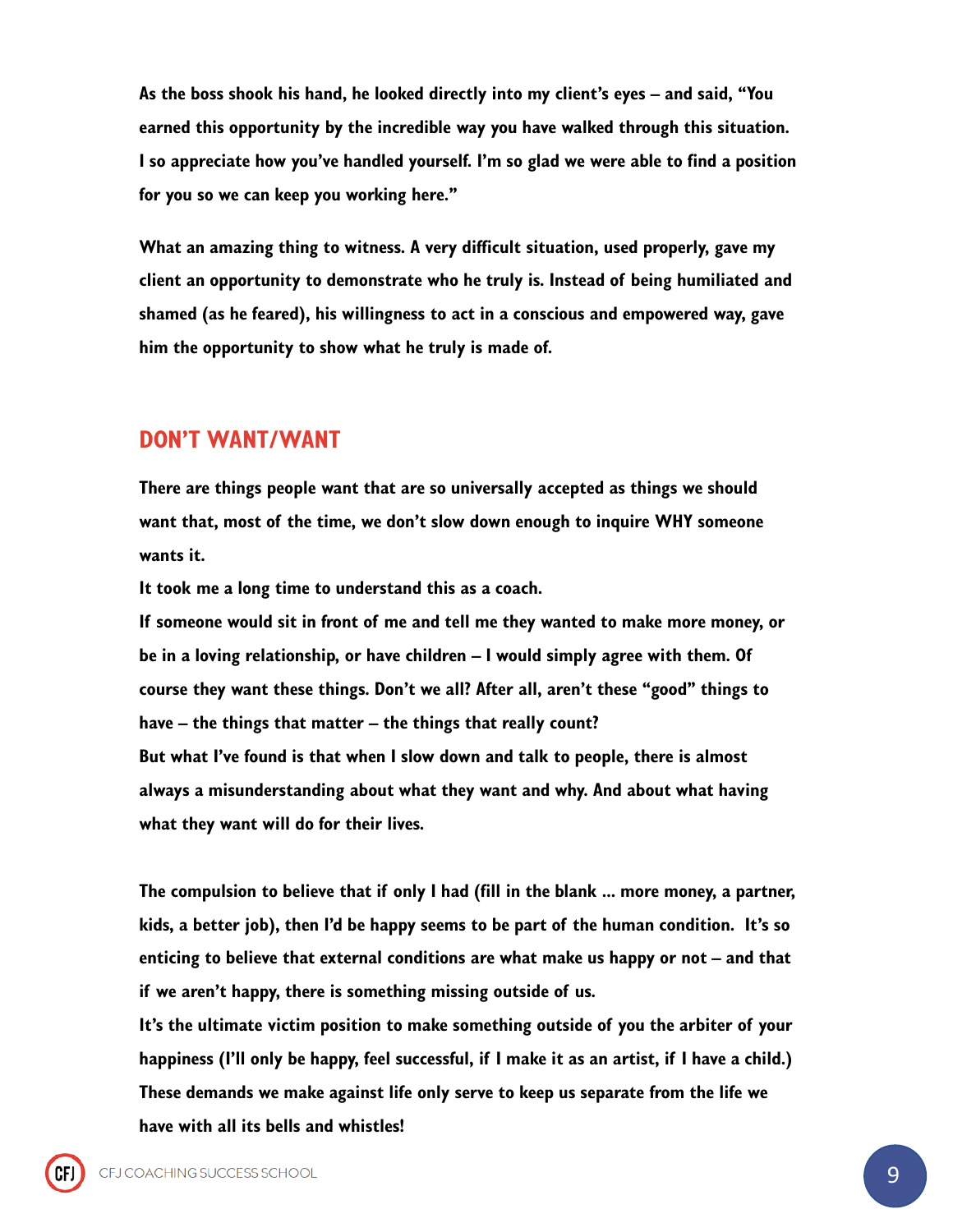#### Good News: You Don't Get What You Want.

I vividly remember my first conversation with Steve Chandler. This was well before he became my coach and after I had read many of his books. I was in my Second Year of my Master's Degree program in Spiritual Psychology at the University of Santa Monica – and part of my Second Year Project was to interview heart-centered leaders regarding how to live and lead from the heart.

At the time my most heartfelt and desperate wish was to transition from being a lawyer to being a professional coach. And – this seemed undoable to me. It seemed impossible that I would ever make as much money as a coach as I did as a lawyer – or that I would have the courage to walk away from my ever so safe corporate job. In my heart I knew I was a good coach. But I also was a new coach and an inexperienced coach. Sometimes I was overeager. Sometimes people didn't like the way I worked with them. Sometimes I worried that I wasn't good enough … In our conversation, I dared to ask Steve the secret question that most weighed on my heart.

What if I don't get what I really want? How do leaders handle it when there is something they really, really, really want – and they don't get it? He said something I will never forget:

"If I don't get what I think I most want, that is the best thing that could happen to me"

#### What?

NOT the answer I was expecting or wanting. I really I didn't understand it. In my confusion and after a long silence, I managed to ask a follow up question (which I'm sure was a gargled and inarticulate noise rather than a fully formed question). Huh?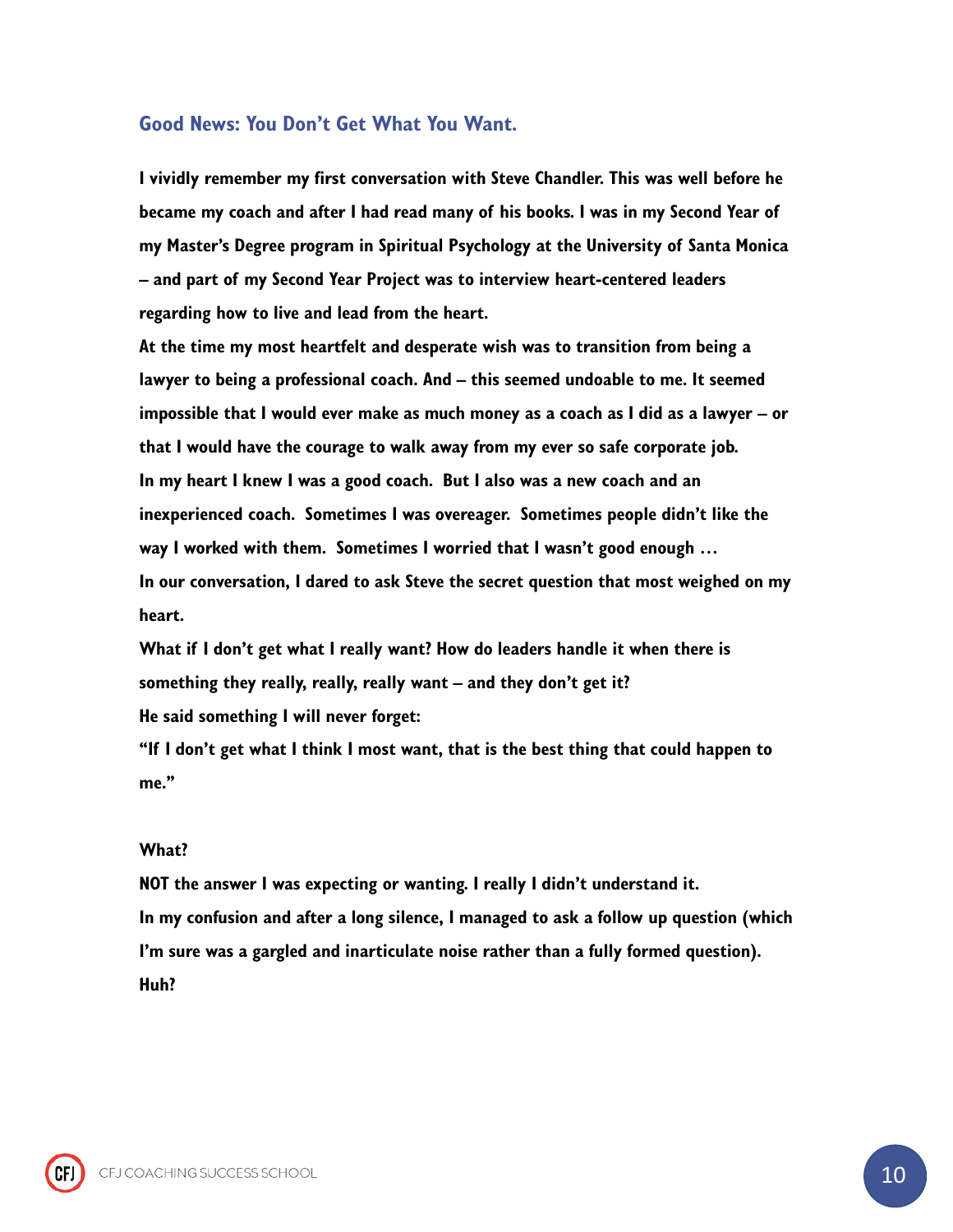Steve responded, "If I don't get what I want that's the best thing in the world that could happen because then I get to see I don't need that thing to be happy." I was deeply disturbed by this answer. Didn't he hear what I just said? I really, really, really wanted to change careers. I was really, really, really afraid that I would go for it and fail. Was he really telling me that failing was a good thing – no not just a good thing, but the BEST thing that could happen?

It was disturbing enough that I knew there was something in it for me … but it would be several months before I fully understood the power and beauty of what Steve had given me.

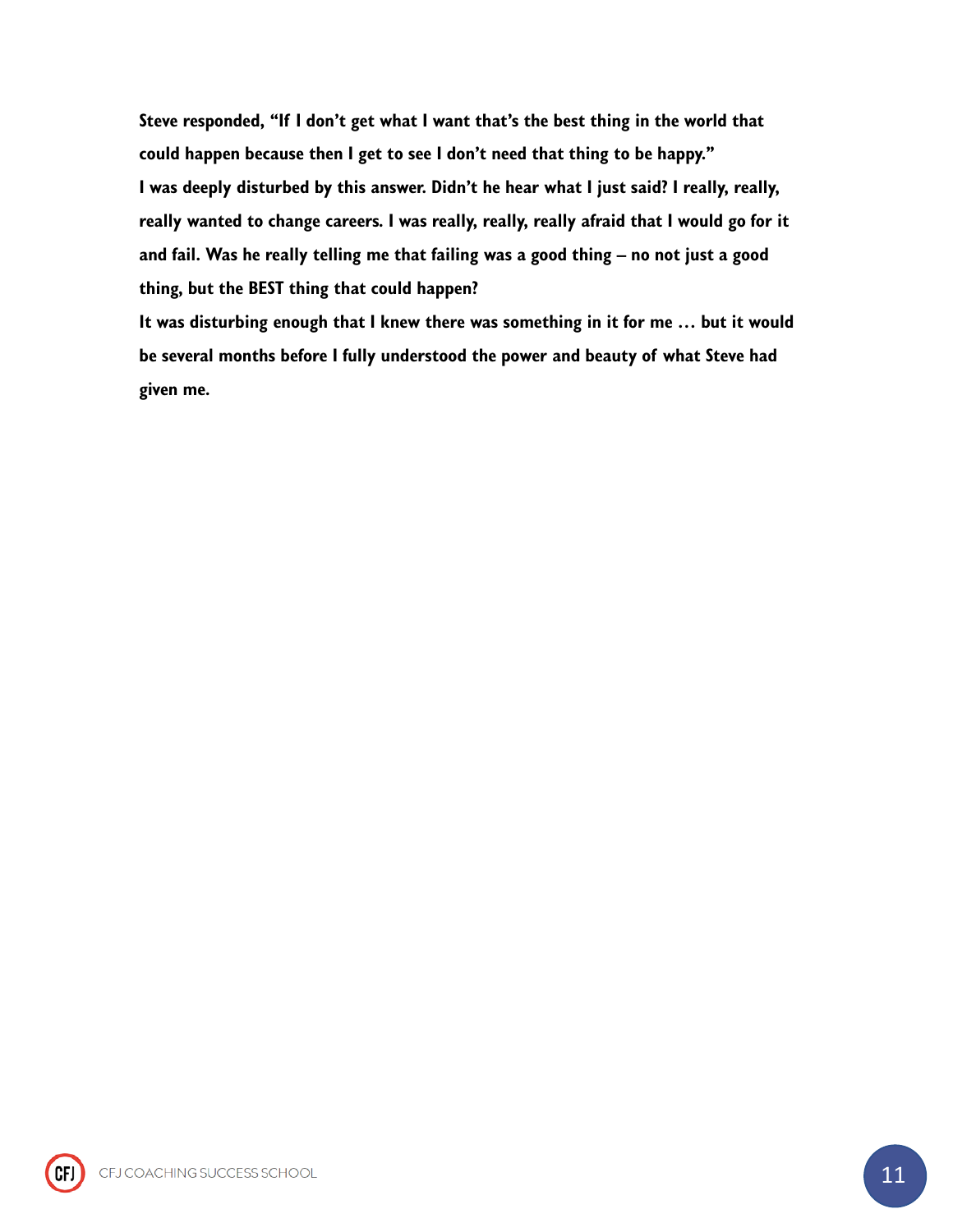### <span id="page-11-0"></span>**AN OPEN LETTER TO THE COACH WHO ASKS THIS FANTASTIC QUESTION**

HOW DOES SOMEONE MAKE 6 OR 7 FIGURES IN THE PROFESSION OF COACHING?

This is a great question - a milestone in a coach's trajectory.

Even if the question is being asked in frustration, upset, or outright anger, it's a great day when a coach is looking around asking, "HOW ARE THEY DOING THIS?"

If used properly, this is a game changing question.

GAME CHANGING.

IF you are willing to listen to the answer and do something different than what you have been doing up until now.

Coach, I would search high and low until YOU get your question answered by a coach in a live conversation who HAS WHAT YOU WANT professionally (a 6 or 7 figure practice) and they will give you STRAIGHT answers. Because it's not an easy or short answer.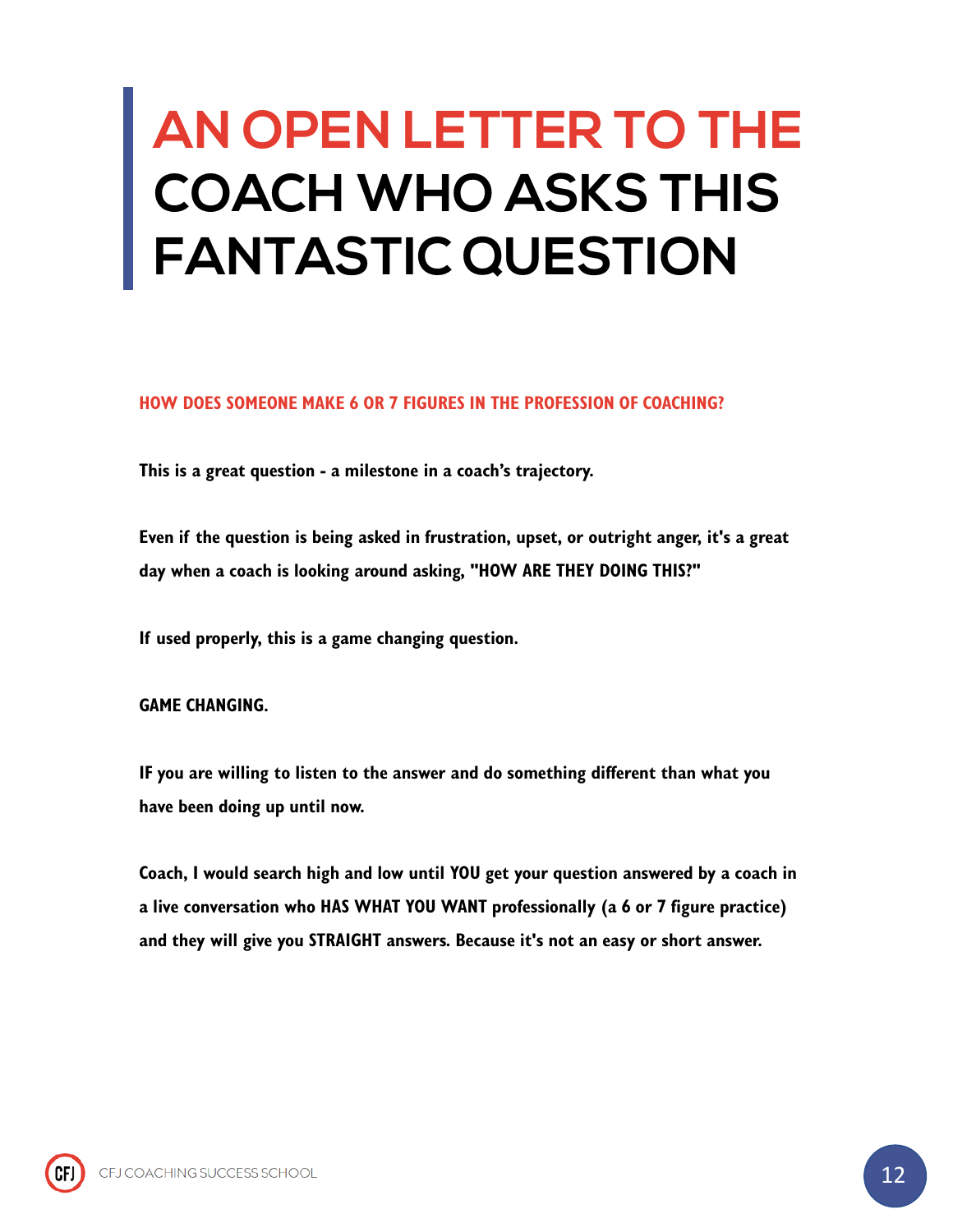Here are my true and real answers, and the answers of the coaches I know who are experiencing consistent high levels of earnings (6 or 7 figures), for your consideration:

- 1. These coaches (this includes me) are not spending any money on marketing at all and no money on teams of any kind. Maybe they have one person who helps them sometimes - and that's it, if at all. No marketing whatsoever. A decent website is the only "marketing" expenditure.
- 2. They are, and I am, spending hours and hours and hours and hours and hours and then months and months and months and months and then years and years learning the art of growing themselves as a strong business owner who knows how to connect with individuals in a heartfelt, meaningful way - and they do this day in, day out, and they don't allow the thought of, "I don't know who to connect with" to stop them from finding people to connect with.
- 3. They get coaching. A LOT of coaching, in various forms, over and over, and over again. I am not shy about sharing I have been coached for 15+ years by [Steve Chandler.](https://www.carolynfreyerjones.com/steve-chandler) I have also studied with Nancy Kline, I have been to 3Ps trainings, and I have been an on and off again student at the University of Santa Monica for over 19 years. And I will put myself in new learning situations every year.
- 4. They get coaching in the growth of their business again and again. And again. And they are willing to be open about getting coached, and they don't stop getting coached. They don't say, "I tried that - it didn't work." They keep going, and if something isn't working they get more coaching on how to do it better.
- 5. They work a lot. A LOT on the path to a 6 figure or 7 figure practice. Michelle Abend Bauman would say to coaches, "This is a profession, not a lifestyle."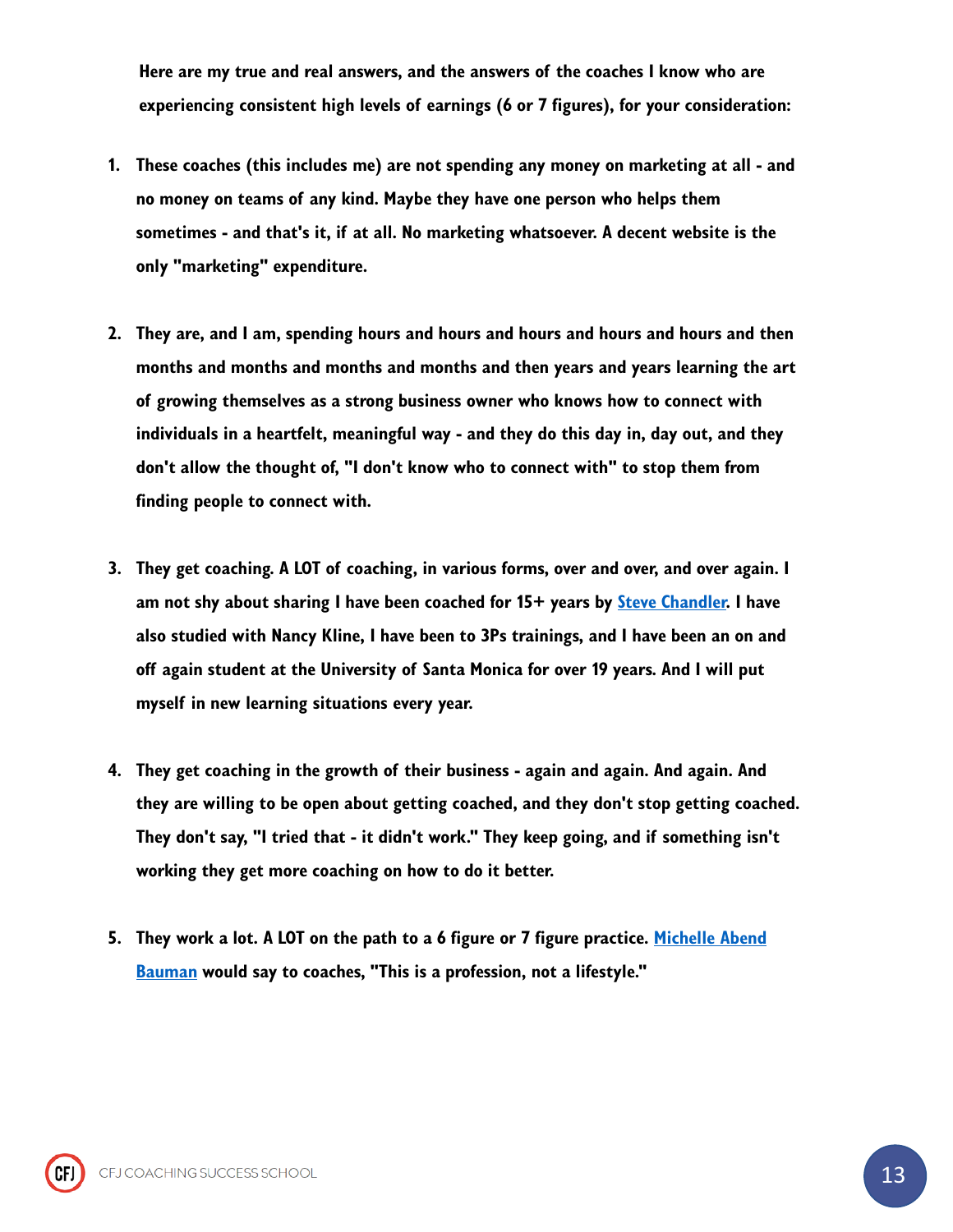I loved, and we loved growing our businesses. LOVED it. I loved the early days of the learning, the learning, the trying things, the messing up, the growth, the setbacks, the getting up and doing it again, the inspiration of connecting with people and making a difference and then seeing if we could do it all over again, with a new group, or a new individual.

I coached on my bathroom floor, at night, in my car, when I wasn't at my full time job. Michelle coached on her lunch hour, on weekends, before work.

The beginning of a coaching practice is one of the most magical times. It's a time of real hunger, real hunkering down and focusing.

It's the most unglamorous time. It's a magical time, a messy, fun, exhilarating time especially if you have someone in your corner, who's YOUR COACH who's teaching you how to do this. I would never give up this time, or wish it had been easier or shorter. And there are coaches who had a faster trajectory than me. I wouldn't trade a minute.

It's an intimate time of learning, of slowing down, and of not getting so frustrated that you drop the process and decide, "it's not working."

THIS TAKES TIME. THIS TAKES AS LONG AS IT TAKES. THIS TAKES TIME.

More than you think it should. Less if you devote yourself to it completely, and get excellent coaching and don't stop.

I will be bold here. I will risk angering coaches here and that's ok because this is a profession where we are willing to sacrifice being liked in the name of serving.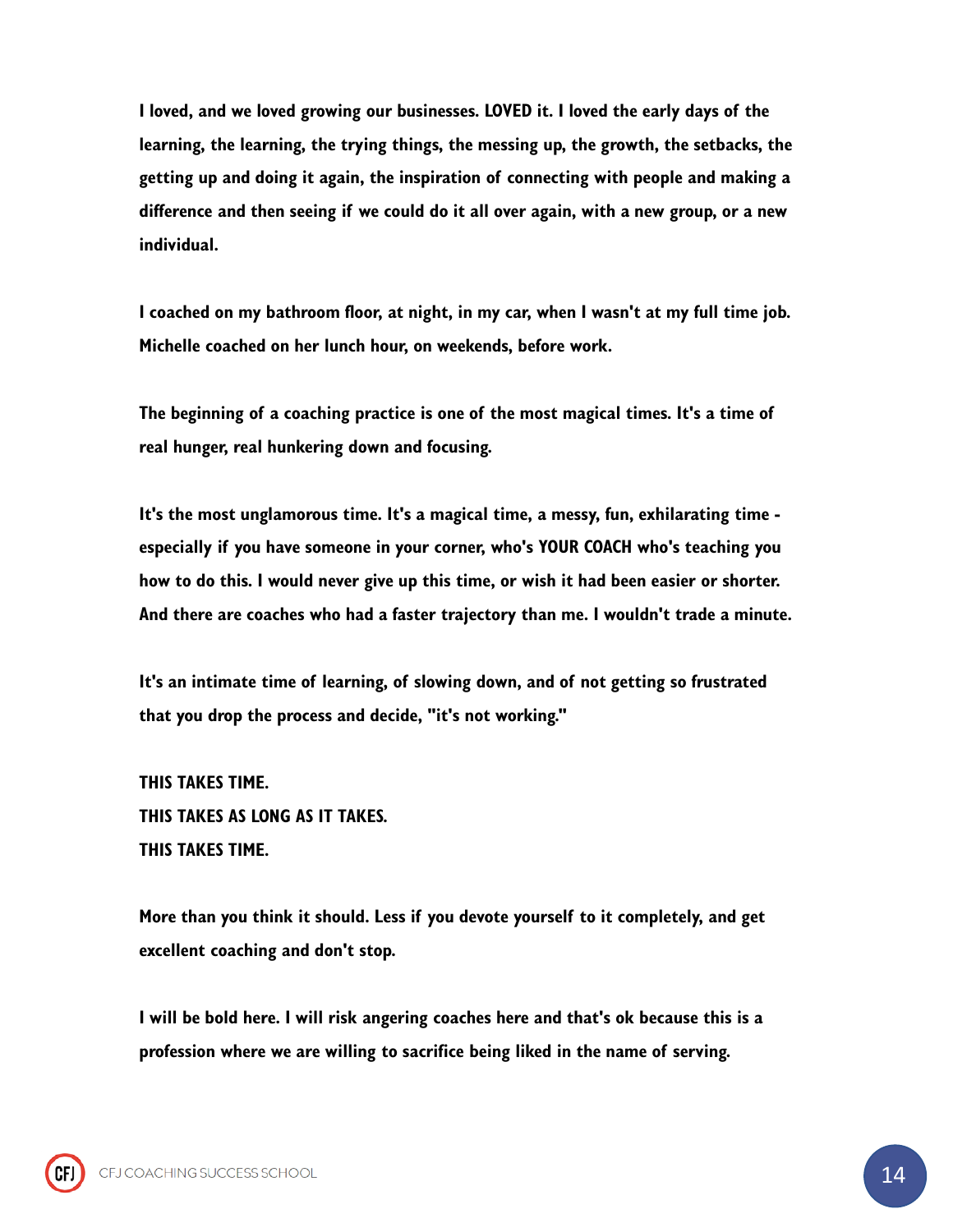If you are asking this question yet are not being coached by someone who has what you want, or, if you got coached 3-4-5 years ago for a period of time (like 4-6-9 months) and then did not get coached again and decided that you'd "been coached" and you should "have it by now" you will be frustrated.

You will likely think it should be different, even though it's not.

You will likely think as you read this, "I tried what she said. It didn't work/I didn't like having conversations/that approach seems like it's ok for some people not for me."

And I would lovingly challenge you - you aren't currently being coached and/or you aren't putting enough time in, every day.

And - even though you might be a fantastic coach, you aren't serving the profession by not getting coached in an ongoing way. Because coaches who don't get coaching on their businesses or their lives consistently are, as **Steve Chandler** says, like doctors who don't use doctors. Or like dentists who don't go to dentists.

It's not a great message in our profession this message of, "I don't get coaching" - or "I did a long time ago, but I can't find anyone who can really show me this.

- 6. Coaches who are making 6 or 7 figures are willing to accept that this is going to continue to be a work in progress and the 1 day a week of work (or 2) fantasy is a FANTASY.
- 7. Coaches who make 6 or 7 figures have a focused calendar. If you could see their calendars, you'd see it's filled with the following:
	- client sessions
	- conversations
	- clear commitments like the gym, meditation, etc
	- client sessions
	- **conversations**

CFJ COACHING SUCCESS SCHOOL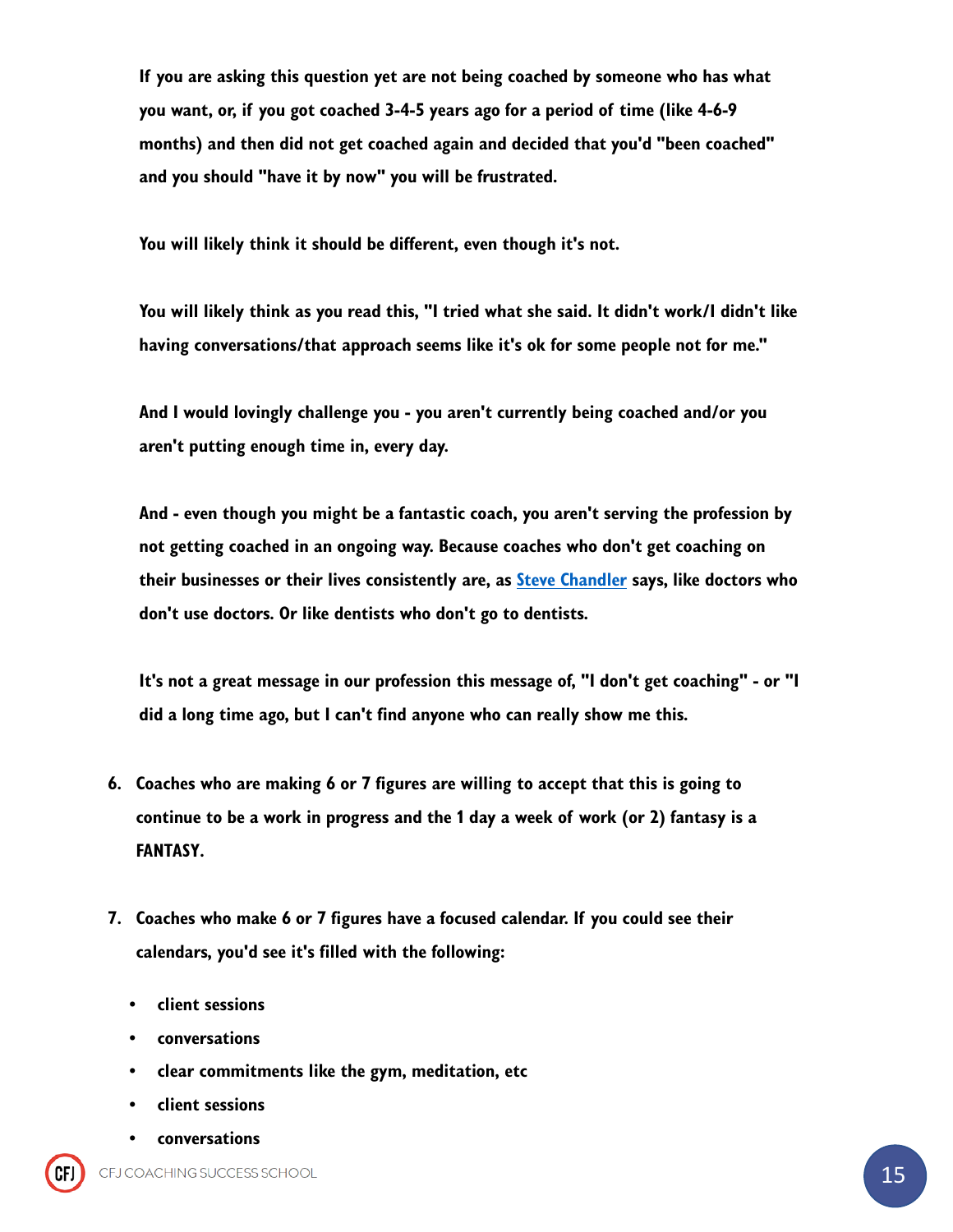- creative time or quiet time
- vacations/family/relationship time conversations
- client sessions
- 8. Coaches who are making 6 or 7 figures are talking to people. Often. In various forms.
- 9. Coaches who are making 6 or 7 figures have worked really hard and they haven't stopped. EVER.
- 10. If they aren't where they want to be, they get coached.
- 11. They see the growing of their business as one of the greatest privileges and they LOVE it (or have learned to love it) as much as any other portion of their business.

This is the best profession on the planet. It's not the easiest. It requires consistent commitment and focus, and it is a calling.

It's no different than being called to be a medical doctor, and they spend years in medical school, in training, in residencies, and more.

This is the best, most glorious profession on the planet and it's growing daily. More and more coaches are coming, and some of them will do what's noted above, and some won't. Some will wonder why it's not happening for them, and they won't get this question answered.

It's fantastic that the profession is growing. Because it's one of the most beautiful ways to make a difference in the world.

Coach, I hope you get your fantastic, important question answered and you use it to catapult you into your next level.

I'm rooting for you. I'M ROOTING FOR YOU and this amazing profession.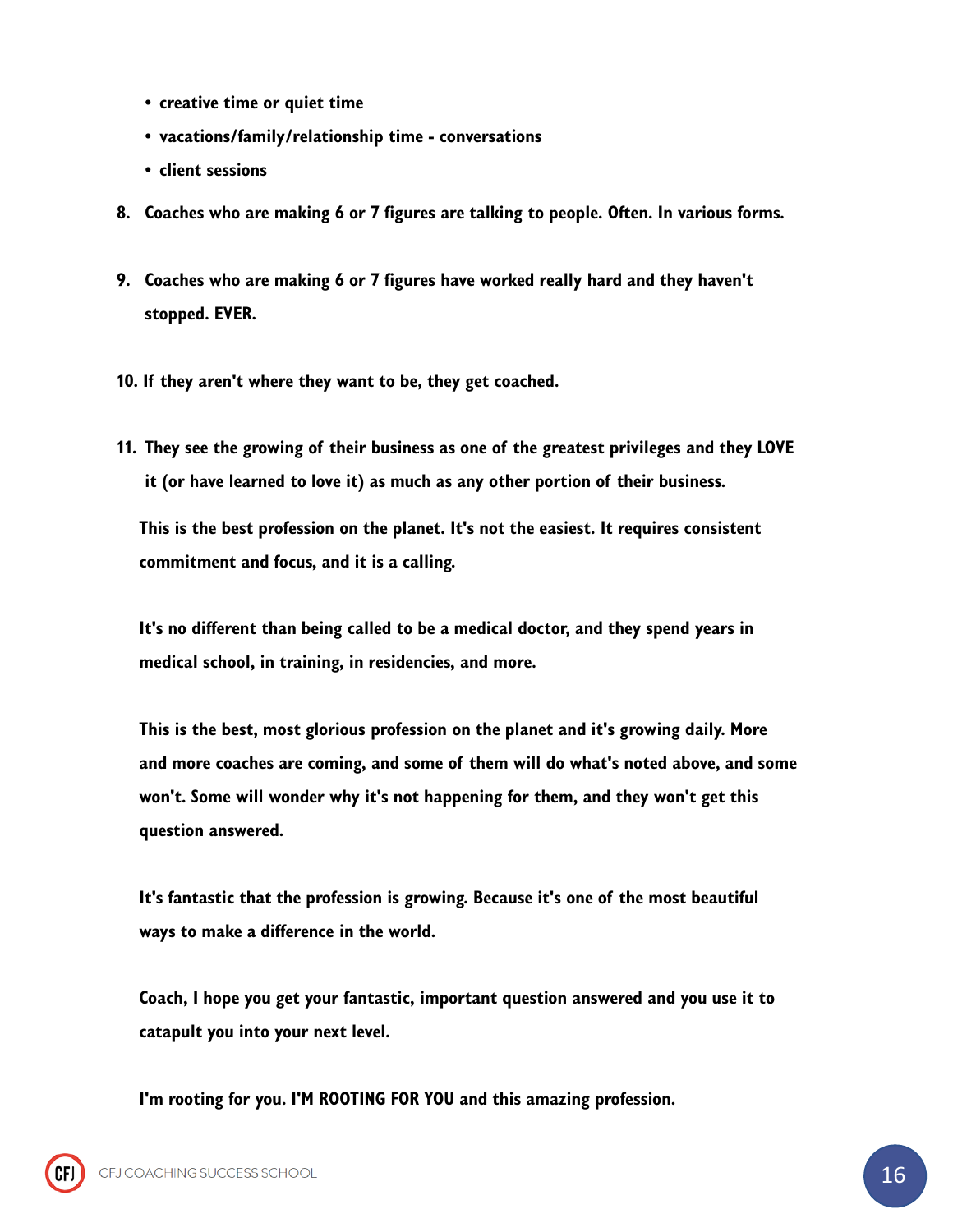# <span id="page-16-0"></span>**E-MAILS AND SLIME SYNDROME**



I have read hundreds and hundreds of e-mails from professional coaches (male and female) to their prospective clients and current clients.

#### IT'S NOT PRETTY

In service to brevity I am going to be straight up with you.

If you are a professional coach and you have never had any review or coaching around your e-mail communications – the kind done with a fine toothcomb from a strong coach who's further down the path than you – you are doing yourself a profound disservice.

#### PROFOUND

Because it's almost 100% certain you are dealing with (cue horror music) Coaching Slime Syndrome.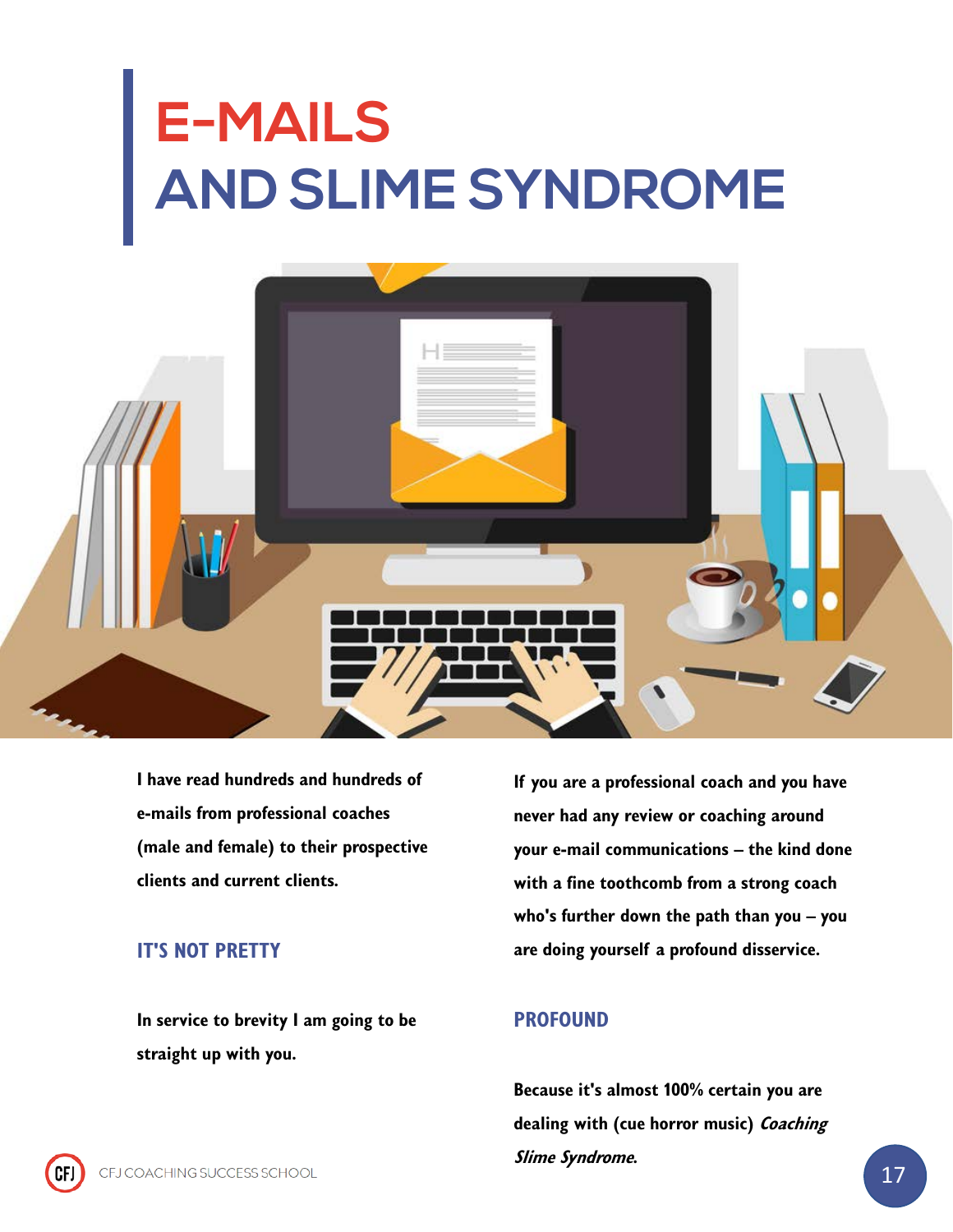Thousands of coaches are unknowingly engaged in *Coaching Slime Syndrome* as I am writing this post.

#### WE WERE SLIMING!

At the beginning of [Michelle Abend Bauman'](https://www.facebook.com/michelle.bauman?fref=mentions)s and my coaching careers, Steve Chandler reviewed almost every one of our e-mails. It was funny and often hilarious, the level of cluelessness we had about our communications - and it was definitely NOT pretty.

#### WHY? Why wasn't it pretty?

Because our e-mails were riddled with unconscious neediness, people pleasing, role reversal, and … perhaps "worst of all", our e-mails were about US - not the recipient.

And we didn't know it. One of us would send an e-mail to him and think to ourselves, "That one was pretty good!!!!"

Then we'd get his response.

We'd text each other and say, "Did you see what Steve said?? OMG did I mess that UP, how could I not have seen that?!!" We would double over with both horror and laughter when we'd receive our e-mails back from Steve with his coaching.

Seriously - Michelle and I each had A LOT of experience writing communications in our former professional lives (Michelle was a lawyer, and I was a university admissions director).

#### NO TRANSLATION—WE STILL SLIMED

Our former experience did NOT translate into the profession of coaching nearly as much as one might think.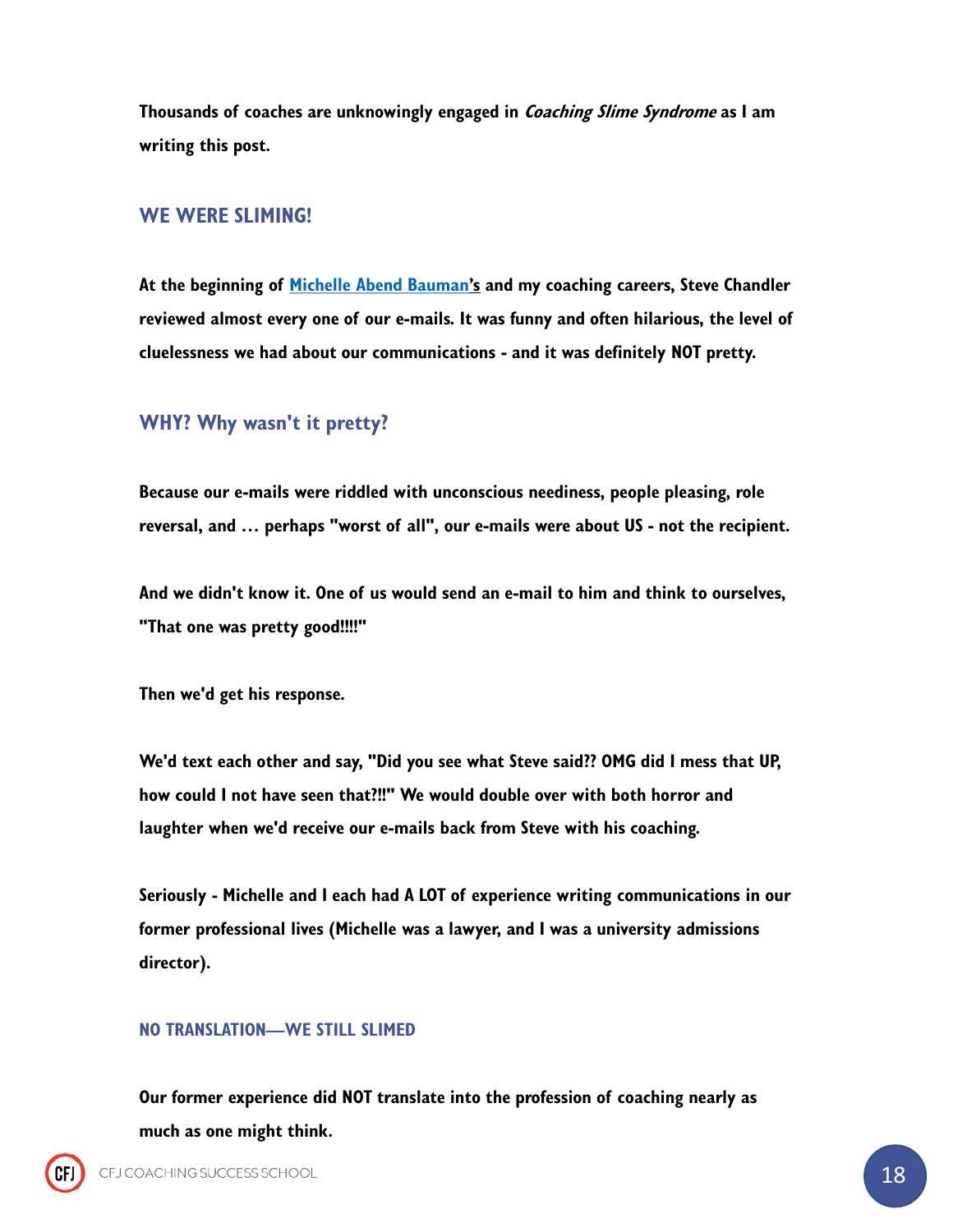Slowly, after many, many hilariously botched e-mails, we learned how to STOP sliming and spot the following slime behaviors in our communications to prospective clients:

- Neediness (and desperation)
- Putting the prospective client in the driver's seat (When do YOU want to meet? Tomorrow? Tomorrow night? During my grandmother's funeral? What works for you????)
- Lack of service (Is this e-mail providing value, for real? Or just "checking in, touching base?)
- Social self (Hi, how are you :-)??? Did you have a good 4th of July? Any bbqs? I hope you and your husband are loving the new season of Property Brothers - omg did you see that barn door???)
- "About US"-ness (Nothing about THEM, their lives, who they are)
- Attachment AND righteousness (As in the e-mail is loaded with the energy and subtext of "you SHOULD meet with me/ be my client/ work with a coach/ etc. and something is obviously wrong with you if you don't.")

AND - if you are a seasoned coach reading this and you have not had anyone review your e-mail in a while, or perhaps you haven't had a coach look at your e-mail through the lens of service, leadership and strength, then there's a high likelihood your e-mails could be BETTER (less slimy).

Better e-mails lead to more people saying YES to sitting with you. They also lead to more people wanting to work with you - because the prospective client doesn't feel the unconscious "slime" of your attachment, or "social-self-itis", or the overall smell of selling vs. serving …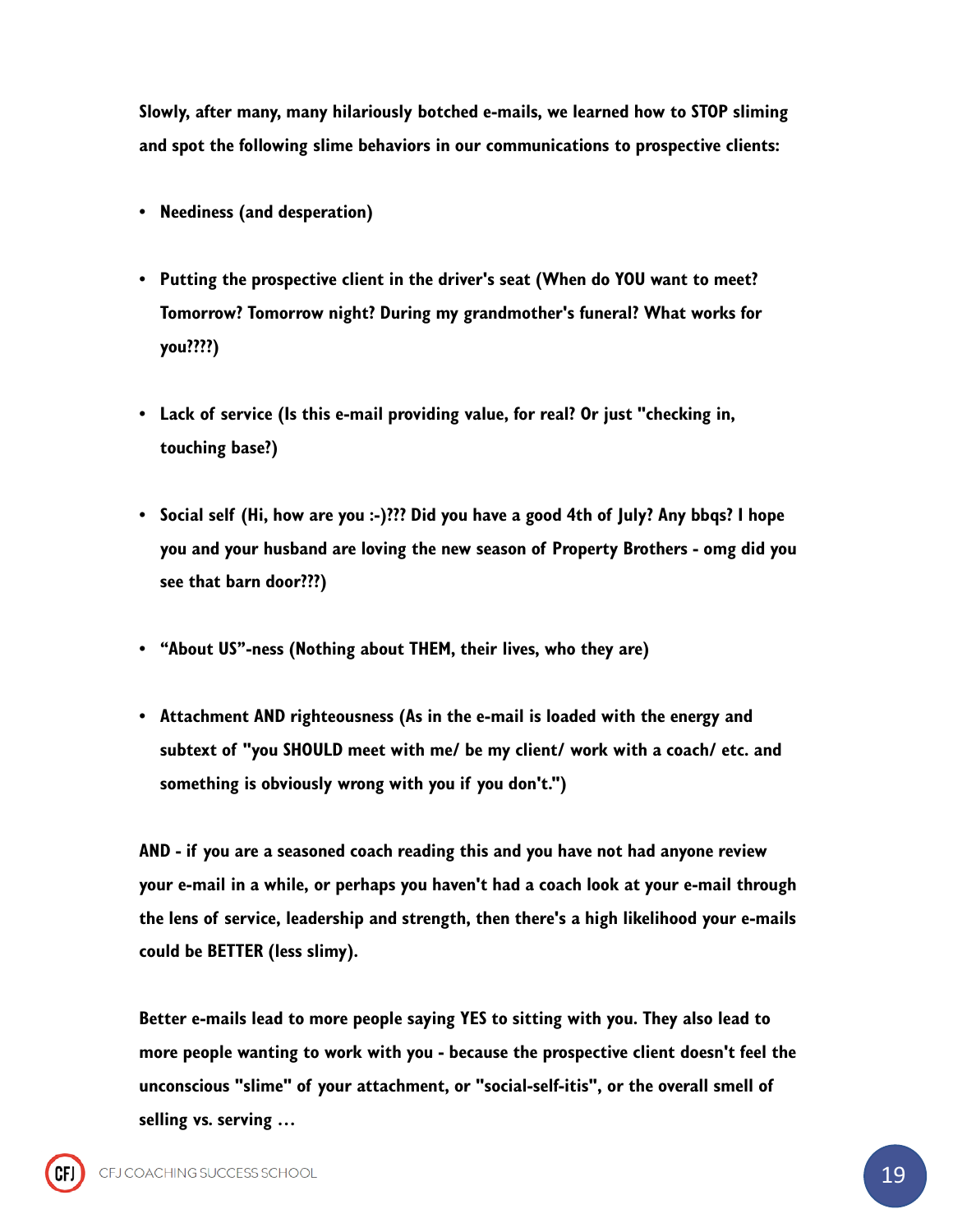#### STOP SLIMING NOW!

Whatever you do, find a coach or a school that can show you how to move from sliming in your communications to truly serving.

DON'T KEEP SPREADING THIS TERRIBLE DISEASE!

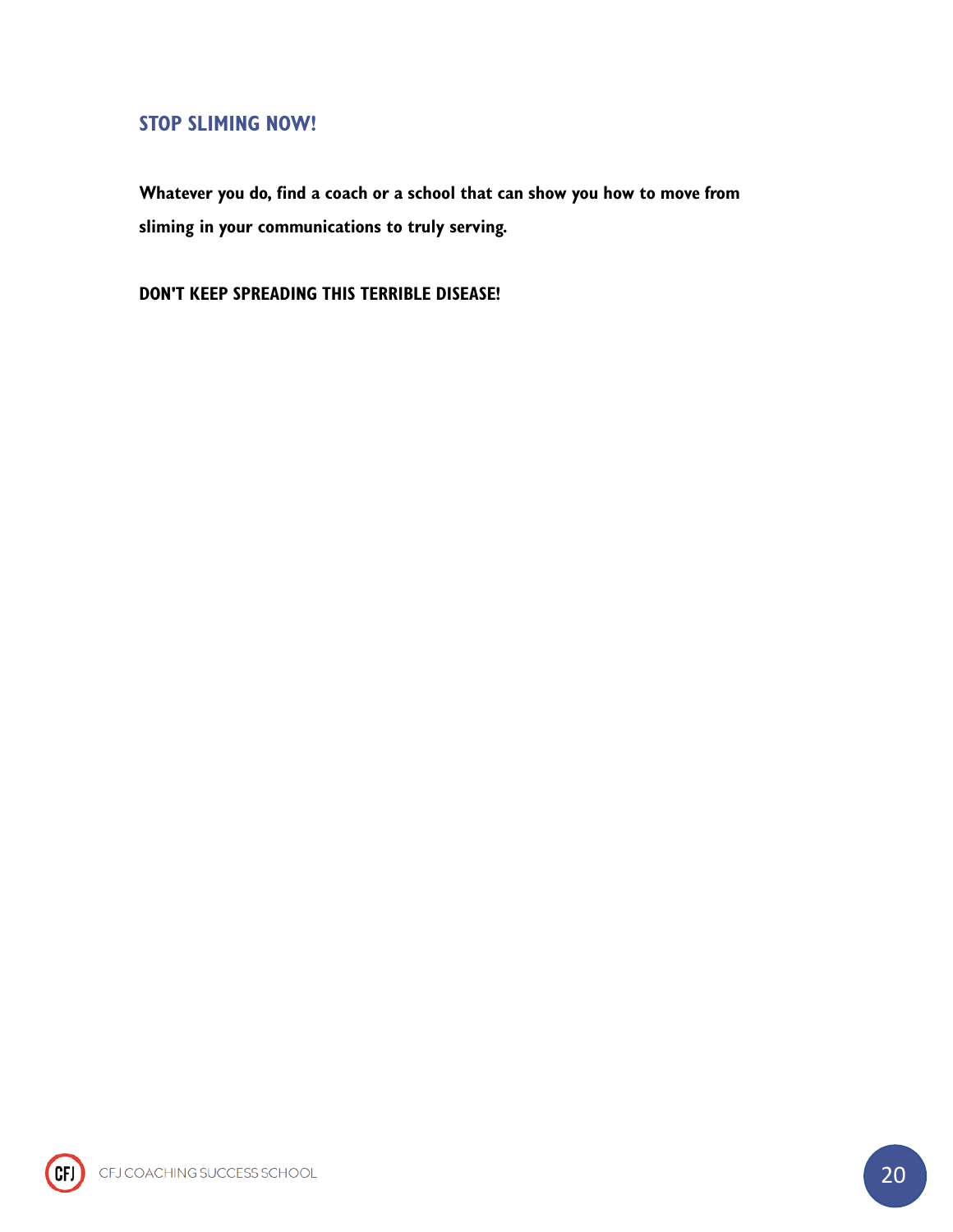### <span id="page-20-0"></span>**COACHES - WE LET COMMUNICATIONS DIE ON THE VINE**

I was recently coaching a coach via email after he'd sent me his weekly report where he communicates his activity.

I asked the coach if he'd heard back from a prospective client he had mentioned in his prior report.

He said, "No."

Me: "You didn't receive a response from your e-mail?"

Him: "No."

Me: "Did you resend it, asking if they received it?"

Him: "No. I stopped doing this because I didn't want people to think I was pushy or sales-ey."

Me: "So there's been nothing - you have let this person go?"

Him, "Well, yes."

AGAIN and AGAIN

Whatever the e-mail - whether it's a proposal, a question, an idea – I have heard this over, and over, and over again.

Coaches don't resend e-mails, and we let a communication die on the vine for fear of being seen as:

- pushy
- bossy
- obnoxious
- salesy
- needy

#### BEEN THERE, DONE THAT!

I did this. [Michelle Abend Bauman](https://www.facebook.com/michelle.bauman?fref=mentions) did this. More times than our coach [Steve Chandler](https://www.carolynfreyerjones.com/steve-chandler) could count.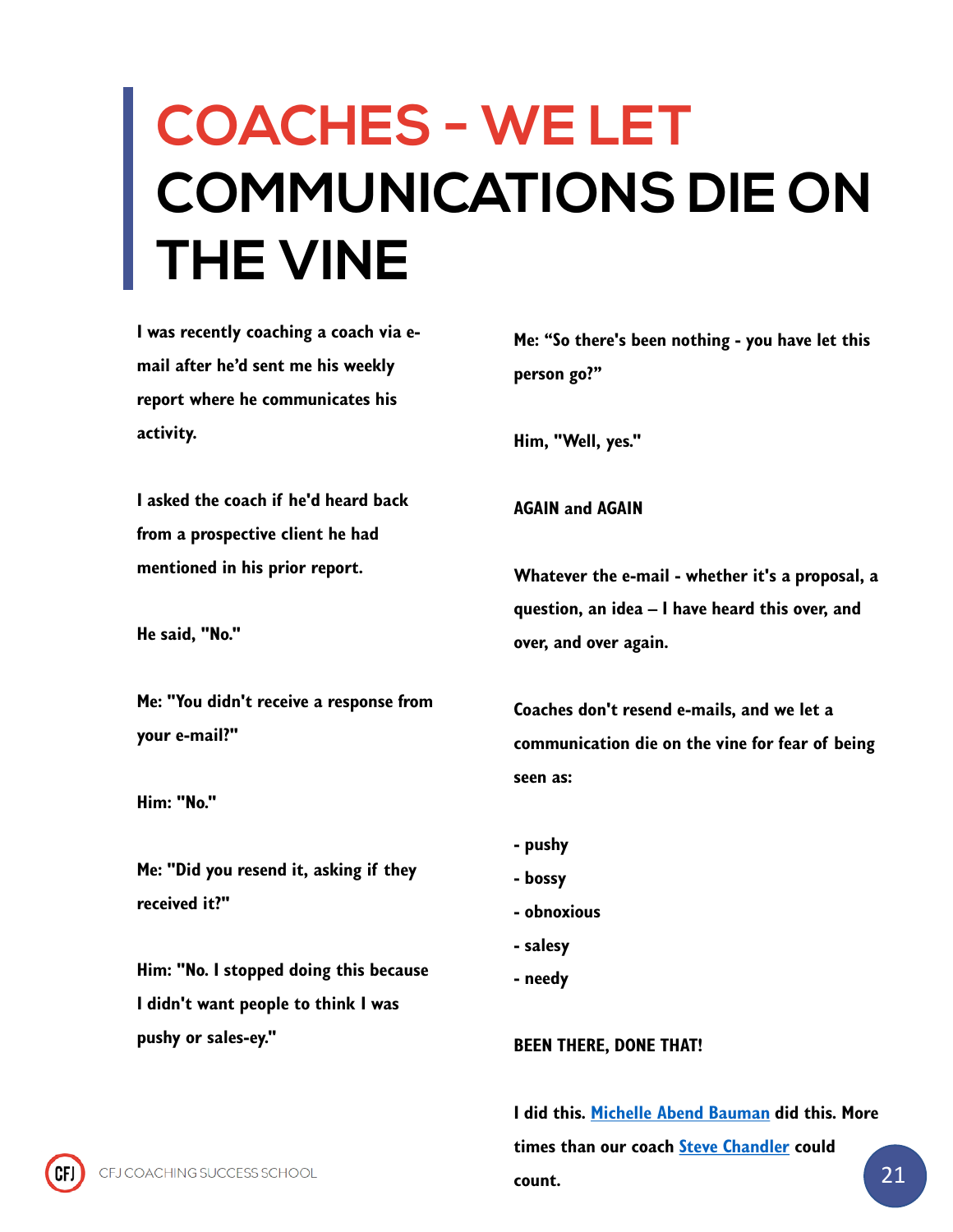Then we learned (eventually).

We learned that allowing a communication to die on the vine isn't helpful. We miss out. We make up stories about what's happening on the other end – that someone has decided they don't want our idea/service/assistance.

We project all sorts of things onto the prospective client.

And we stop serving.

We get mired down in how we look, concerned about our appearance and what, "someone might think."

We also lose sight of:

THEIR LACK OF RESPONSE HAS NOTHING TO DO WITH US.

Most of the time. In fact, almost all the time.

#### THE WAY MOST PEOPLE PROCESS E-MAIL

We forget that most people are answering the last five e-mails they received in their inbox in a furious rush to get them handled, so they can feel better. Then they stop, because they feel better, and move on.

If your e-mail drops below the five, it's called BUH BYE.

Not personal. Not about YOU.

#### FREEDOM AND SERVING

CFJ

When you liberate yourself from turning the mirror back on you and how you look, you are free.CFJ COACHING SUCCESS SCHOOL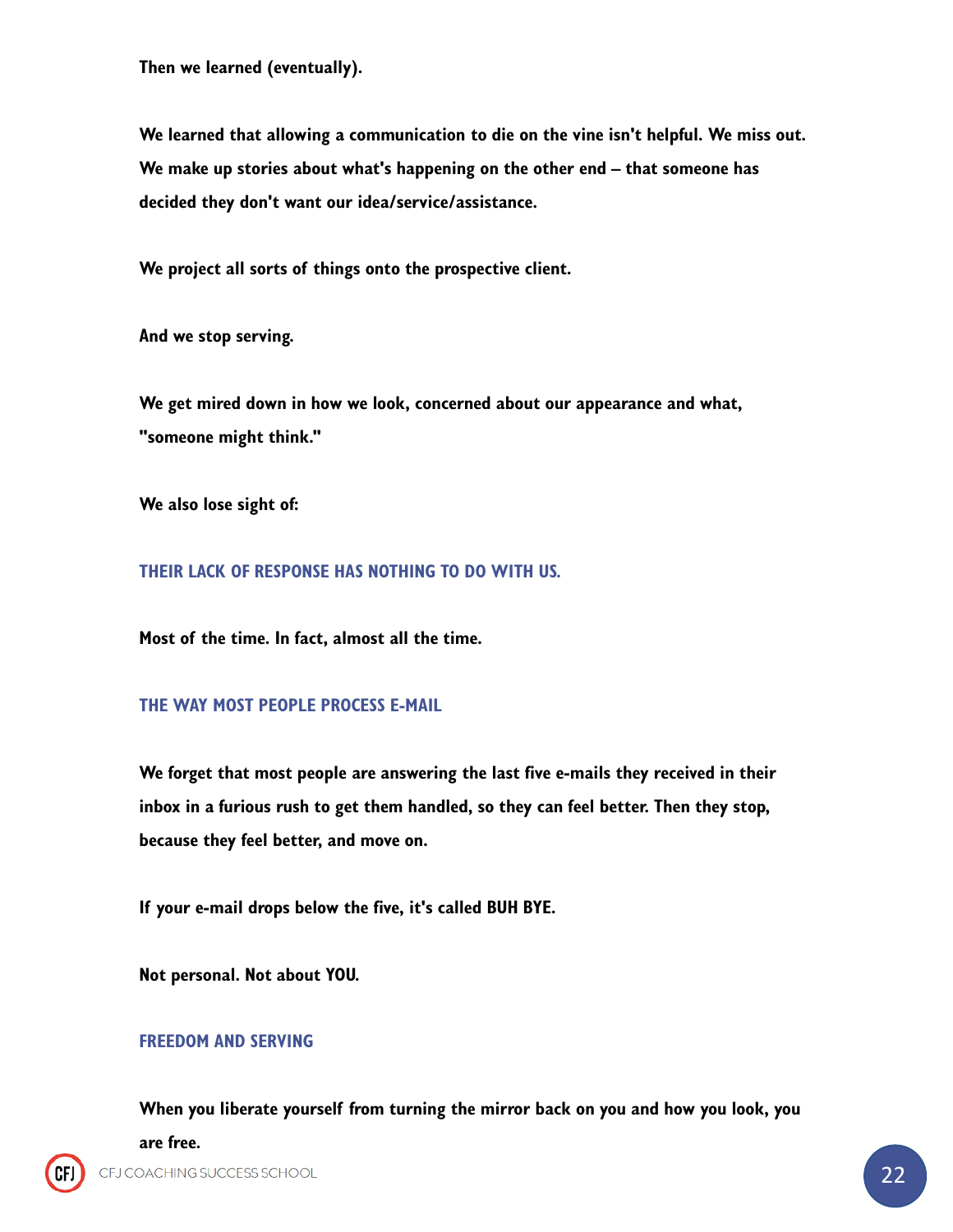Free to be curious.

Free to get back to making a difference and serving others.

Free to find out what's really happening.

Free to add value and drop the personalization.

I spent a LOT of time in junior high and high school worrying about what people thought about me. I was anxious about being liked and being accepted.

This junior high school girl, the one inside of me, is not who I want running my coaching business. I want her safe and cared for inside of me.

And she's not who I want running the show when I am sending my communications, or deciding on resending an e-mail with a simple, innocent:

Did you receive the below? I haven't heard back from you ...

COACHES, WHAT WAS THE LAST E-MAIL YOU LET GO IN THE NAME OF "NOT SEEMING PUSHY"...?

Almost every time I send out a resend with "Did you receive the below? I haven't heard back from you ..."within one or two resends I hear back, "Thank you - I was out of town/dealing with a challenge here/avoiding this because I know it would be helpful/my mom was ill ...

Or, they don't even say what was going on. They just respond with, "Yes, I'd like to get on the phone, that works." #FREEDOM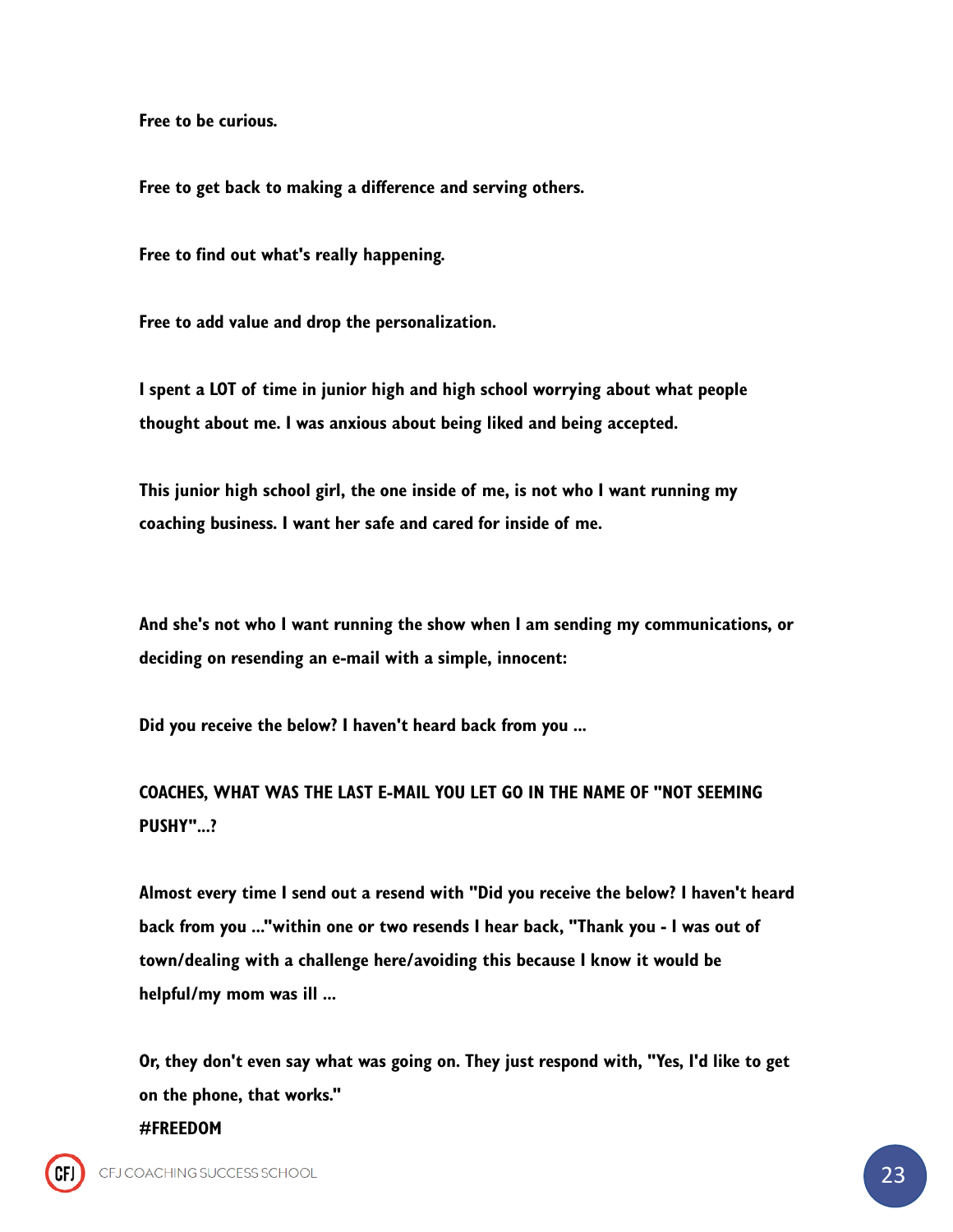## <span id="page-23-0"></span>**COACHES, DO YOU LET YOUR CLIENT THINK?**

Stick with me - most of us don't ...

My business partner and best friend [Michelle Abend Bauman](https://www.facebook.com/michelle.bauman?fref=mentions) and I spent 3 [years training with Nancy Kline in the](http://www.timetothink.com/) Time to Think model.

We loved this work and brought it into our own work with clients and, of course, coaches.

Today I was on a call with a coach who's leaning into attending the CF [Coaching Success School. We talked](https://www.carolynfreyerjones.com/coaching-success-school)  about the peer coaching that takes place in between the classes every month - and I shared that the peer coaching will be done in a very specific way – using the Nancy Kline *Time to* Think approach.

#### LISTENING DONE WELL IS GENERATIVE

This model requires the coach to be silent for almost the entire time one is coaching, with questions asked only when the client indicates they are done.

Done doing WHAT?

Thinking.

[Nancy Kline](http://www.timetothink.com/meet-us/nancy-kline/) puts forward a radical question:

HOW do you KNOW that what YOU are about to SAY is more IMPORTANT than what your client is about to THINK?

We don't.

We actually don't. As Michelle would acknowledge about herself and coaches in general, "We like the sound of our own voices."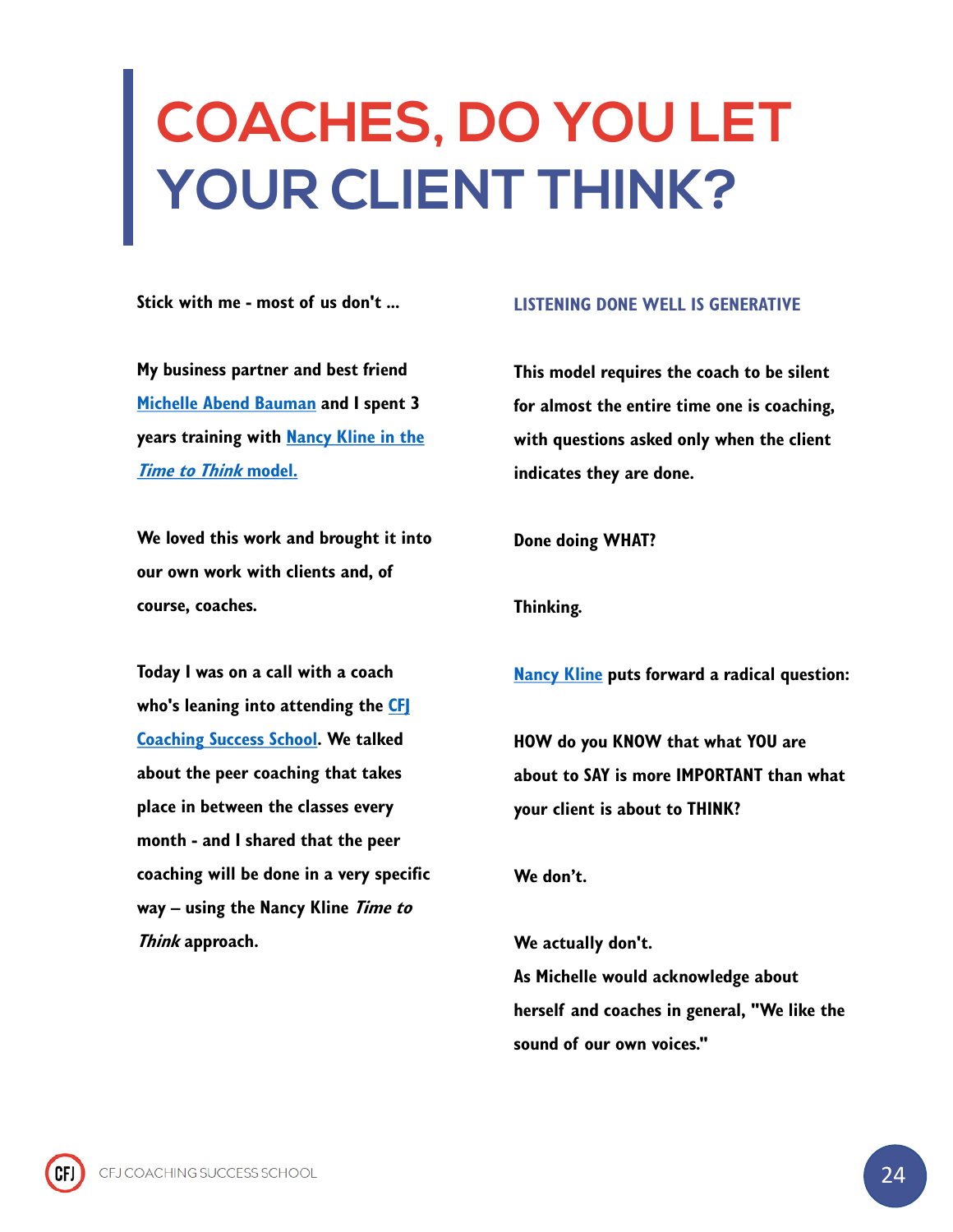#### LEARN TO NOT SPEAK

So, after our Nancy Kline experience we decided we'd include this in our work with coaches. While we never said (nor do I say this now), "This is how people should coach," there's great value in getting experience with it. Because as coaches, our ability to be silent and create a container where people can think and be in their own inner guidance is what clients are, in large part, paying for.

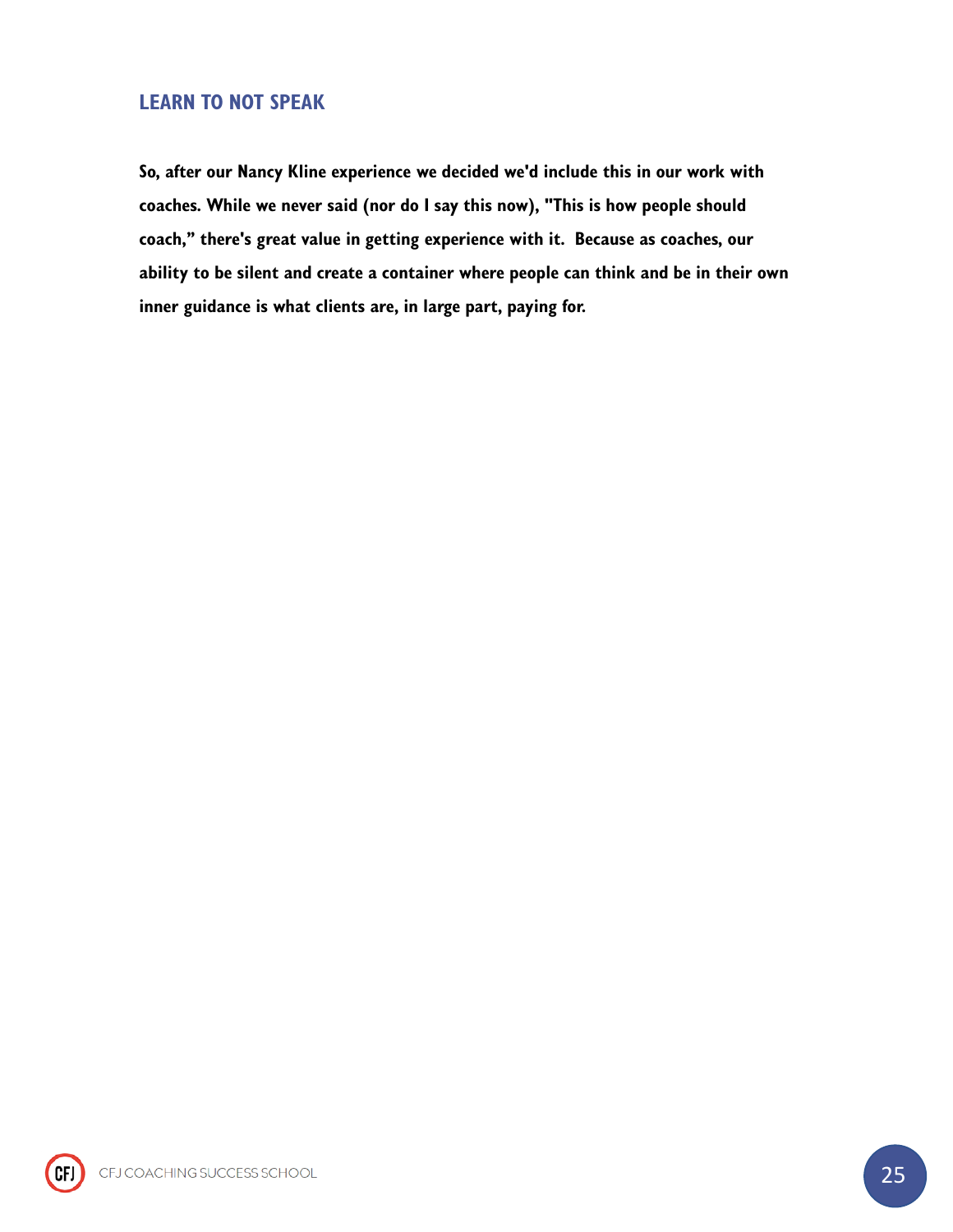#### FROM MICHELLE

Here's what Michelle wrote, with great clarity, after our last Nancy Kline experience together:

In our training with Nancy Kline this week, we are giving each other lots of time, space and generative attention so each of us can think for ourselves - we are creating the ideal conditions so that the mind can do its magic. And, we have been dazzled by the depth of transformation and also the speed at which the mind can work - given the proper conditions.

We are also noticing how much we've become a "think for" society - we all tend to look towards others (counselors, coaches, teachers, friends, parents) to do our thinking for us – to at least give us a clue about what they think we should do. And, how challenging and also exciting it is to take full responsibility for our own thinking.

Finally, I'm moved by the experience of knowing what another human being truly thinks. And, I'm wanting to know even more deeply the truest and most independent thoughts of those closest to me - especially my husband and my kids. After all, what an incredible expression of love to be authentically interested and fascinated by the thinking of those we care about, and what an experience of intimacy to be privy to another human's thinking.

This is my third consecutive year training with Nancy- and as usual I am deeply moved and changed by the experience.

CFJ COACHING SUCCESS SCHOOL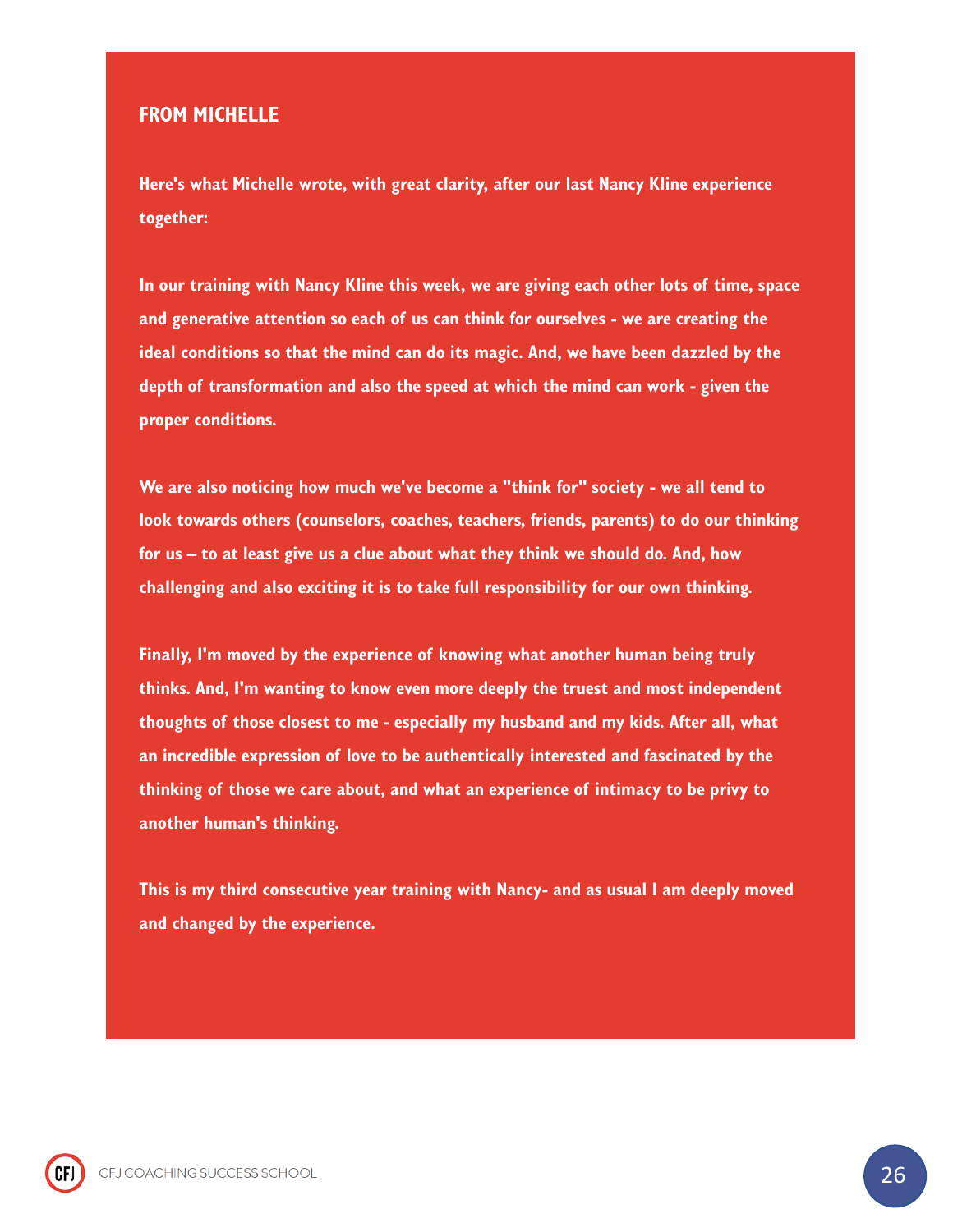#### FROM CAROLYN

NO interrupting - because as Nancy Kline says, "When we interrupt, we are murdering people's thoughts."

Do you regularly murder people's thoughts - your client's or those close to you?

Maybe it's time to practice a new way.

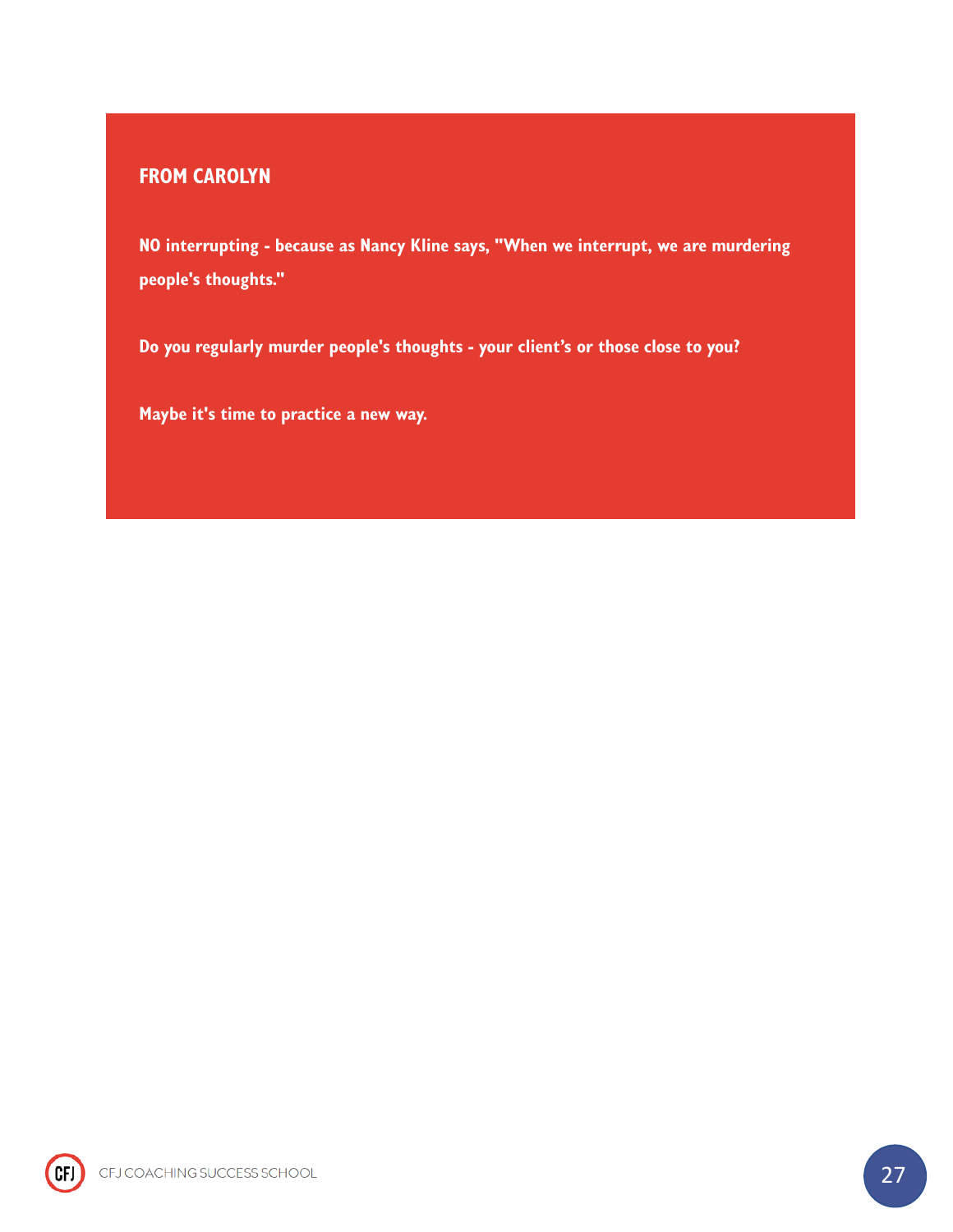## <span id="page-27-0"></span>**NOT GETTING PAID ON TIME – GULP**



Have you had a client not pay on time?

(meaning you allowed this)

Or … not pay at all?

(meaning you allowed this)

#### KEY LEARNINGS FOR A COACH

I remember the client. He was fantastic - a successful artist with installations around the world, based in Eastern Asia. He wanted better communication skills, to get his relationships cleaned up and become a more effective business owner.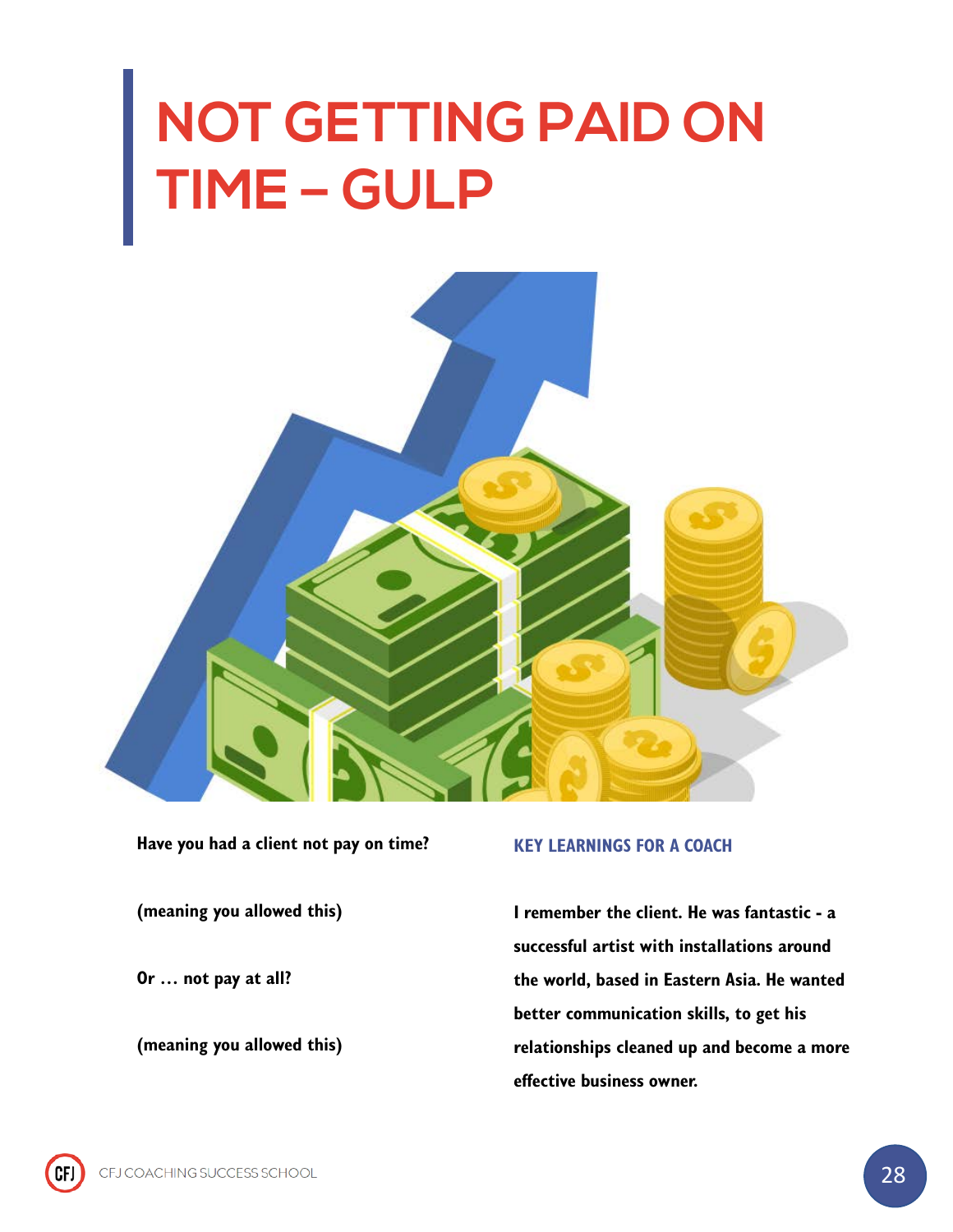#### NEVER START THE COACHING BEFORE THE FEE IS PAID

I thought I knew this - and - I was willing to allow for a slight delay, given the fees were being paid through his bank overseas.

#### THIS CAN HAPPEN AT ANY POINT IN A COACHING CAREER

This slight allowance was the start of the role reversal. I didn't think so at the time - I'd been coaching for WELL over 5 years, and I'd already been around the block on this. I had clear agreements. Until I made an allowance.

The delay got drawn out. His assistant made errors with my routing numbers. He said it was being handled.

Because he seemed to be such a GLAMOROUS client, I made allowances.

This went on for weeks.

#### ANOTHER ERROR

My thinking of him as glamorous and somehow different deepened the role reversal. I was creating an imbalance in the working relationship that allowed him to start to think I was at his beck and call, like all the other people who kowtowed to his enormous talent and his enormous ego.

#### I CALLED MY COACH

I remember e-mailing [Steve Chandler,](https://www.carolynfreyerjones.com/steve-chandler) saying I had made a mess out of a client situation and needed to talk to him. I hadn't shared much about this because I thought I had it "under control."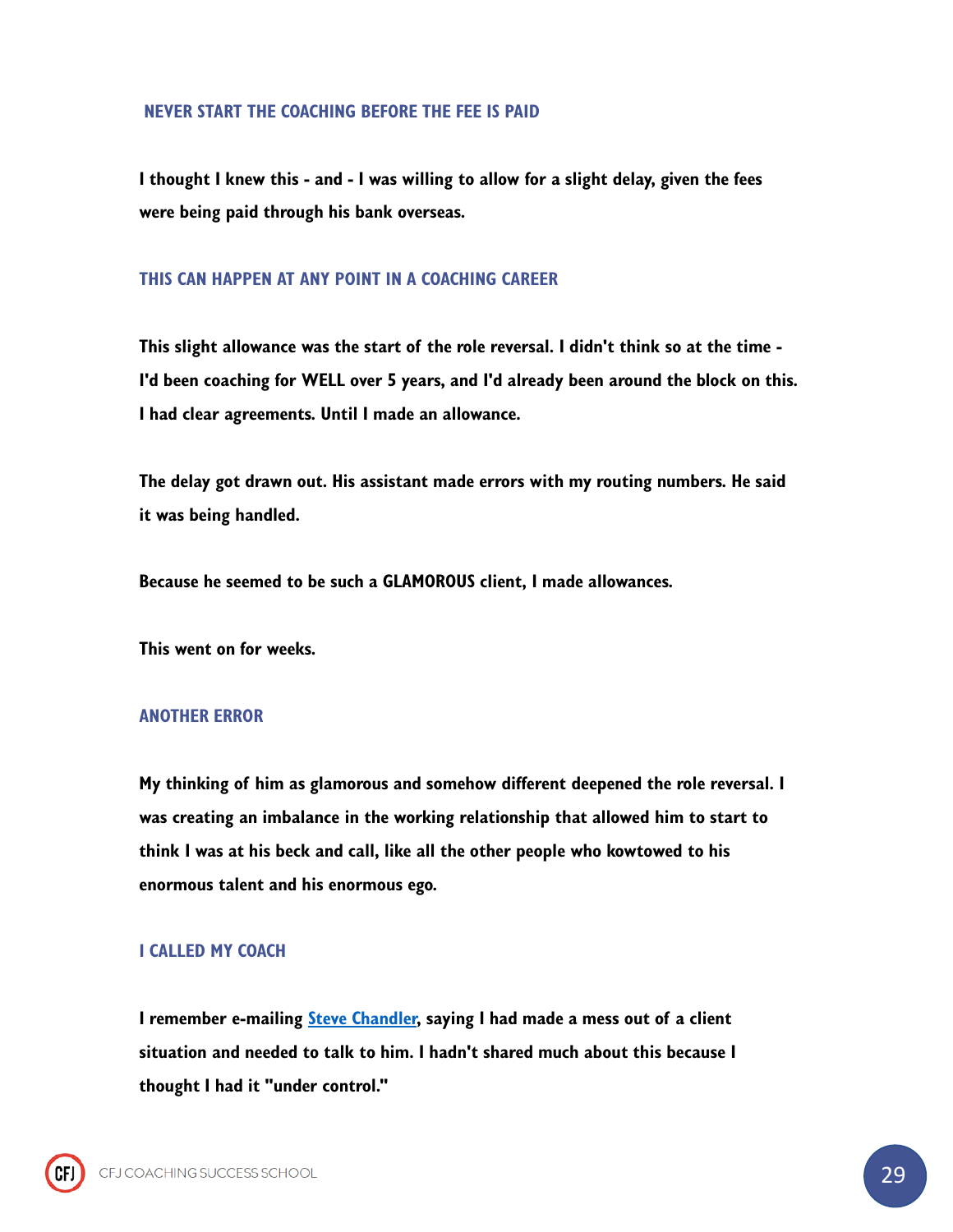I didn't have it under control.

We got on the phone. In his understated way Steve said, "You have to clean this up because now your one of his minions."

I was furious at myself. I was angry at the client. I was owed \$10,000 at this point.

#### FIRING A CLIENT AND MAKING AMENDS INSIDE OF ME

I knew that I was going to have to fire him. Things had gone so far and I could see that my ability to serve him effectively had diminished. His respect for me had gone down, as mine had for him.

After many weeks, the money was in my account. I sent an e-mail to my client saying we needed to talk, and requesting he call me.

He called me and tersely asked me what I wanted. I thanked him for the payment finally arriving in my account, and I let him know that I would no longer be able to coach him - that coaching requires mutual respect and that this was no longer present in the relationship.

He screamed at me, saying that the delays were not "his fault", etc., etc. I calmly reflected to him that he was screaming and that I was going to hang up, that this was an indicator that he wasn't prepared for the coaching relationship.

I hung up, shaking from the exchange.

#### MISTAKES ARE FOR LEARNING

Even writing about it years later, I shudder a bit.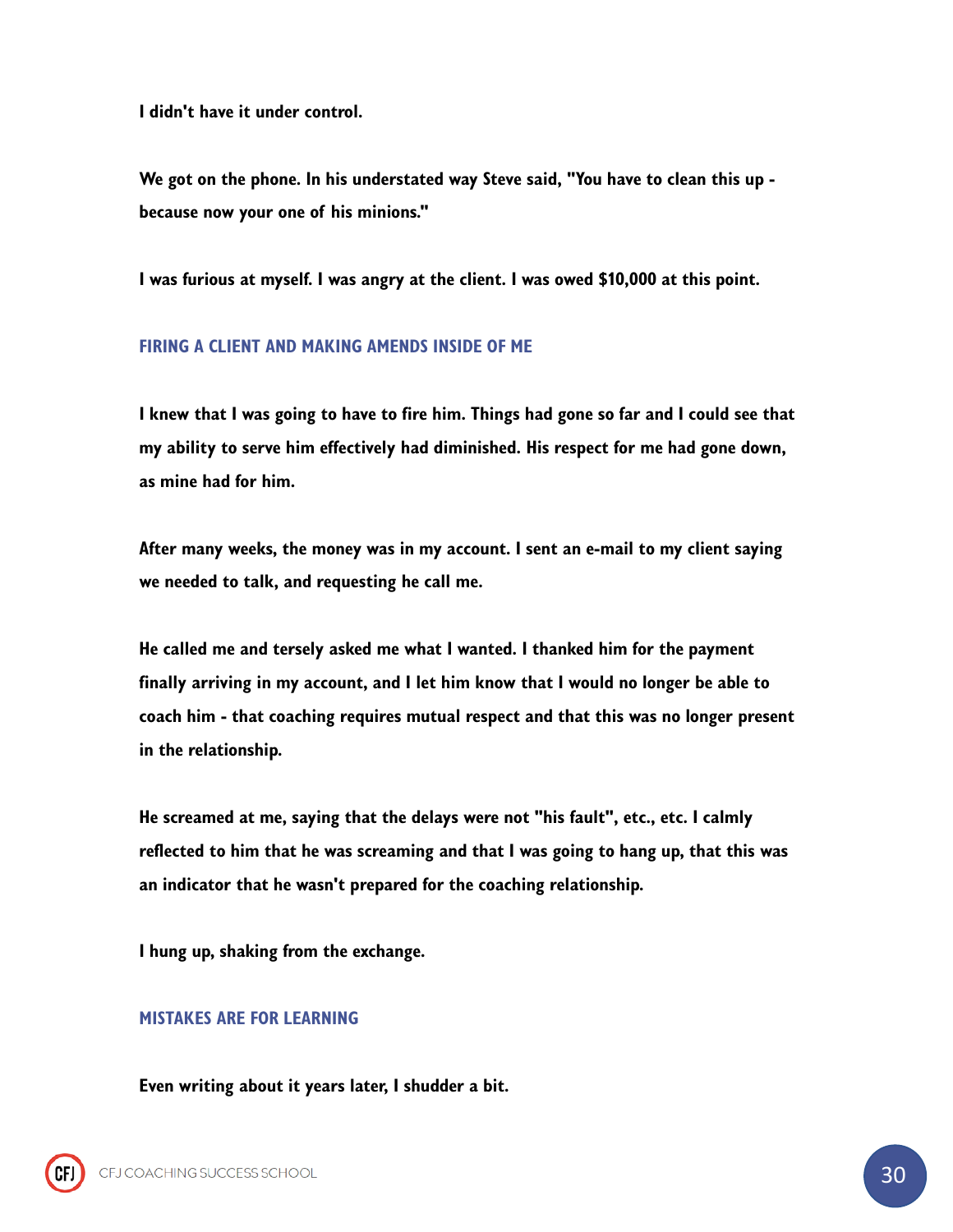This was one of those mistakes that was painful. I remember Steve saying that sometimes the most painful (and expensive) ones are the most useful. I went from having a \$50,000 plus client who I thought was going to be fantastic, to getting paid \$10,000 and getting out.

#### CLEAR AGREEMENTS ARE EVERYTHING

Professional coaches can easily slip into being accommodating. Payment plans are modified at the request of a client, or a coach doesn't address a late payment, or a coach allows a client to move sessions around.

#### ACCOMMODATIONS OF THIS NATURE ERODE THE COACHING

I made A LOT of errors in this one situation. All of the errors led back to me slipping into accommodation and being "star struck" by what I perceived to be a special client. He lived in a world where people accommodated him often - his talent, his big ego and personality, his charm all got him a lot. I became someone else whom he did this with. I allowed the subtle erosion from the get go, and it impacted the very thing he said he wanted from the coaching.

#### PEOPLE HIRE US TO HELP THEM BE WHO THEY LONG TO BE

This can be a definitive moment in the career of a professional coach. When we learn to create strong agreements, and we are strong professionals who require payments on time, and we require clients to keep their word – and when they don't, we address it. We slow the work down. We don't start the work. We pause the work.

This is where some of the best coaching can occur. We may be the only person who is willing to have this conversation with the client. We may be the first person in their lives who says, "NO MORE."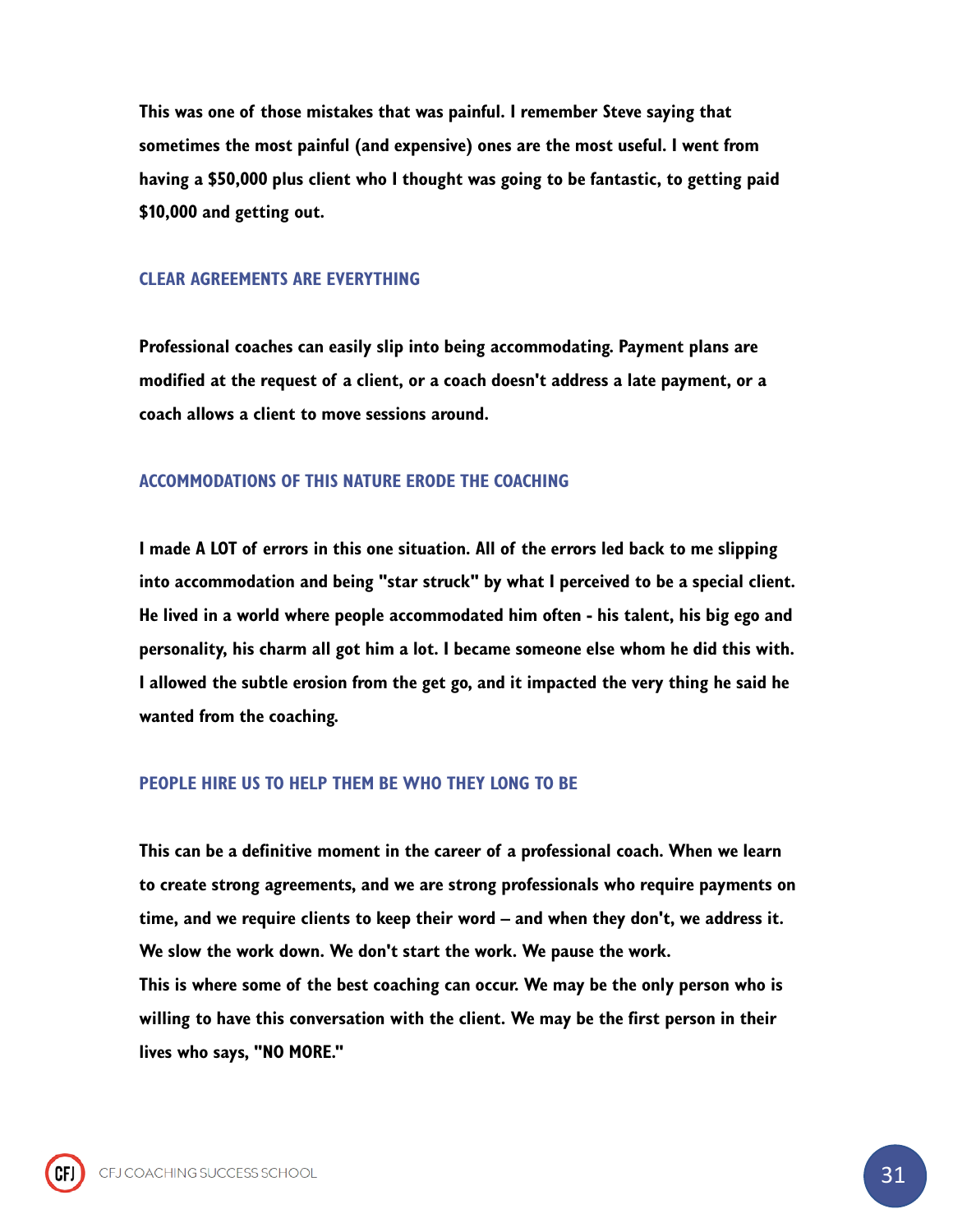## <span id="page-31-0"></span>**COACHES - FORGET ABOUT THE MONEY**

This—

I received an e-mail from a coach that said:

"We were in the final part of closing the deal and she hesitated … and then said yes. I felt the hesitation, and wasn't sure what to do about it. Then she said she wanted to proceed.

I received an e-mail from her this morning saying now she's not sure, wants more time to think about it, and she's in the middle of making some other significant investments.

Now what?

Oh - and now I'm completely frustrated!!!"

#### HESITATION = TIME TO SLOW DOWN

Many coaches instinctively speed UP when a deal is almost closed. We get excited (about the money), the opportunity, what it's going to mean for us, our business, our bank account ...

And we don't pay attention to the person in front of us. We essentially forget about them, and we are focused on what WE want.

This is how we miss the cues, and we race forward.

And there's no rush.

In fact, it's WAY better to slow down and acknowledge the hesitation, and make the impending deal a non-issue. Slowing down, with:

"I'm noticing hesitation, yes?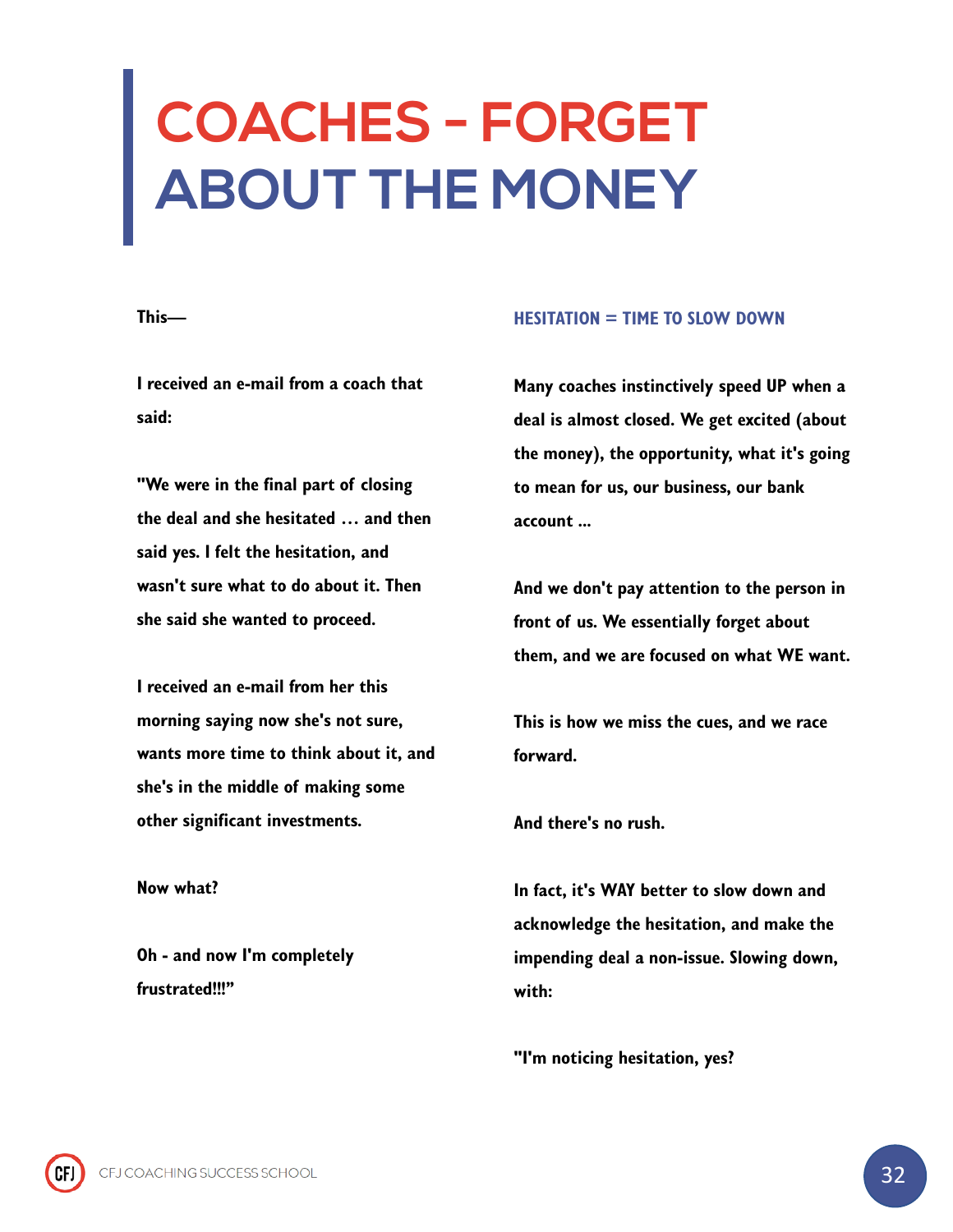Let's slow down - because there's no rush. I am going to recommend we talk more before we proceed. This may not be the best time for you."

#### FORGET ABOUT THE MONEY

Which means, forget about the money. Forget your bank account, your mortgage, and your car.

#### WHAT???

In The CFJ Coaching Success School, we play the "Forget About the Money" game.

This is a game is where everyone in the room discovers what's behind the money, what's behind the bank account, and what's behind our ideas of thinking money will handle things.

The "FORGET about the Money" game changes a Coach's WHOLE LIFE.

"To give real service you must add something which cannot be bought or measured with money, and that is sincerity and integrity." -Douglas Adams

Try it next time - try slowing down when you instinctively want to speed up, and GET THE CLIENT.

Experiment with not rushing - and give the client a lot of time to say yes.

Forget about the money - even temporarily.

As **[Steve Chandler](https://www.carolynfreyerjones.com/steve-chandler)** says, "Stop confusing money with oxygen."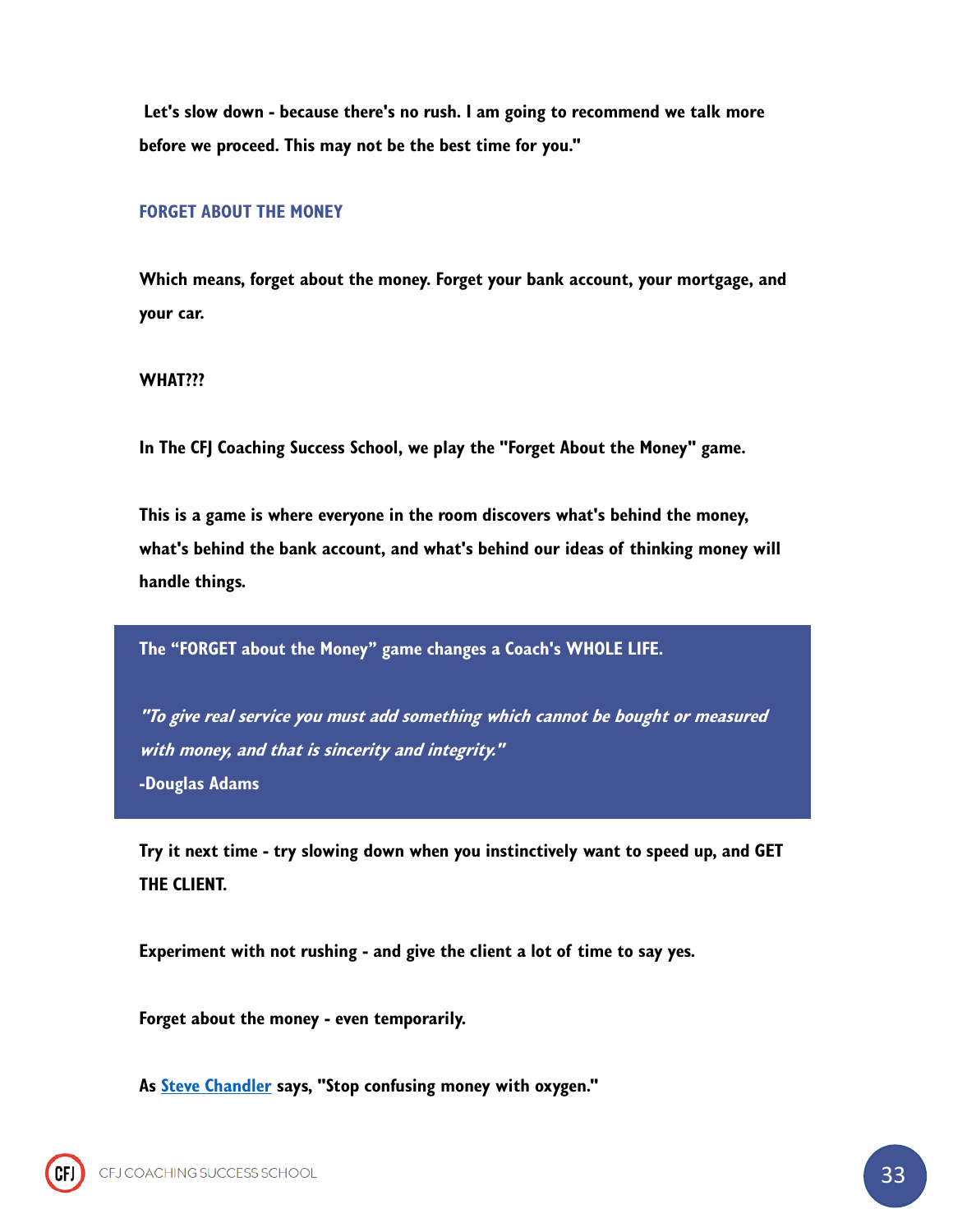### <span id="page-33-0"></span>**COACHES DON'T HAVE TO "HAVE IT ALL TOGETHER"**

Sometimes I ask myself, "How DID MICHELLE DIE???"

(because she wasn't 'supposed' to die ...)

Sometimes I ask myself, "HOW DID I GET HERE??"

(because I was 'supposed' to be somewhere else with someone else ...)

Sometimes I ask myself, "HOW AM I LIVING AND MICHELLE IS GONE?"

(because I am still shocked at times that my life is as good as it is even though I miss Michelle in huge ways …)

Sometimes I ask myself, "HOW IS IT I AM DOING THIS SCHOOL WITHOUT MICHELLE?"

(because I never thought I'd do this without her ...)

COACHES SOMETIMES THINK THEY NEED TO BE IN A "DIFFERENT" PLACE TO BE IN ACTION.

If this were true, I'd still be in my house curled in a ball eating almond croissants (what I primarily subsisted on after Michelle died). I would have stopped working, stopped serving, and just - sat.

### CAN YOU STILL SERVE PEOPLE EVEN WHEN YOUR OWN LIFE IS "MESSY"?

The short answer: Yes.

Can you still serve people even if you aren't where you think you "should" be yet/don't think you are "ready"?

The short answer: Yes.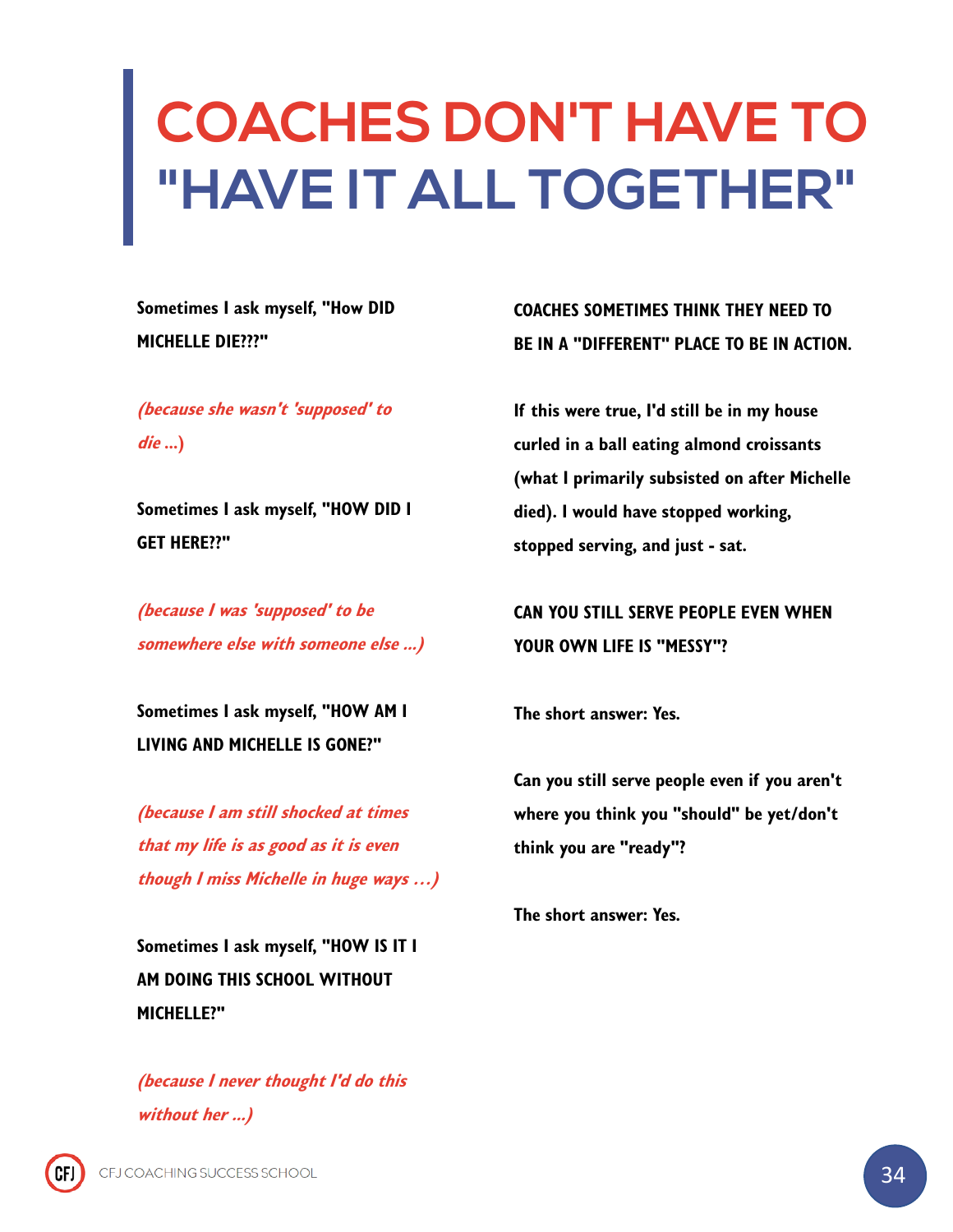One of my favorite statements by Steve Chandler is "You only need to be a half-step ahead of your client."

#### THE GOOD NEWS - COACHES ARE NOT EXPERTS

We aren't hired because we are experts. I am not an expert in anything, except my own life.

Yes, I have experience in enrollment and I have experience with caring for a very sick friend and having her die, and I have experience with profound grief, and I have experience with being terrified of going out into a new business on my own, and I have experience being a mom (not always a good mom, and a mom nonetheless).

I have experience being a controlling wife, and experience being a less controlling wife. I have experience being a daughter who thinks her parents are responsible for her pain and upset, and I have experience being a daughter who knows her parents are only responsible for raising her the best they could.

The list goes on.

#### WE ARE HIRED BECAUSE WE CAN HELP SOMEONE

Said no better than by Steve Chandler, that's the reason we are hired. Not because we are slick and really successful or because we have certain coaching "credentials" or initials after our name, or because we have a secret potion that will make everything better or because we have the answers someone needs or is looking for.

The only reason people hire us is because they think we can help them.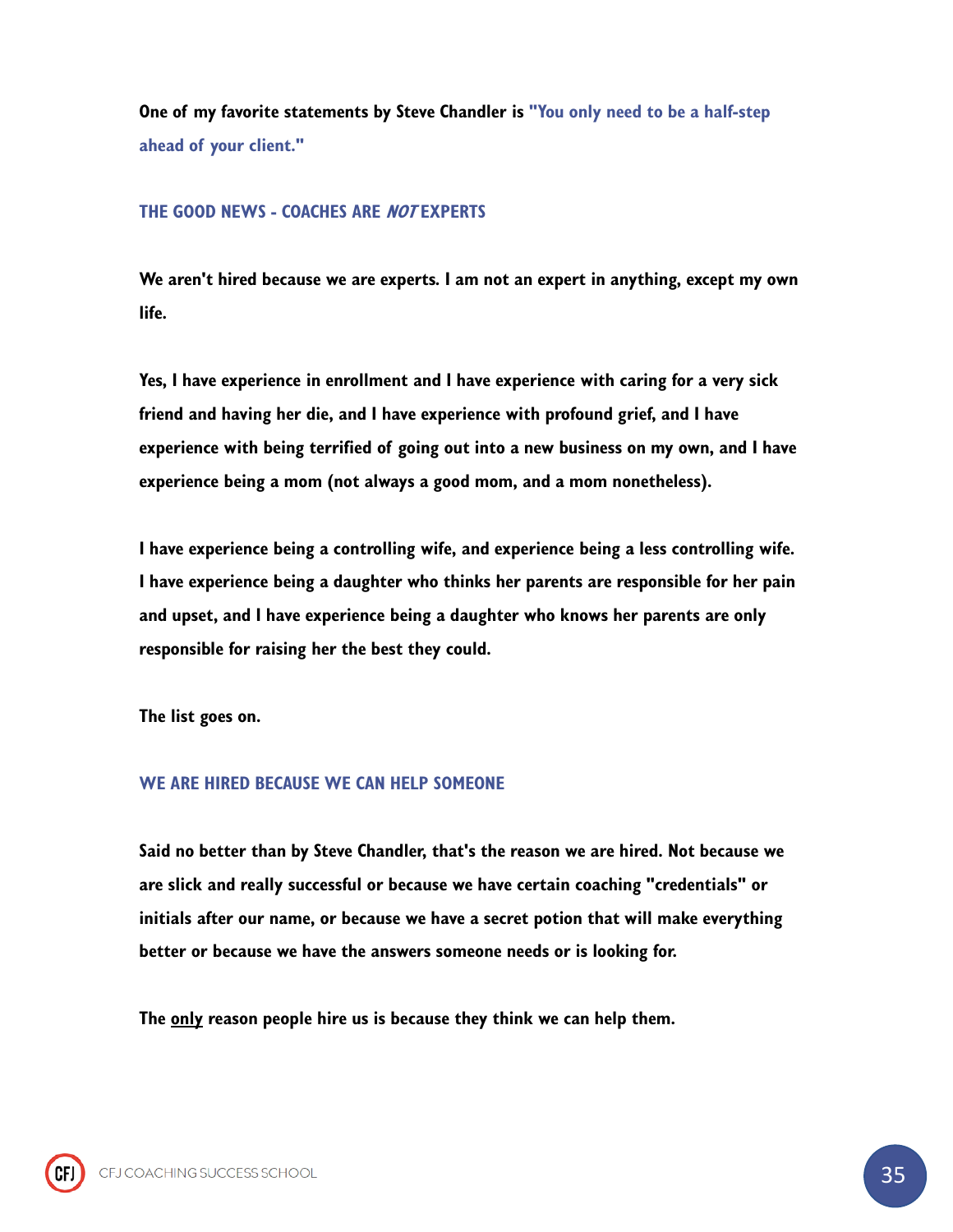#### HELPING CAN HAPPEN EVEN WHEN YOU AREN'T AT YOUR "BEST" (SO CAN ENROLLMENT).

I served at a time in my life where I could barely see. I was not at my best; however, every single time I was sitting in front of a client or on a call, something happened.

Time stopped and my own life, my own pain, my own grief was temporarily lifted. In service to others, I could breathe. I could remember that there's more to life than  $my$  loss, than the missing of  $my$  friend, than trying to imagine how I was going to do this thing called  $my$  life without her.

The focus on ME was turned elsewhere. In serving others, my life became more livable and - my bank account continued to be filled.

There are myths and limiting beliefs that have crept into, or have become "acceptable," in this profession:

- "I can't coach when my own life is blowing up."

- "If I am not in a superbly balanced mental and emotional state, I really can't enroll."

- "I have a lot on my calendar - I'm really meeting a lot of people and trying, and it's not happening."

- "If I have more than X (your number goes here) clients, I can't handle it/energetically I am depleted/I don't like it."

Slowing down is really appropriate sometimes - and depending on the circumstances, sometimes time off is very appropriate.

Sometimes it's not.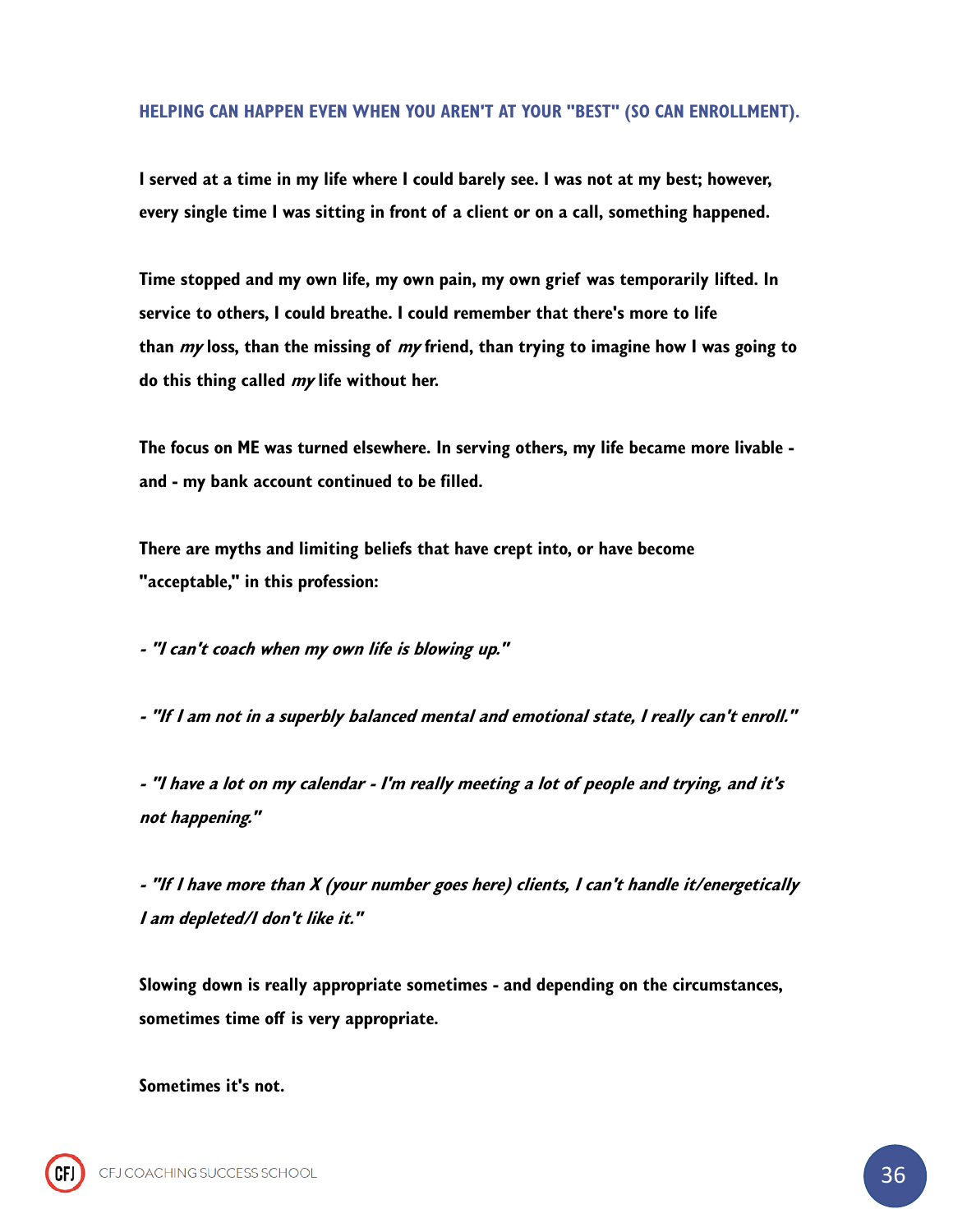ANOTHER THING THOUGH ...

#### WHAT IF YOUR INCOME IS NECESSARY FOR YOUR LIFE OR FAMILY?

Exactly.

That would mean that – as professional coaches – knowing how to take care of ourselves and our business (even when our life is blowing up), so that we can continue to help others is critical.

We don't have to be in the best shape of our lives, or in a perfectly attuned state of inner balance to serve and take care of our business.

#### WHY AM I SHARING THIS?

Because it's time for those of us in this profession (or pursuing this profession) to take stock.

Are you buying into any of the myths that are creeping into this profession?

Have you learned HOW to keep your business strong regardless of the life circumstances and events that come your way?

Are you looking at your bank account and thinking, "It's really hard to make a strong living in this business" yet your calendar doesn't reflect that you are putting the time in?

BE WILLING TO ASK YOURSELF THE TOUGH QUESTIONS.

Take stock. Open your eyes and be willing to see yourself, your work, and what you are doing.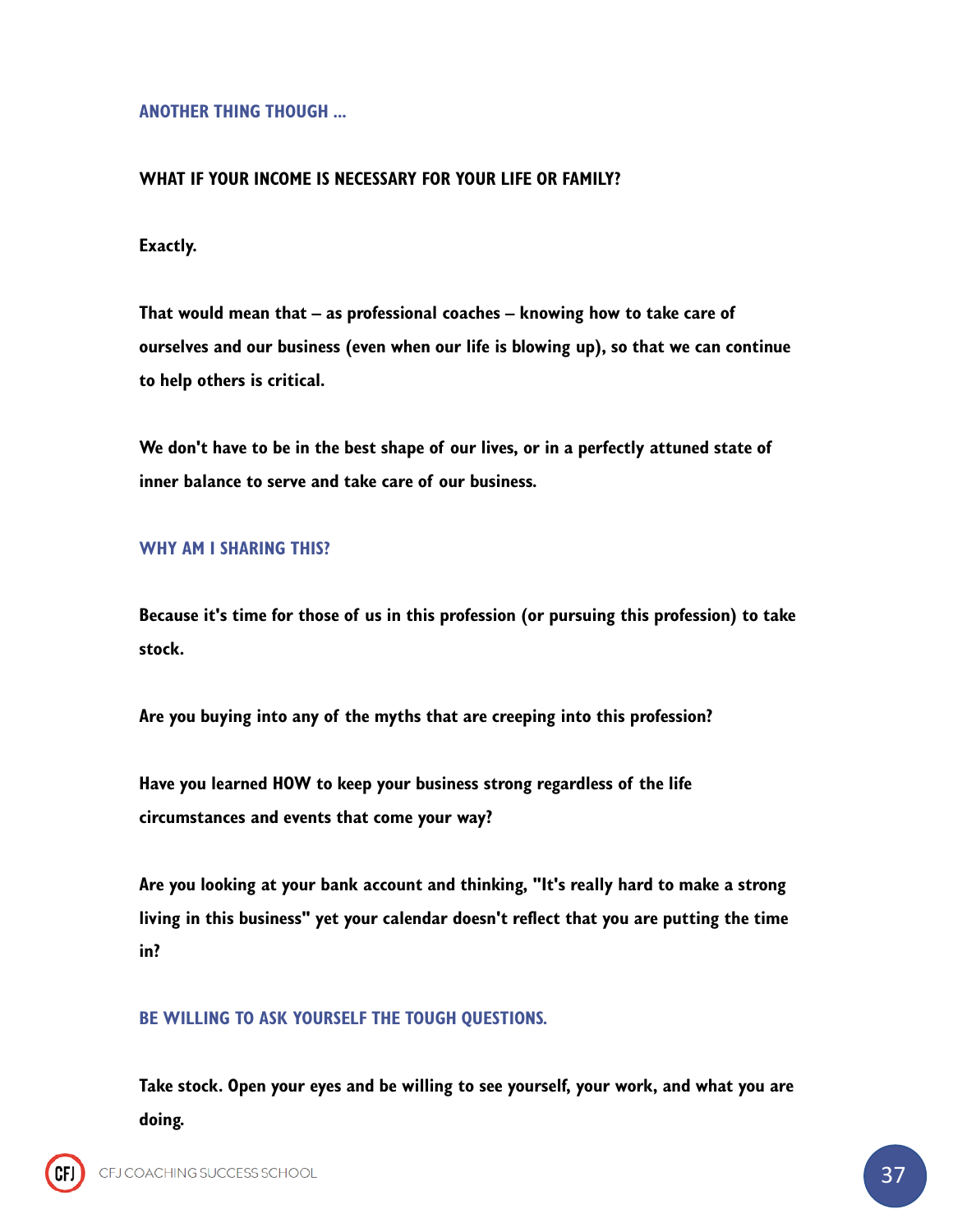Don't be fooled - and - don't be misled by the myths that are creeping in.

It can be different for you.

WE can be different for you.

I'm committed to this profession and debunking the myths that are creeping in so that every single coach knows that earning a strong living is achievable (without really fancy, bouncy hair or a team of assistants).

Here's to you and your journey in the fantastic profession of coaching!!

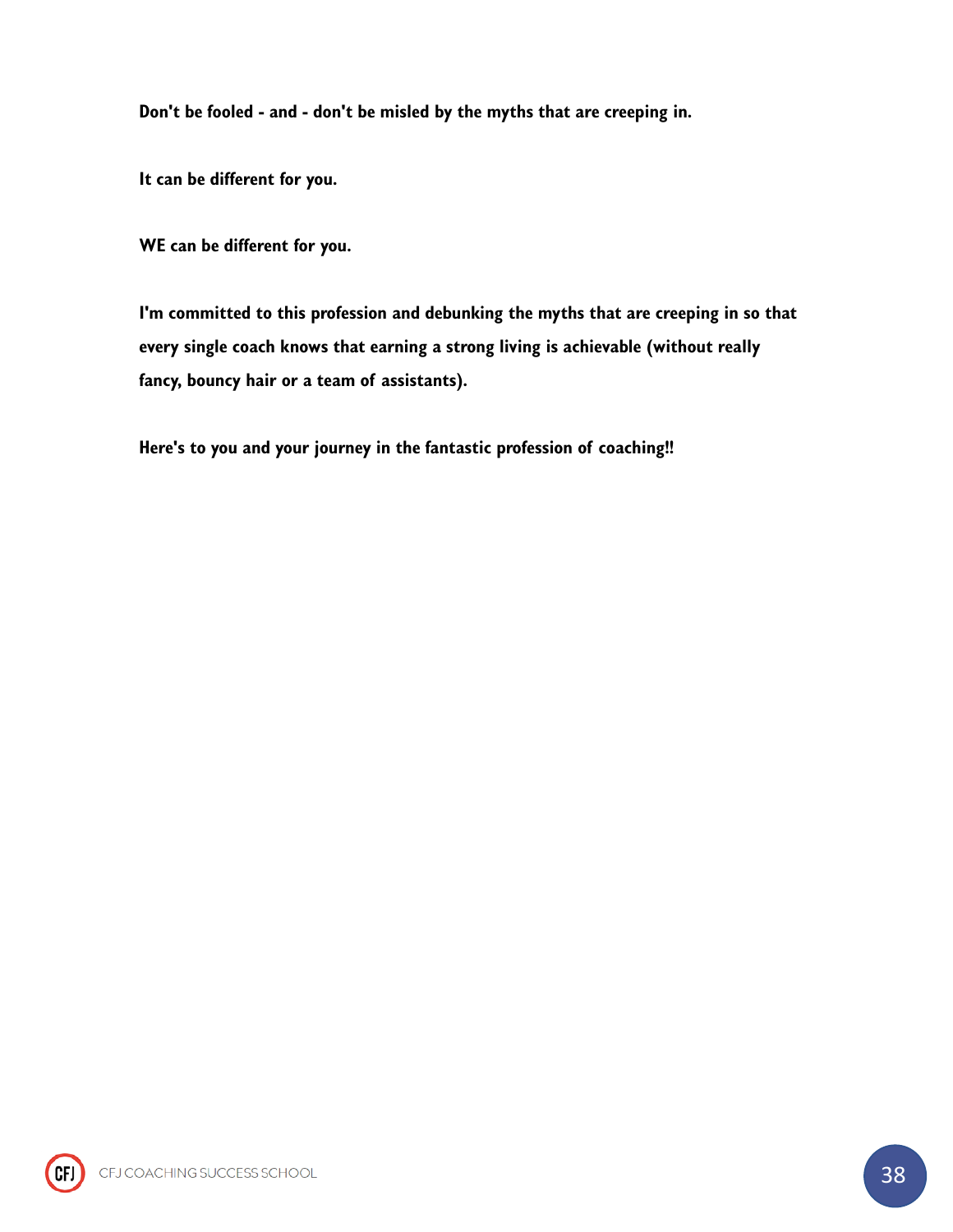# <span id="page-38-0"></span>**DO I OFFEND YOU?**

#### Coaches take note ...

I recently offended someone. Well, I don't know for sure if I offended her. At the least she had questions about how I was communicating with her. She wasn't thrilled about how I was doing it. And she told me. It was uncomfortable. My personal self felt some shame and self-judgment. My professional self felt ... ok. Neutral. Relaxed.

I CARE SO MUCH I DON'T CARE Here's one of my favorite stories that I recently shared with a coach who's coming to The CFJ Coaching Success School from Maryland. (Another note she'll be traveling to Los Angeles once a month for six months to participate in the school. That's called investing in your career as a professional coach. She's treating it like the level of investment one makes in LAW school.

Which is appropriate - because it's professional training, exactly like law school - although considerably less expensive). It was early in my coaching career. Michelle [Abend Bauman, \(my business partner and b](https://www.facebook.com/michelle.bauman?fref=mentions)est friend) and I were filling one of our first coaching groups for women. [Steve Chandler,](https://www.carolynfreyerjones.com/steve-chandler) our coach, was showing us the power of slowed down enrollment conversations, and of really paying attention when we were out in the world, because as Steve says, "clients are everywhere."

CROSSFIT AND ENROLLMENT (Isn't CrossFit enough all on its own)? I have been a CrossFitter for 10+ years - for REALZ. (No, I am not the fastest or the strongest on any day. My best strength is the "show up for the gym" muscle). One day I was paired with someone for the workout and because it was a weightlifting workout, we were able to talk. I was asking her what she did, and she shared she was an ER doctor. I asked her how that was for her, and she started to share that there were things about it that were difficult, that she wasn't sure about … then she asked me what I did.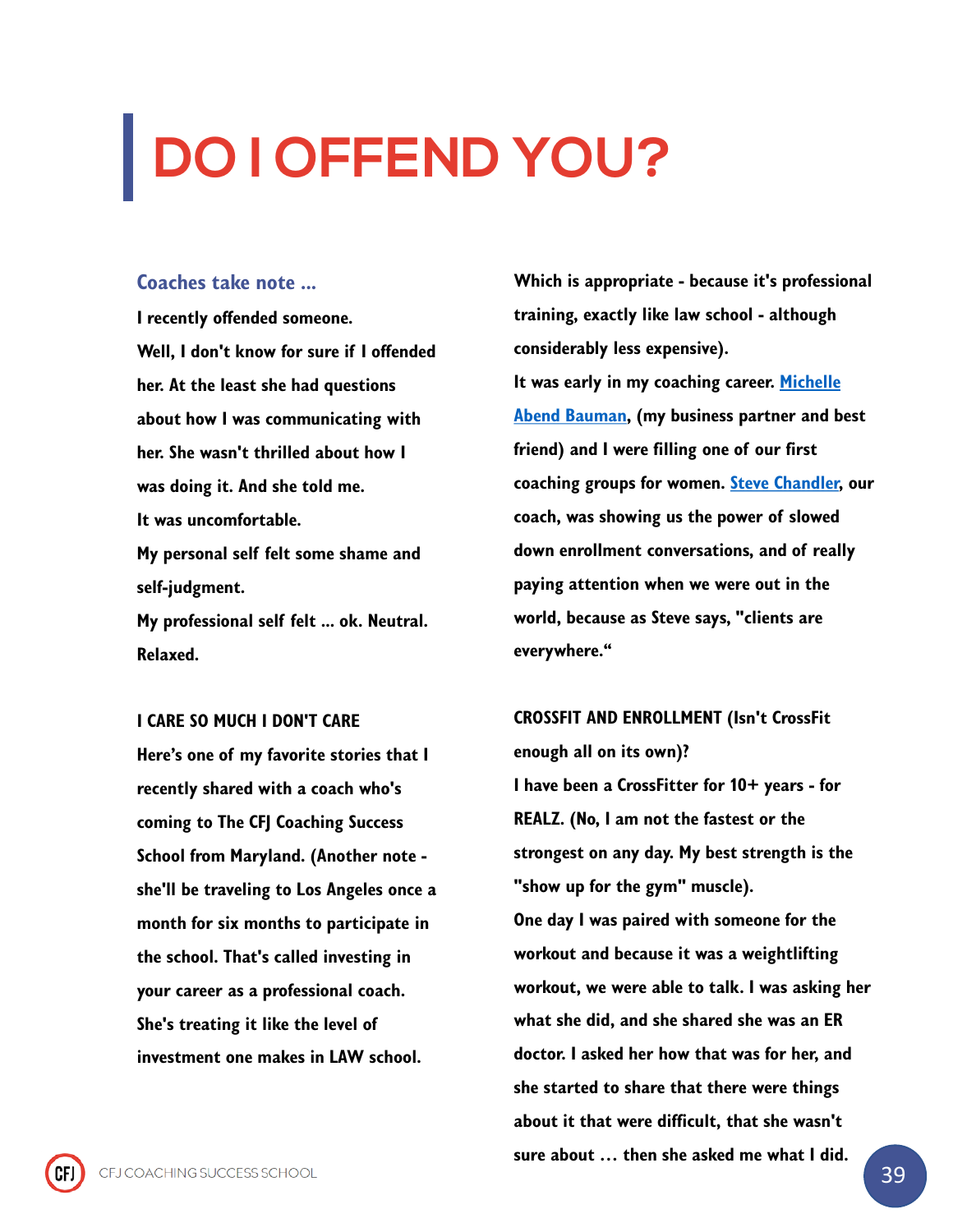I said, "I'm a coach - I coach men and women in their professions and their lives. My partner and I have a coaching group for women that's starting in 2 months, and we have women in our groups dealing with the kinds of things you are talking about. If you wanted to talk more about it, we could - and you might not want to and that's fine too."

And then I asked her a question about her - her work life.

Suddenly it seemed to me that she shut down. She changed the subject, not even responding to what I had said.

OH NO - I DID A VERY "BAD" THING!!!

I felt HORRIBLE. All I could think is, "Oh crap, did I screw up. Now she thinks I am trying to sell her on something. This is TERRIBLE, because now I am going to see her at the gym. Now she can't even look at me. UGHHHH."

I had a coaching session a few days later - and I shared my (terrible) story with Steve. I added these thoughts:

"I feel so bad - it was uncomfortable Steve."

I think she was completely put off. She probably thought I was pushy …

And NOW I AM GOING TO HAVE TO SEE HER AT THE GYM."

Steve's response:

"Are you willing to risk offending in the name of serving?"

BOOM.

OH.

He went on:

"If you are going to be a professional coach, this is part of what you do. You are out in

the world, sharing about it. If she was offended, so what?

Where are you going to put your focus?

Everything you are sharing about it is all about YOU, and your own concern about how

you looked in this, and how she might have perceived you."

AND:

"What's your alternative? You aren't going to share what you are up to?"

ME:

CFJ

"I get it. OK, I get it. Now what do I do if I see her though???"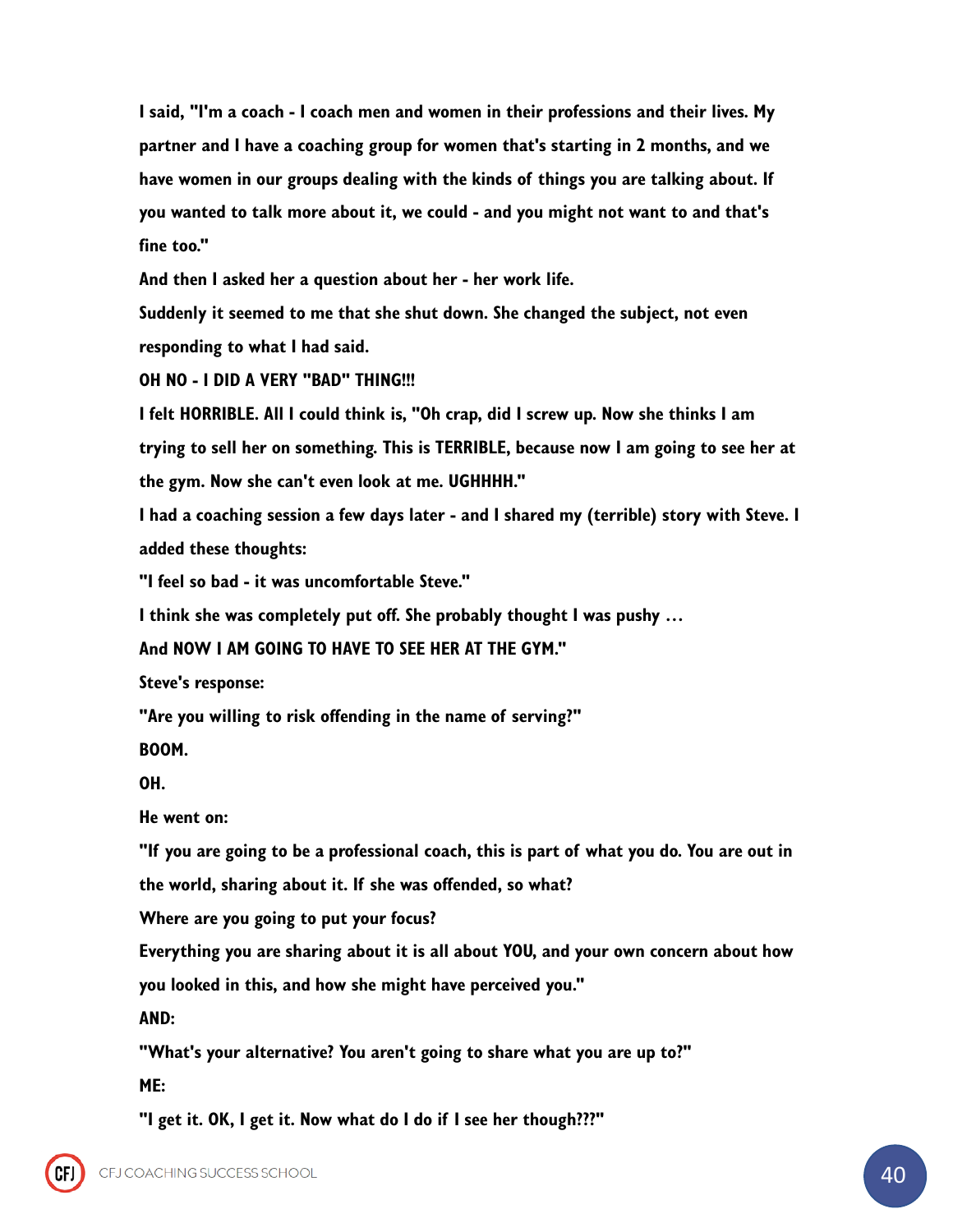Steve:

"It sounds like you are still concerned about what you look like..." ME:

"OK, ok, I see that..."

I secretly keep thinking about this, with many self-involved thoughts about what she was thinking about ME.

Fast forward a few weeks, and I see her at the gym. She walks over to me and I think, "Uh oh - ok, it's ok." She says to me, "You mentioned to me you are doing a coaching group … can I talk to you about it?"

BOOM.

I said, "Sure" in a relaxed way. She gave me her e-mail, and in a few days we were talking.

She enrolled in our group (and our advanced group after that).

MAKING UP STORIES THAT DON'T SERVE US

Clearly I was not accurate in my perception of what occurred. I was off. WAY off.

And - the lesson was SO VALUABLE.

QUESTION

Am I willing to take a stand for what I'm up to and how it can serve people such that I DON'T care if I offend you specifically?

NOTE: This does not mean I'm intending to offend or intentionally provoke or be confronting.

Michelle would say to coaches we were coaching, "Sometimes you have to go over the line to know you went too far."

My answer is yes.

I'm willing to risk offending in the name of serving. I'm willing to share about my school for coaches because I KNOW it will make a difference in a coach's business and life.

If I go over the line, I can course correct (BTW my course correction with the woman I shared about at the beginning of this essay was an apology).

ARE YOU WILLING TO RISK OFFENDING IN THE NAME OF SERVING?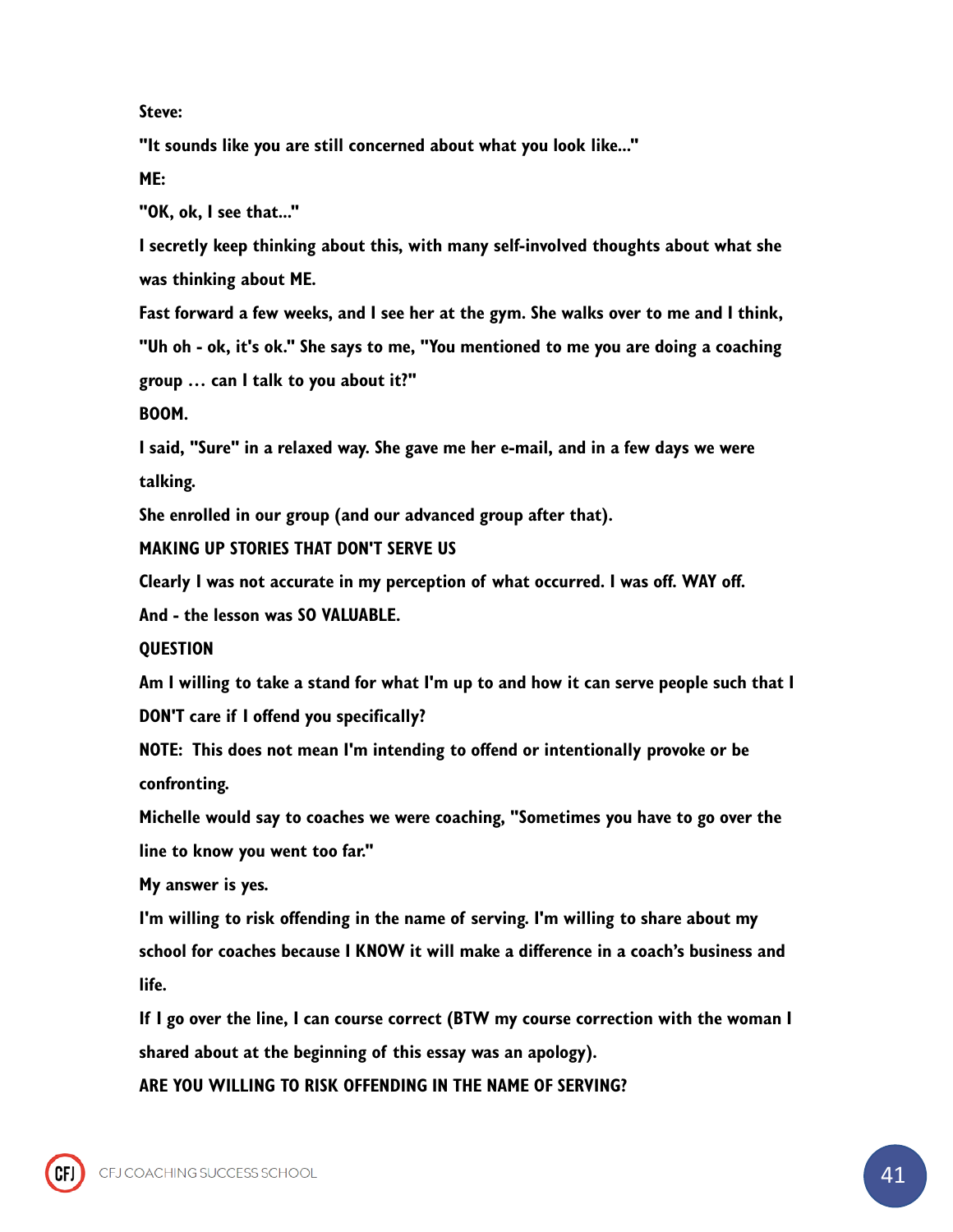### <span id="page-41-0"></span>**Don't Like Growing your Business?**

Are you a coach who loves coaching and you don't (yet) like building your business?

What if I shared with you that my beloved business partner and best friend Michelle Bauman felt the same way - and yet she grew to love it?

In fact, she grew to love business building so much, it became one of her favorite things to do. She would often say to coaches we coached and taught, "Often the most powerful coaching takes place in the enrollment conversation."

Michelle isn't here to share this with you - most of you know that she passed away about two and a half years ago from a cancer diagnosis. She had become an extraordinary coach and someone who took a stand for coaches to become strong enrollers.

We loved serving and teaching coaches together with Steve Chandler in the University of Santa Monica's Soul-Centered Professional Coaching Program.

Michelle's words are here, and they are as relevant now as when she said them four years ago.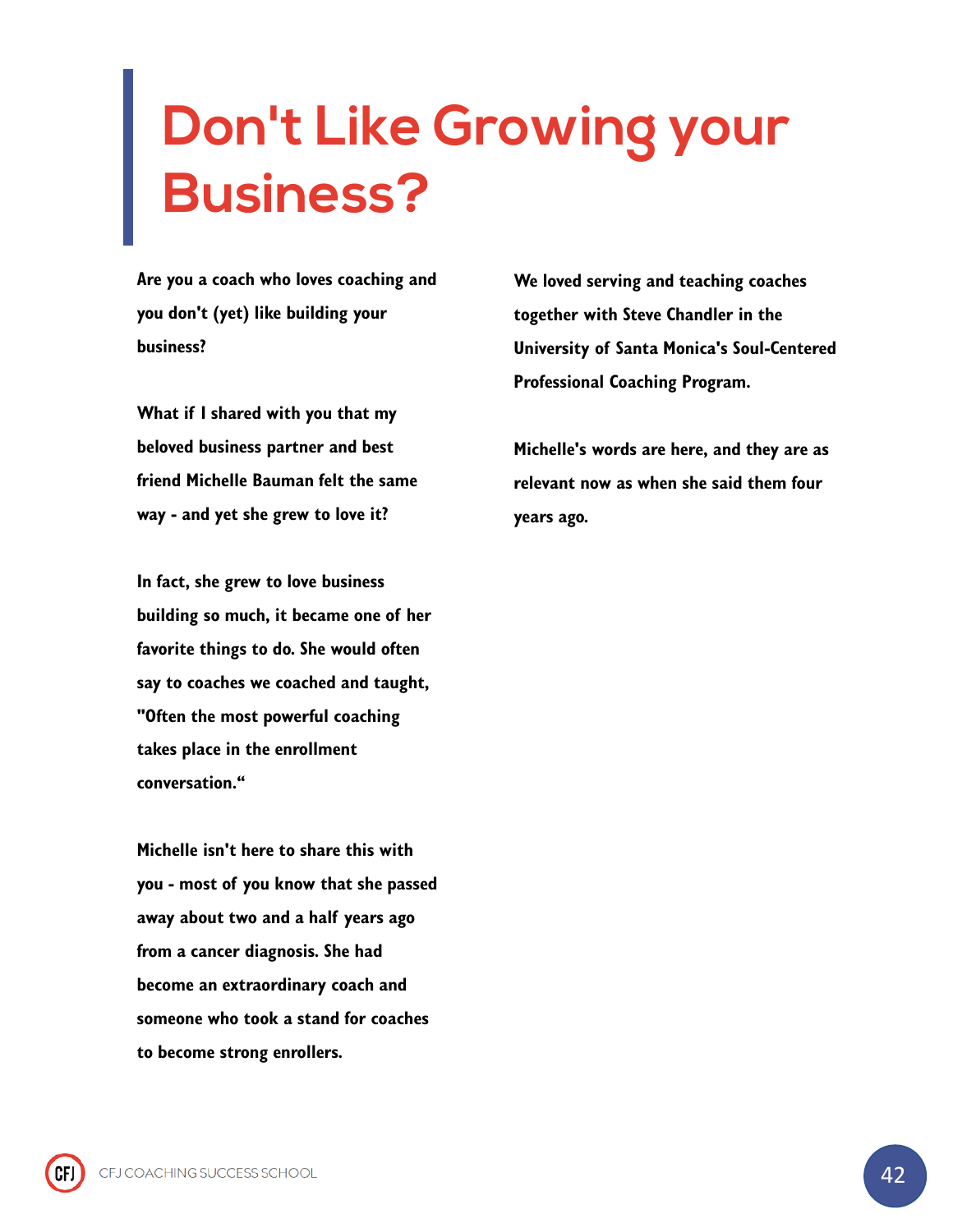Here's Michelle's own experience in her own words:





There was nothing in my background or personal history to suggest that I "have what it takes" to build a successful coaching practice—nothing to indicate that I would be able to be a strong businesswoman and entrepreneur. To the contrary, I spent most of my life looking for a safe paycheck. I went to law school, in part, because I believed it was the quickest way to a financially secure life.

Once I was in private practice for a few years, I realized that, eventually, I was going to be expected to bring in clients and build a practice. This thought was so scary and uncomfortable; I practically fled private practice into an even "safer" in-house job where no one would ever expect me to do something as terrifying as bringing in clients.

Fast-forward ... I'm called to the University of Santa Monica's graduate program in Spiritual Psychology. The work fits me like a glove—it's what I've been searching for my whole life (and I didn't realize I had been searching). My inner life, my relationships, and the context of my life are profoundly transformed. I learn how to attune to my heart, share my Loving, be of service, and live an inspired life!

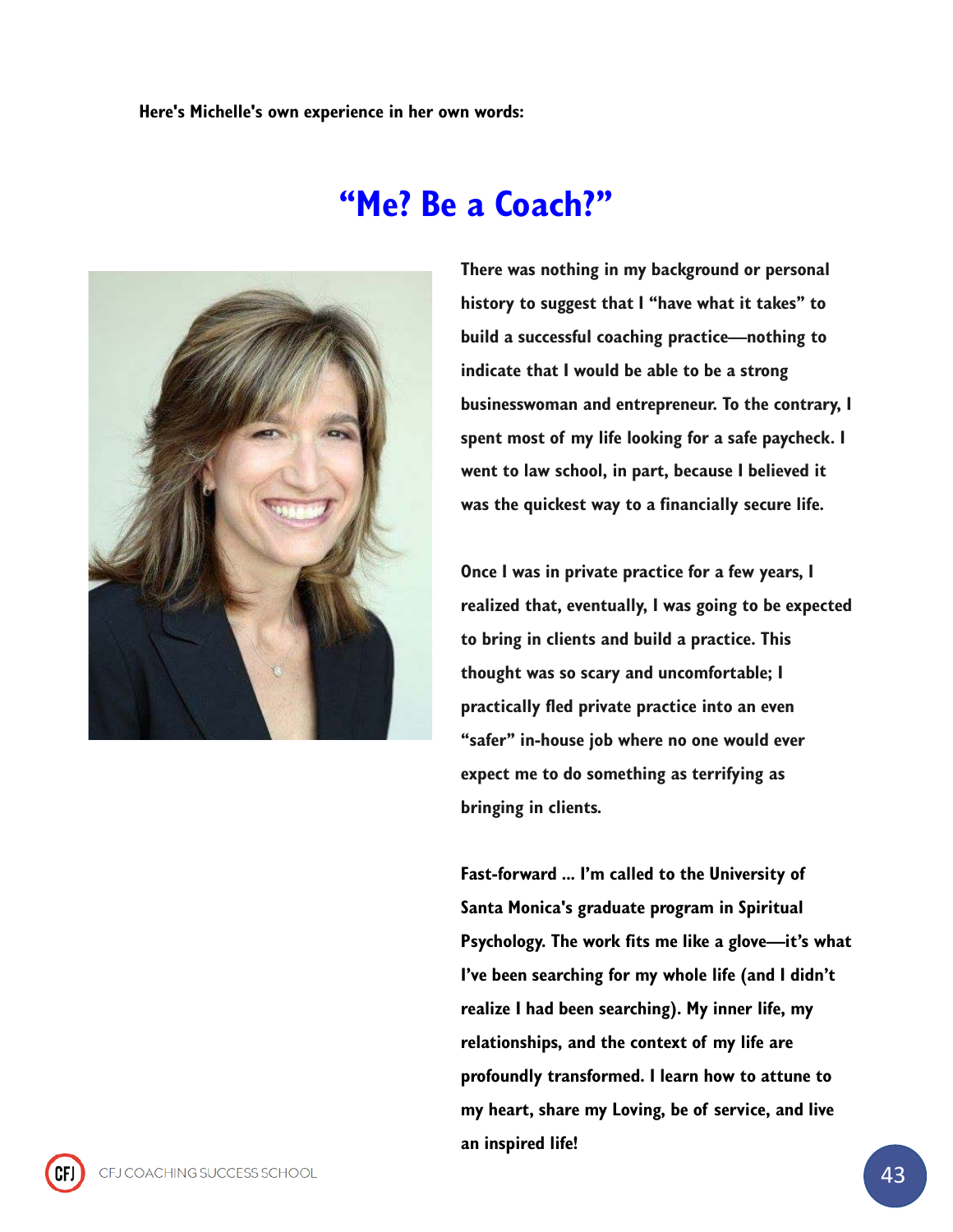I want to shout my newfound understandings from the mountaintops!! When I return to my suburban life, my corporate life, all I see are people who are just like me pre-USM—extraordinary people with their potential locked up inside of them, deeply unfulfilled, searching. It takes me a little while, but eventually, I recognize the longing to share the value of this work as a call to Coaching.

#### "UGH - I CAN'T 'GET' CLIENTS"

Then came the questions and the doubts. How was I going to make a living at this? How was I going to "get" clients? Would anyone PAY me to do this work?

I had no interest in making less money—my husband and I share the financial responsibilities, and we have a mortgage, a family, and two private school tuitions. Would I have to make drastic changes in my standard of living to do this? That wasn't really an option ...

Then Steve Chandler entered my world. Creating the fee to hire Steve as my coach was one of the most challenging, empowering, and rewarding experiences of my life. It was my stake in the ground ... I'm DOING this!!

Steve coached and taught me the absolute JOY of client creation—the freedom, the service, the adventure, and the excitement. I went from someone who was literally terrified of asking someone for money to someone who finds business development and enrollment as one of the most fun and fulfilling parts of my professional life. Nowhere do I serve more fully or authentically than in the enrollment process and it may be the arena in which I make the greatest contribution.

I love supporting people who are like I used to be (those with sales-phobia and fear that they "can't do it") in transforming into people who enthusiastically and powerfully participate in client creation.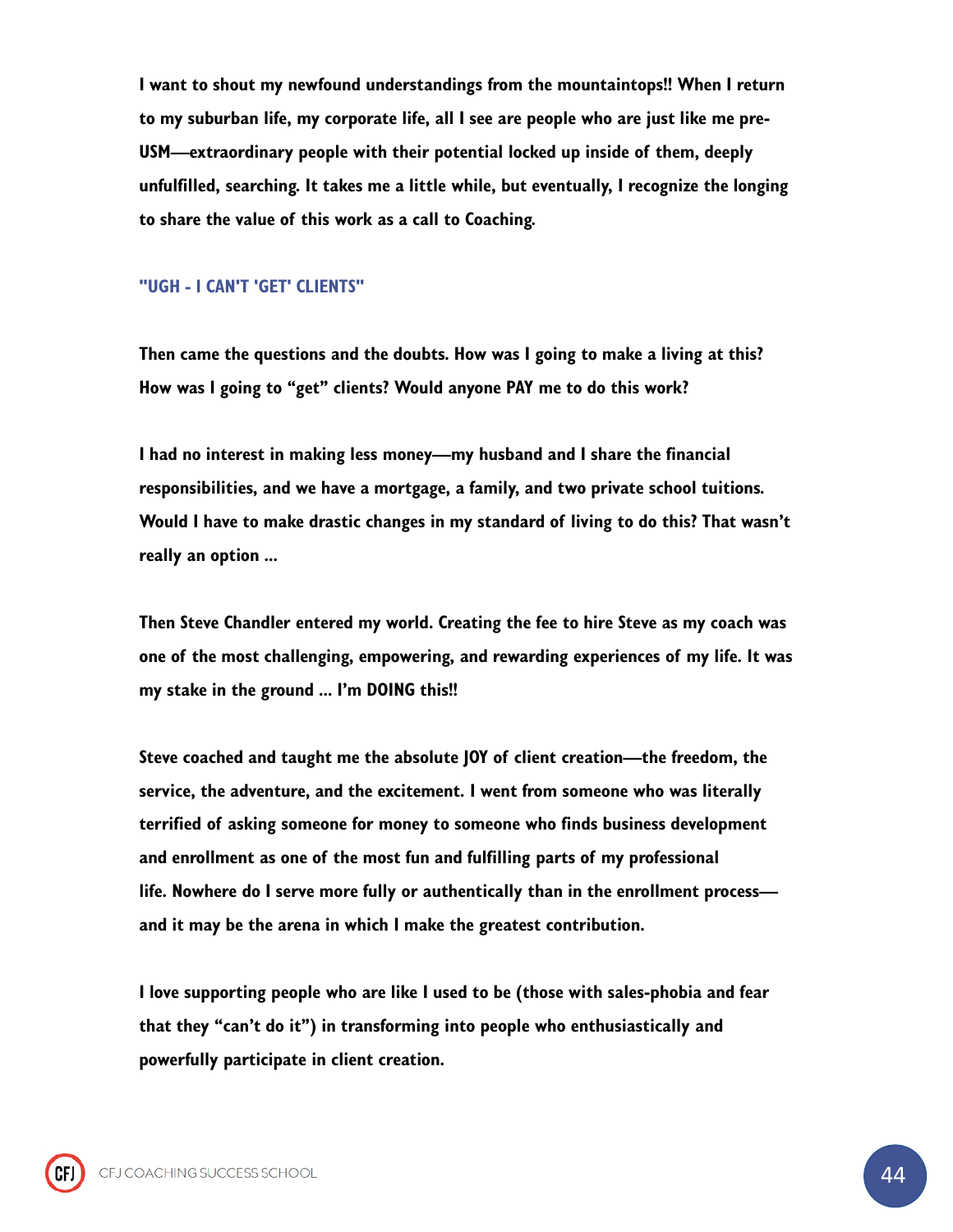And, in case you don't know, the "end" of my story is that as I grew in my ability to coach powerfully and create clients, my business grew in a graceful and natural way so that I was able to step out of one financially successful career into another. I replaced my salary as a lawyer, and I created a professional life where I choose my clients.

#### YOU CAN LEARN TO LOVE BUILDING YOUR BUSINESS TOO

Michelle's not here to support you if you are one of those "sales-phobia and fear that you can't do it" coaches.

I am though. I'm not Michelle. I know that (and people LOVED Michelle). Michelle would often joke with me though when she was feeling too ill to come to something, "I mean, c'mon, when they get one of us it's almost like getting both of us."

:-)

#### AND THERE'S AMBER

And Amber Krzys is here, too – she's one of the coaches who Michelle coached (and who, in part because of Michelle, has grown into a fantastic teacher and coach of coaches.) And she is one of the lead faculty in The CFJ Coaching Success School.

#### MICHELLE WOULD WANT YOU TO KNOW

You don't have to have known Michelle personally to benefit from her words. I am committed to sharing Michelle's words - and not just because I loved her and because she meant the world to me.

I am committed to sharing her words and her content for coaches because it's so good.

Michelle would want you to know that you can learn to do this - "this" meaning grow your business.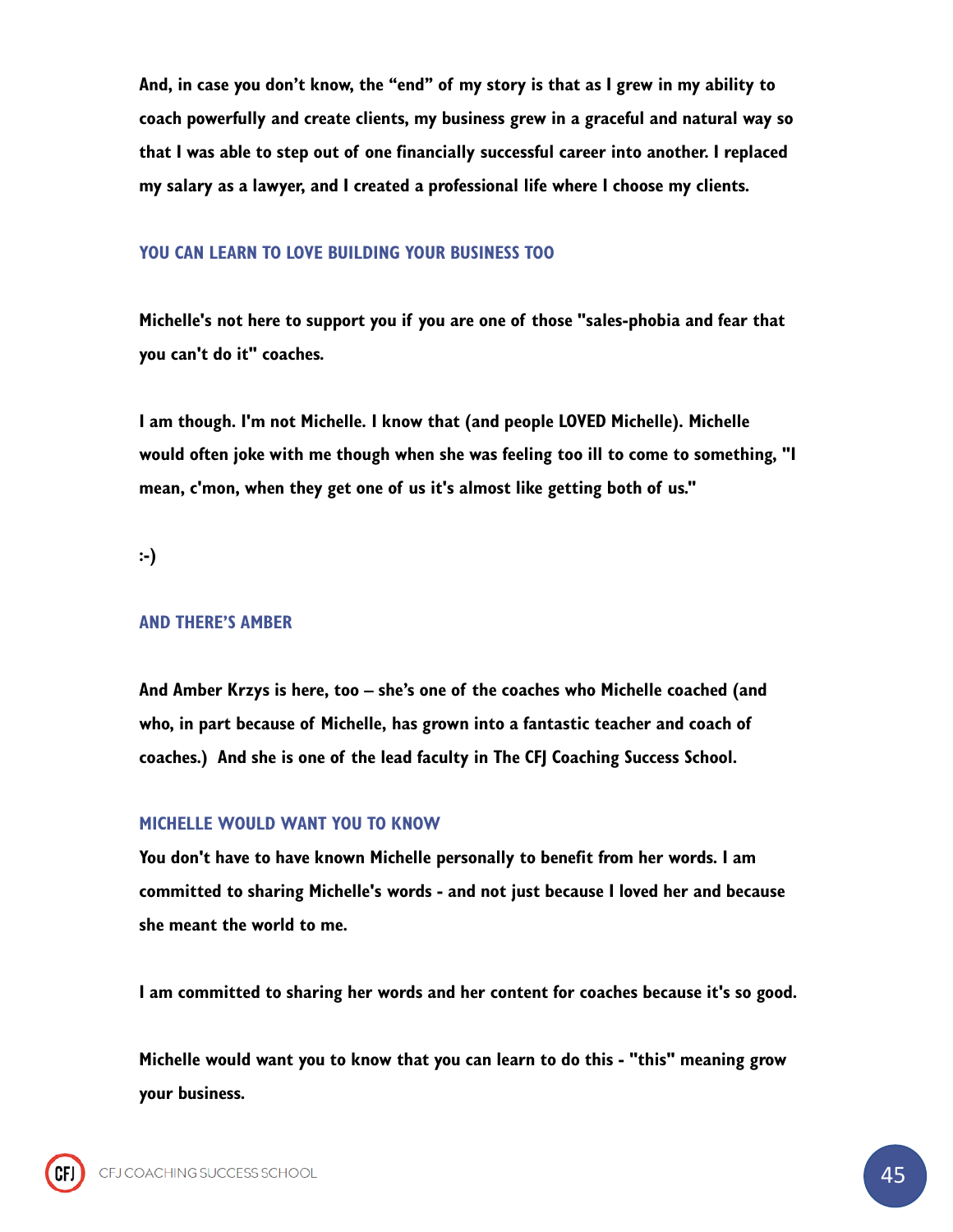You can learn to get BETTER at enrollment - and become a business owner who is flourishing.

You can create a strong income in the profession of coaching, making a positive difference in the lives of others. And, as you are serving others, you can take care of yourself, your family, and live a life that brings you joy.

#### FROM STEVE CHANDLER

Steve Chandler says, "This is the best profession on the planet."

I agree.

When Michelle and I taught with Steve at USM, Steve would look out at the class and say, "There are over 8 billion people on the planet … that's a lot of coaching clients for each person in this room." He would repeat, "There are infinite clients."

Now *that's* a mindset we all can adopt.

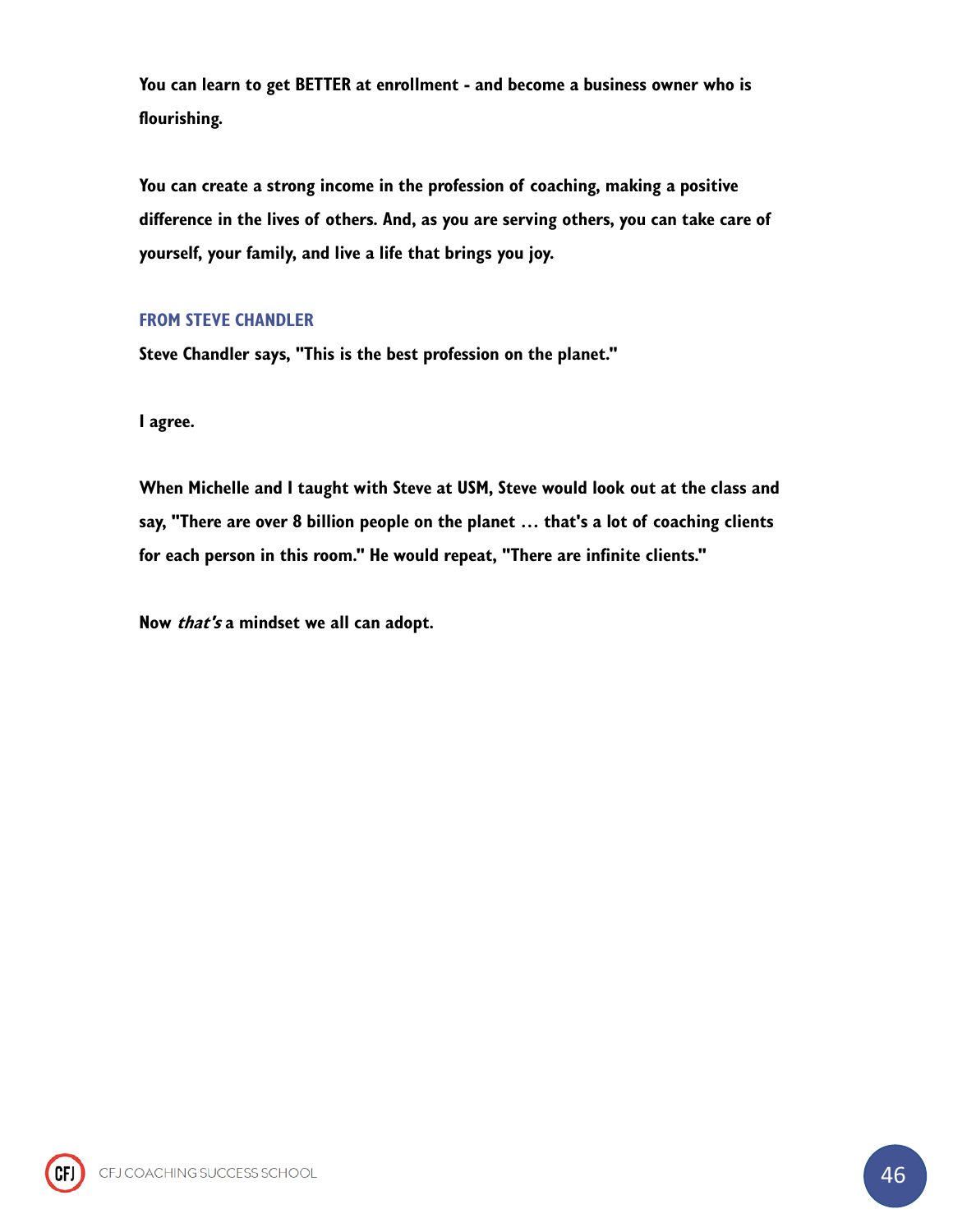#### WE WILL LEARN TOGETHER

At The CFJ Coaching Success School, we will learn together. There's something magical that occurs when we spend two and half days each month together for six months straight, all in a room with a shared intention.

We will roll up our sleeves and become more proficient at growing our business.

We will slow down and review our conversations, breaking them apart and seeing where we collapsed into people-pleasing or money desperation. We will learn new ways to be in these conversations with more neutrality.

We will step into a greater level of accountability, sharing what we have been doing in our practice every month in a written home assignment. (Who doesn't love homework? And you'll get comments and feedback every month from Amber and me!)

We will practice offering our services and become more relaxed and at ease with sharing our fees.

We will serve in outrageous ways and we will create NEW ways of serving that astound.

We will strengthen our relationship to success and money and we will let go of behaviors that limit our ability to thrive.

And last and of course not least, WE WILL HAVE FUN!

I hope you are considering being there.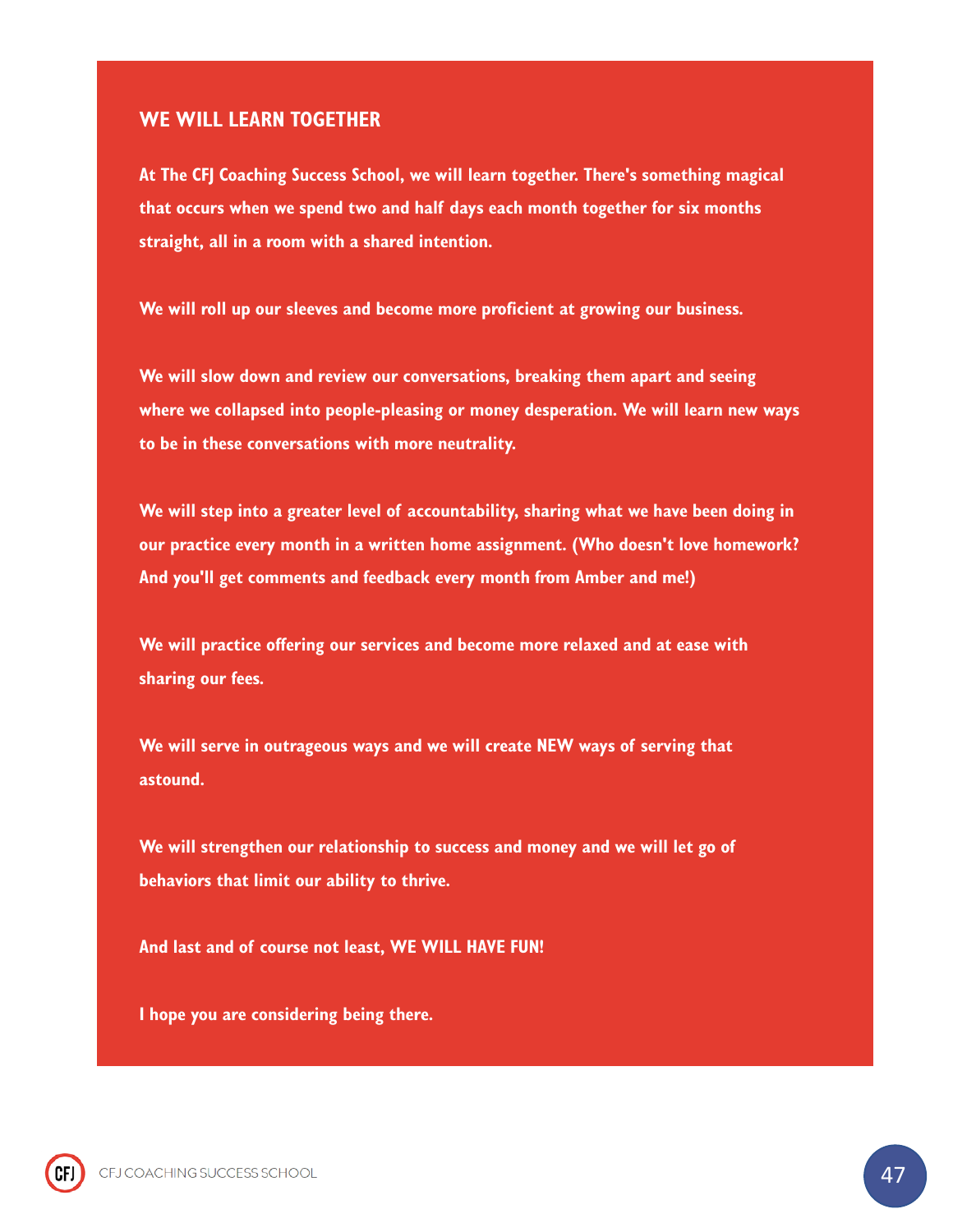#### And even if you never come, I hope you remember Michelle's words:

"I went from someone who was literally terrified of asking someone for money to someone who finds business development and enrollment as one of the most fun and fulfilling parts of my professional life. Nowhere do I serve more fully or authentically than in the enrollment process—and it may be the arena in which I make the greatest contribution."

Because that's available to all of us.

I look through e-mails from Michelle and read her coaching from previous times we worked with clients and coaches. I do this because it brings me into my connection with Michelle, AND because she always had great coaching. So I benefit on two counts. My heart opens and remembers the joy and Loving that is always present in my heart with and for Michelle, and, I always learn from great coaching from Michelle.

Here's Michelle sharing about an enrollment conversation she had with a coach:

I had a conversation this week with a coach in which we discovered she was more committed to "not failing" than she was to being a successful coach. This competing commitment had her unable to move forward – because she didn't want to fail.

If I had been interested in coaching her, I would have said, "If I were to coach you, one of the requirements would be that you are totally OK with failure. In fact, we are going to "court" failure and celebrate it.

Because failure is the way.

Let's remember this. Failure is the way.

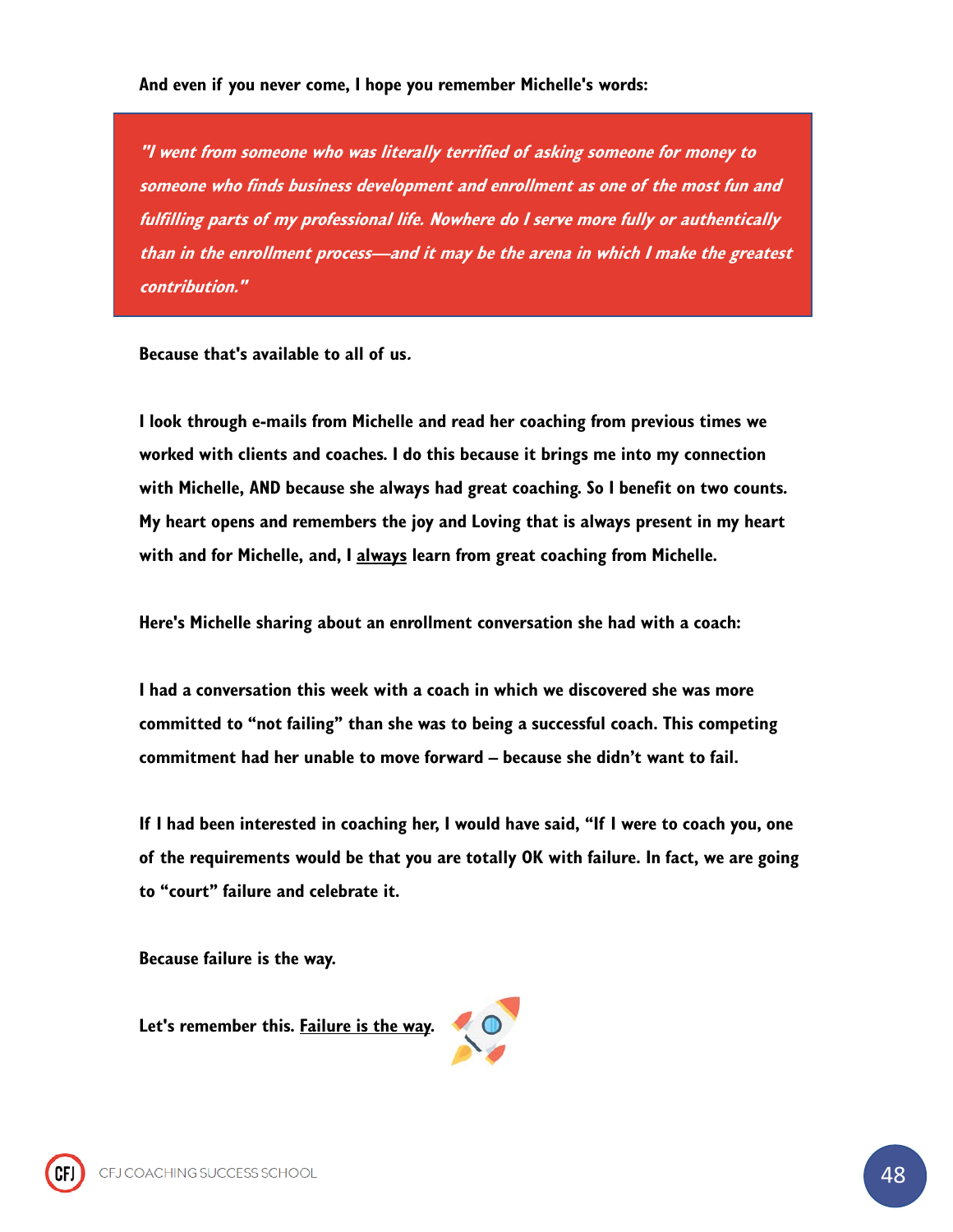### <span id="page-48-0"></span>**COACHES, WHAT DO YOU WANT?**

This is an excerpt from a weekly report where Michelle was coaching a coach. This was a six-month group that we ran for coaches, focused on teaching them the tools and skills for growing their business.

EVERY WEEK these coaches reported to us on their billings, conversations, proposals, and invitations (Note: Coaches in The CFJ Coaching Success School will also be submitting a monthly report just like these coaches did - because what gets measured gets DONE.)

AS A PROFESSIONAL COACH - - - - - - - - - -

BEING COACHED YOURSELF - - - - - - - - - -

#### IS THE MOST VALUABLE THINGS YOU CAN DO

In this weekly report the coach asked, "How involved do you get in your clients' lives?

I have a client who wants me to marry him and his girlfriend and assist them with being a birth coach - I am curious how you and Carolyn handle this?"

#### FROM [Michelle Abend Bauman](https://www.facebook.com/michelle.bauman):

"When I was first diagnosed with cancer, I was in a lot of fear about my business. I just didn't know what the year would be like – and how I would make money, etc. (It turned out I didn't need to worry – but that's a different story). I wrote to **Steve Chandler** about it – and (given that we've worked together a long time and we have a personal relationship) he wrote me a really compassionate e-mail about how he would be there for me and how I wouldn't lose ground financially. And it helped for about a week.

Then I sent another similar e-mail … thinking I'd get the same response (after all I loved his reassurance) – and instead I got a big apology for the first e-mail, for letting his personal feelings towards me color his response.

Instead of more comfort, he told me that this was a real opportunity to look at my beliefs that would have money be the source of my security.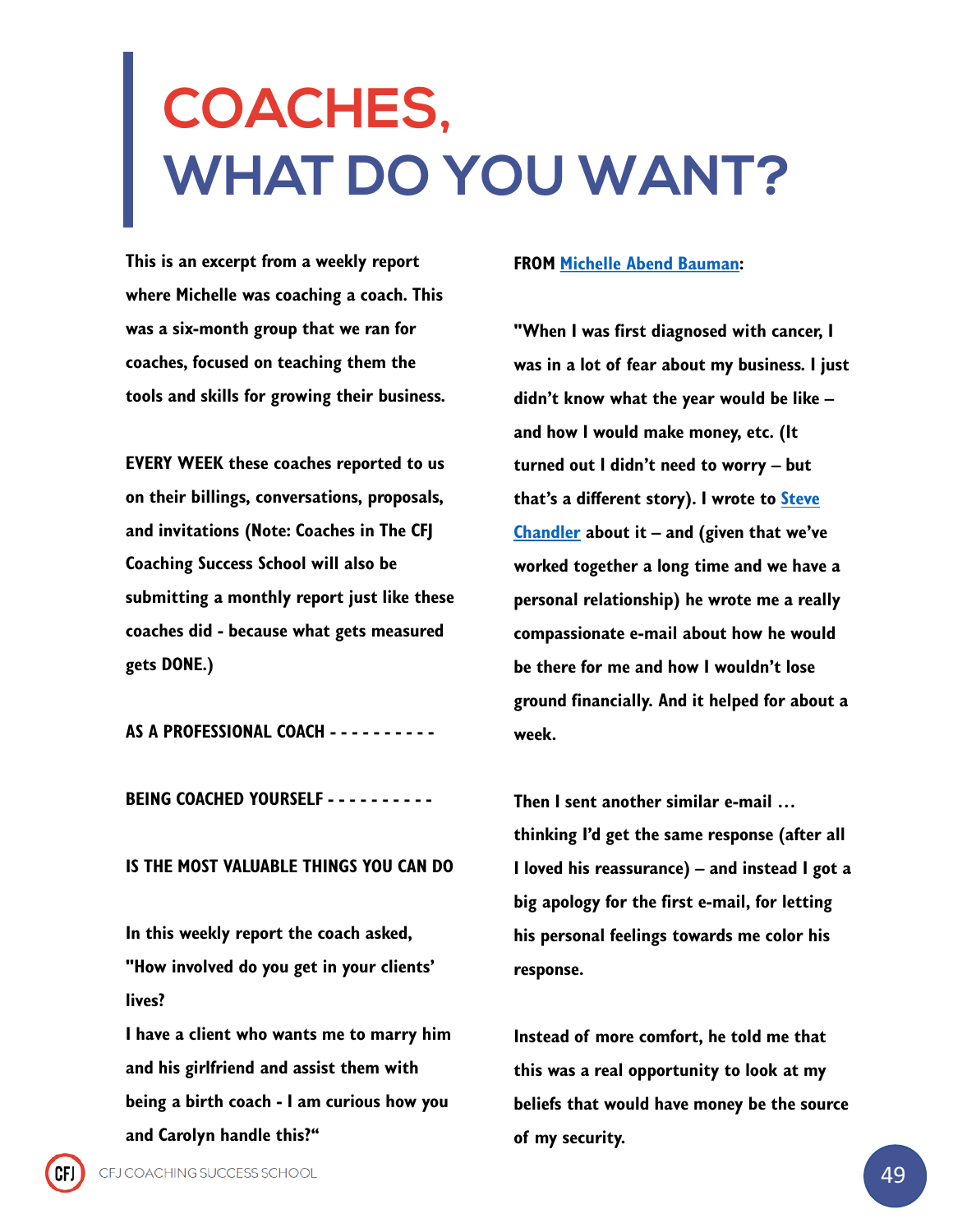It was painful yet powerful – it was clear he was not going to let me play victim, even while dealing with illness. Not easy – but powerful.

Steve has told me lots of times that he's willing to risk our relationship – risk me not like him – in service to my growth.

So the question is … as you get more involved in their lives, will you still be able to show up as the coach? Only you can answer this question.

It's me, Carolyn again.

#### WHAT DO YOU WANT?

#### AS A PROFESSIONAL COACH ARE YOU HOLDING NOTHING BACK?

THINK about what Steve did and said to Michelle. Even when his beloved client was in the midst of a serious illness he did not hesitate to SHOW HER that she had an opportunity to look at something.

In fact, it was even more important to show her this, given what she was walking through.

### HE WAS NOT CONCERNED ABOUT HOW IT WOULD FEEL FOR MICHELLE TO RECEIVE THAT E-MAIL.

And in turn, Michelle used this very real story from her own life to serve another coach.

So as Michelle asked - the question FOR YOU is . . are you showing up as the coach with your clients?

Only you can answer this question.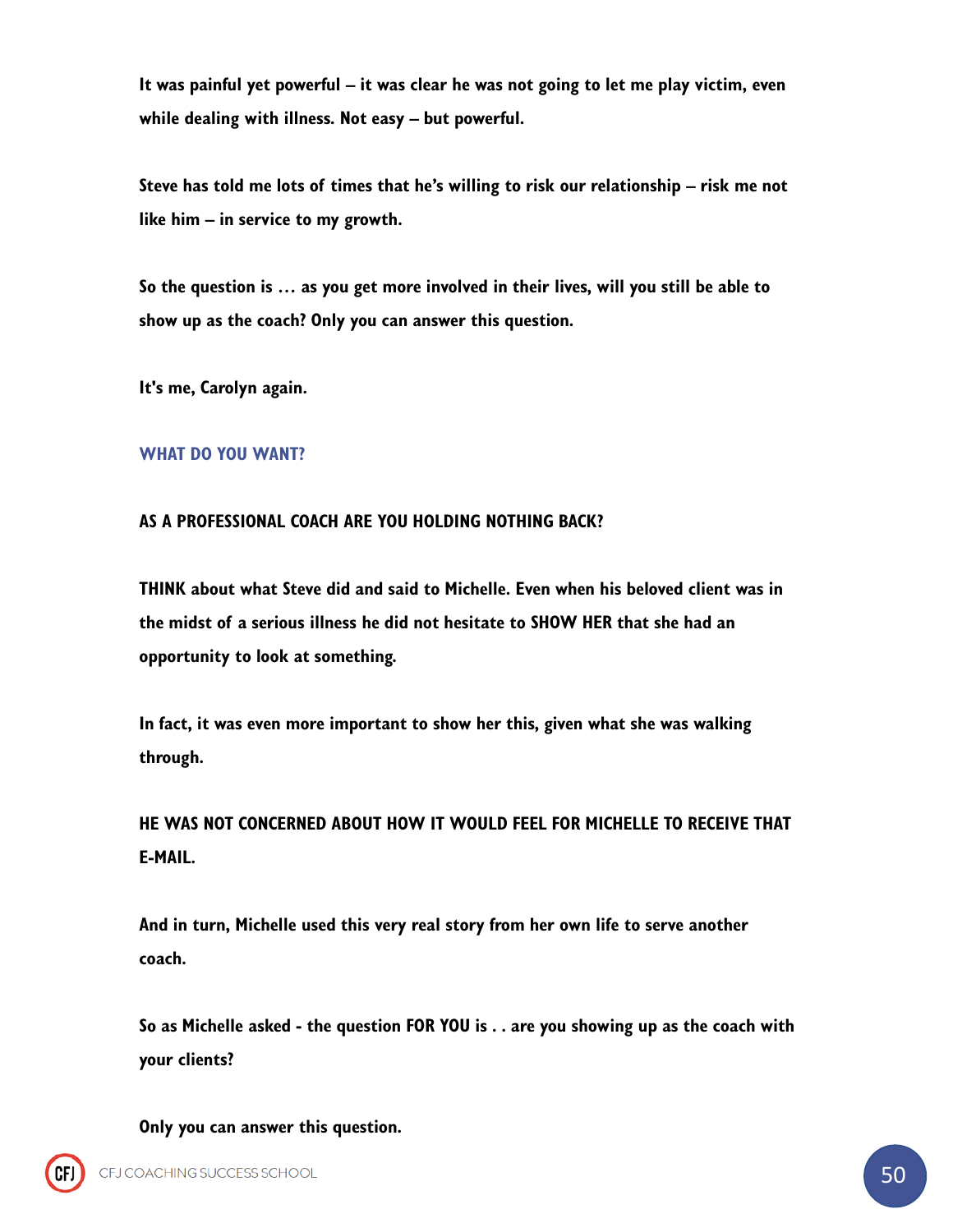

### **About Carolyn Freyer-Jones**

I have been coaching men and women in creating greater success, joy, and fulfillment for over fifteen years. My coaching work emerged as a result of the value I received from the Master's Degree Program in Spiritual Psychology at the University of Santa [Monica. I was 28 years old when I entered the University, feeling dissatisfied with my](http://www.universityofsantamonica.edu/) work as a sales professional at a graphic design firm, feeling a vague sense of "not enoughness" in my relationships—with myself, with my husband, with my family. I was often frustrated, teary and reactive. I could also be demanding and controlling with those closest to me.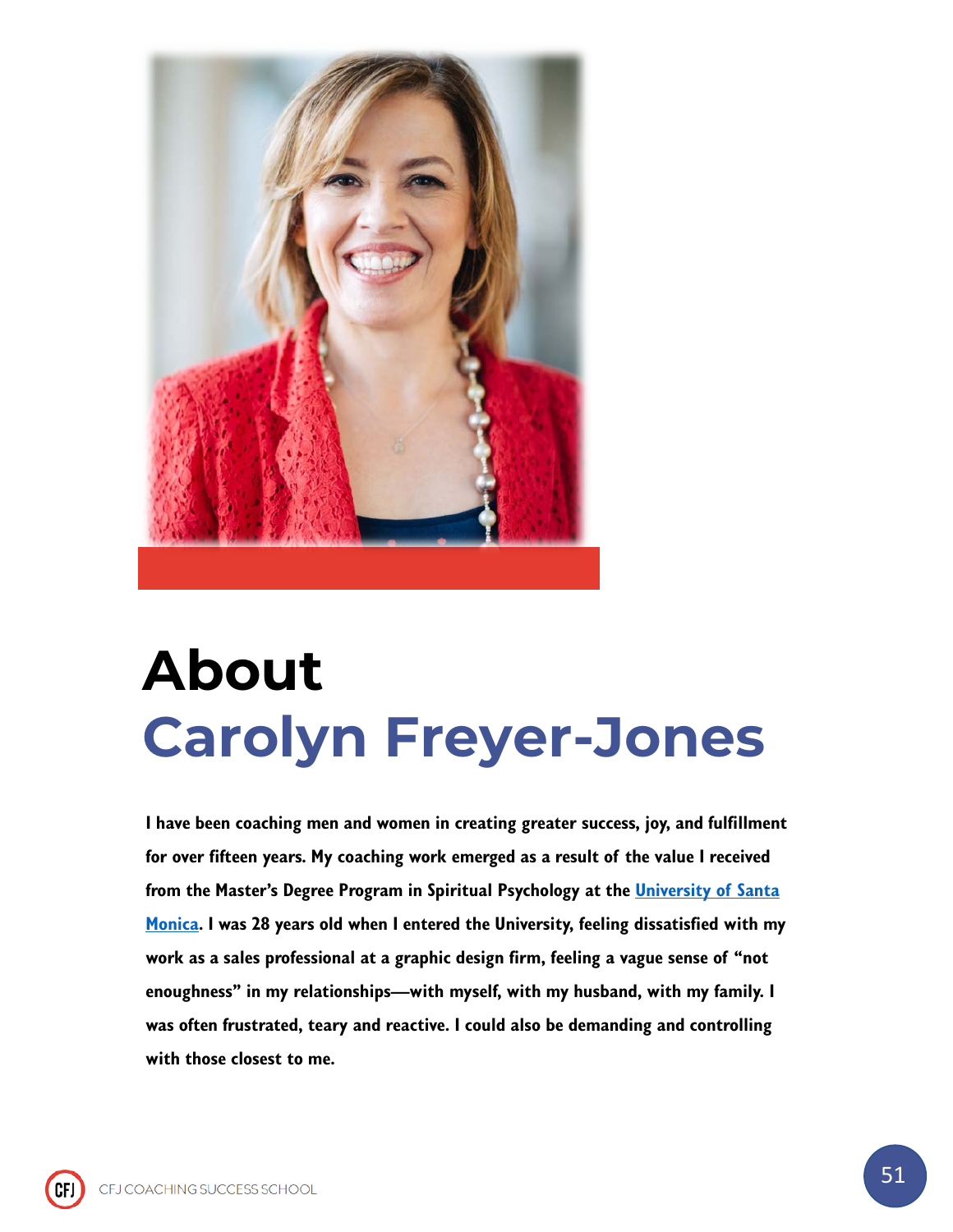At that time in my life, I had very little spiritual perspective. I was yearning for a deeper connection to my Self, to my purpose. I had begun reading books of a spiritual nature that created a deeper longing. I wanted to know why I was here—what meaning my life had. I wanted to experience in my heart that I mattered to something or someone greater than myself.

The experiential curriculum at USM provided me with an opportunity to answer these questions for myself. The curriculum also provided a framework, a spiritual context for life that resonated deeply and made sense to me. I became aware of the many judgments I carried about myself and others and how these judgments permeated my thoughts and my experience of life. I became aware of the limiting beliefs I had bought into about myself, about life, and the world. I also began to see that these judgments and beliefs were creating a painful existence, one that was not serving me.

As I learned the Principles and Practices of Spiritual Psychology, I began to experiment with the possibility that my life's experiences were occurring for me, for my learning and growth, and in seeing them from that perspective, I could choose to use them as such. I stopped seeing my life as a series of painful events designed to punish me or validate my feeling of unworthiness. I no longer felt alone, desperate or needy for attention and approval from sources outside of me. I began realizing that my innate goodness, my wholeness, my value was irrevocable. The perceptions and beliefs that my mother, father and two brothers did not love me (or not in the way I thought they should) were slowly dismantled. The pain I carried inside began healing and something new began to emerge—Self-compassion, gentleness and a new way of being with my Self. It was a more loving, open-hearted and supportive way of being.

I began to experience greater joy and fulfillment. And this joy and fulfillment began to inform all areas of my life. My relationships improved significantly—first and foremost with myself and, thankfully, with my husband and family. As a result of my USM education, I had a way of working with myself when challenges occurred. I also had new reference points for loving, joy, peace, and connectedness to my Self and something greater than I.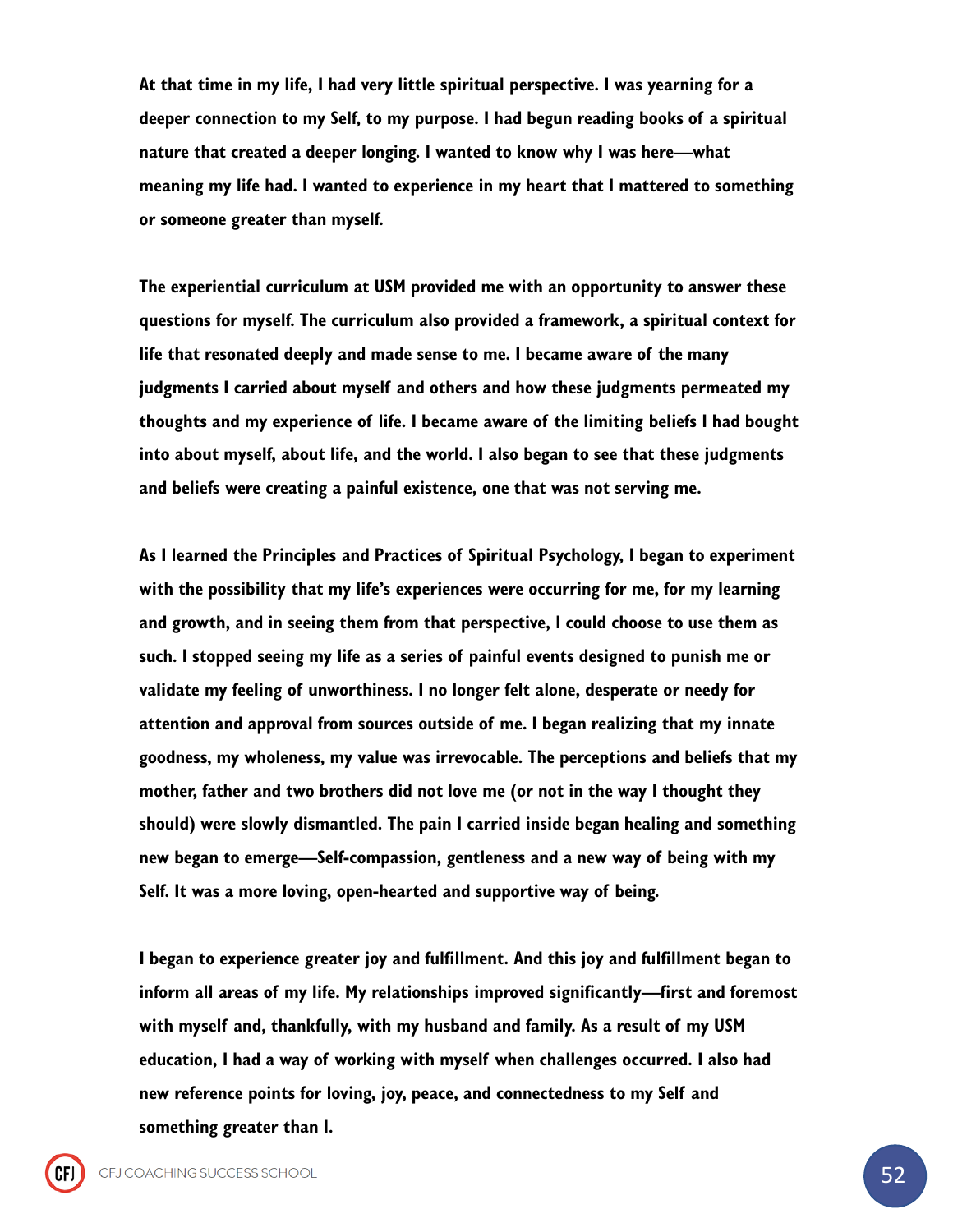### My Professional Life

Upon graduating from USM, I accepted an offer to serve on staff as the Director of Admissions and Marketing. These were twelve of the most dynamic and growth-filled years of my professional life. I reported directly to Dr. Mary Hulnick, USM's Chief Academic Officer and a pioneer in the field of Spiritual Psychology. She was my first "real" coach—someone who believed in me and who challenged me to grow on every level. She also held me to the highest standards of excellence in my work that I had ever experienced.

In my leadership role in Admissions, I talked to thousands of potential students about their hopes and dreams. I gained a breadth of experience in enrollment and sales enrollment from a true service perspective. As USM's Marketing Director, I oversaw all marketing campaigns for the University and was the lead copywriter for all communications, learning to write from a place of connectedness, inspiration, and clarity. I also became an accomplished speaker as the spokesperson for the University, leading all live events.

In addition to my work at the University, I began to coach a few people here and there. It was then that my second coach entered my life—Master Coach **Steve Chandler**, who has been my coach now for over fifteen years. I loved coaching. It allowed me to use my gifts and skills in a different capacity that was exciting and challenging for me. For some time, coaching was great "side work" in addition to my USM work.

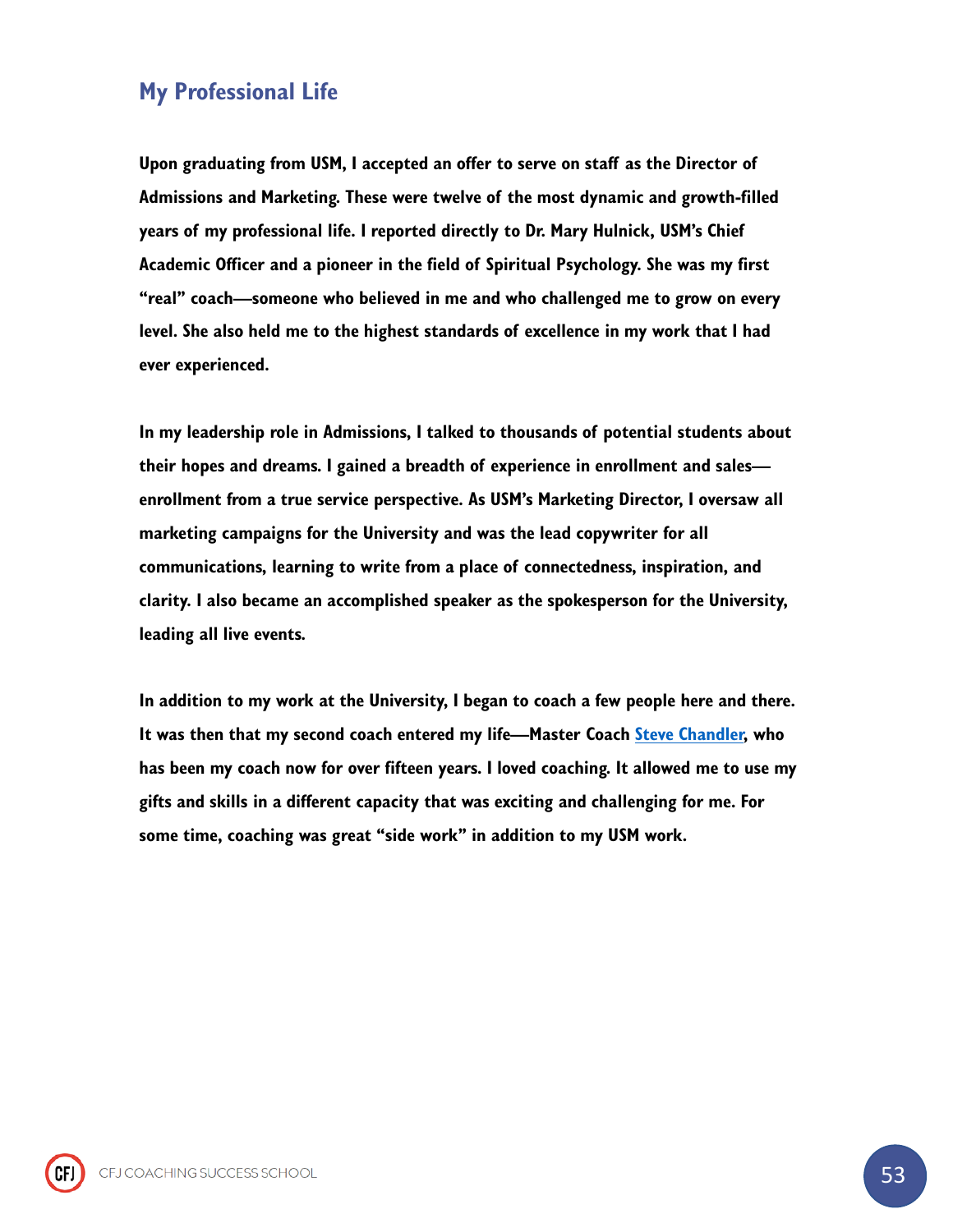#### 2008—Everything Changes

During this time and after many years of reflection, I came to the conclusion that unless I was called from deep inside to have children, I would not try to conceive. My husband, John (also a USM graduate) was onboard with this approach.

In early spring of 2007, I felt that calling. My internal feedback was something like, "I won't regret not having a child. But I will regret not trying." My husband and I did some visioning work together, and one month later, I was pregnant.

Lucinda was born in January 2008. To say everything changed is a massive understatement. My relationship to my time changed. I was home on maternity leave for about four months, and I headed back to work at USM with mixed feelings. My love of USM had not changed, yet there was something (someone) that had become a bigger presence in my heart, and being away from her created a lot of different feelings inside.

It was at this time that the nudge to co-create a different kind of work life started to push on me in greater ways. My work at USM made it necessary for me to be in the office, working office hours. Given the nature of serving as the Director of Admissions, this made sense. I continued with my coaching "side work," and more clients were coming my way. I started to have a vision for what a life of full-time coaching could look like and how it could allow me to have a more flexible schedule where my work time could be built around my daughter's life - taking her to school in the morning, being there when she arrived home, taking off when she was sick ... all those things that previously simply didn't even enter my consciousness.

I knew given my USM education, I was being guided to something else—something new, something much "scarier" than the love and comfort of my work at USM. I also knew that while I was getting clear messages inside, it was up to me to honor the messages and follow the flow of guidance I was receiving.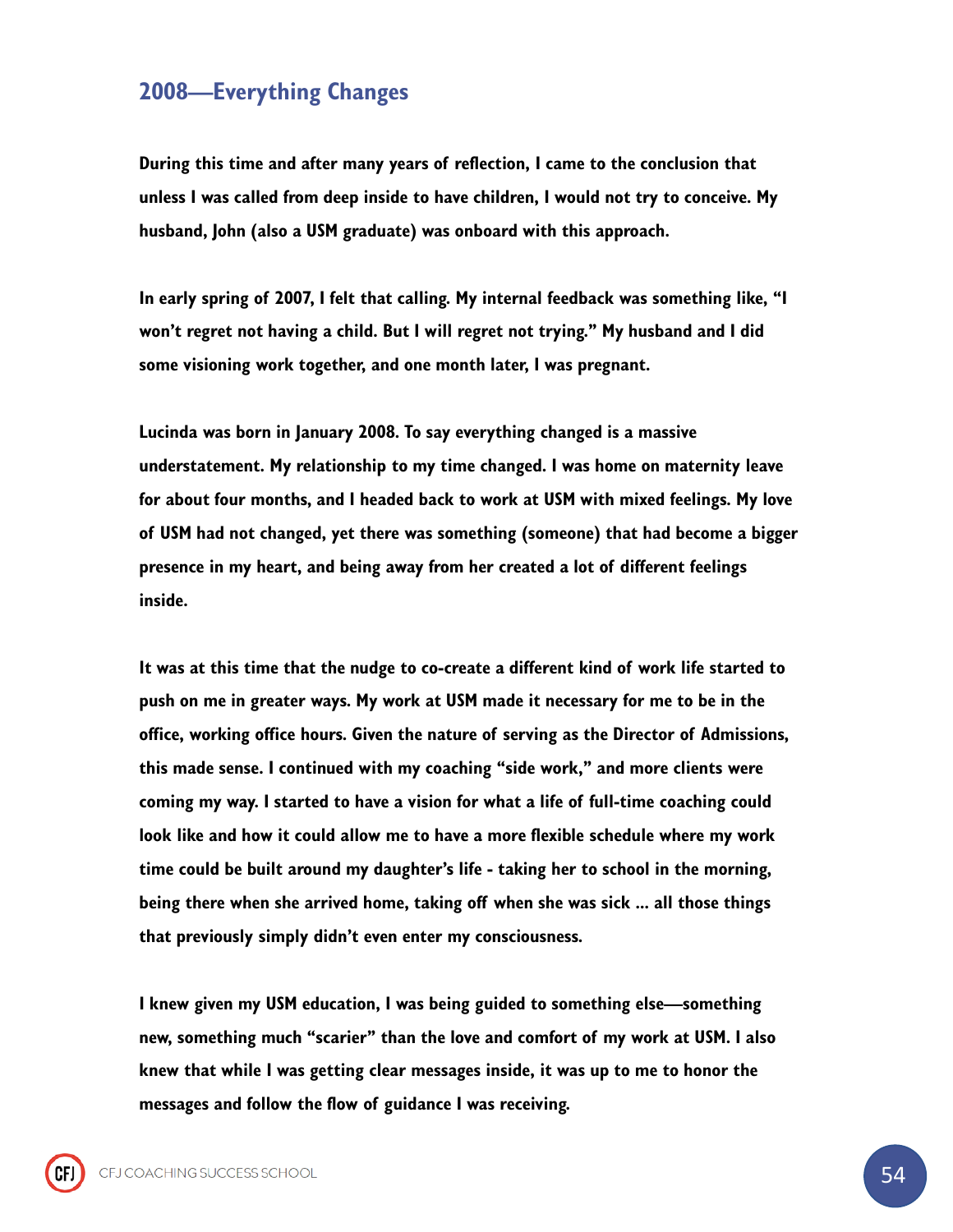Not easy for me, as I had my USM work wound up in old family patterns of betrayal and loyalty (i.e., "If you love me, you wouldn't leave me.")

Slowly I worked through these patterns, and in November of 2010, I left my full-time role at USM (with the full support of my USM colleagues) and launched my full-time coaching practice. My commitment to myself was that in my first year of full-time coaching, I would earn, at a minimum, what I'd earned during the previous year at USM. By the end of that first year, I'd not only achieved my goal, but my income had increased by over 35 percent.

Soul-Centered Professional Coaching Program at the University of Santa Monica

I had the privilege of developing the *University of Santa Monica's Soul-Centered* Professional Coaching Program [with Drs. Ron and Mary Hulnick, Steve Chandler,](http://www.universityofsantamonica.edu/program/scpc/)  Michelle Bauman, and Stephen McGhee, and I was one of the lead faculty members for the Program. This leading-edge program served over 300 University of Santa Monica graduates who were called to use their USM education in the profession of coaching and was designed to assist students in growing their practice or launching themselves into this exciting profession.

My husband John and I have been married for over 20 years. One of our favorite things to do is to spend time with our daughter Lucinda, laugh, avoid cleaning the house, travel, and drink coffee.

CFJ COACHING SUCCESS SCHOOL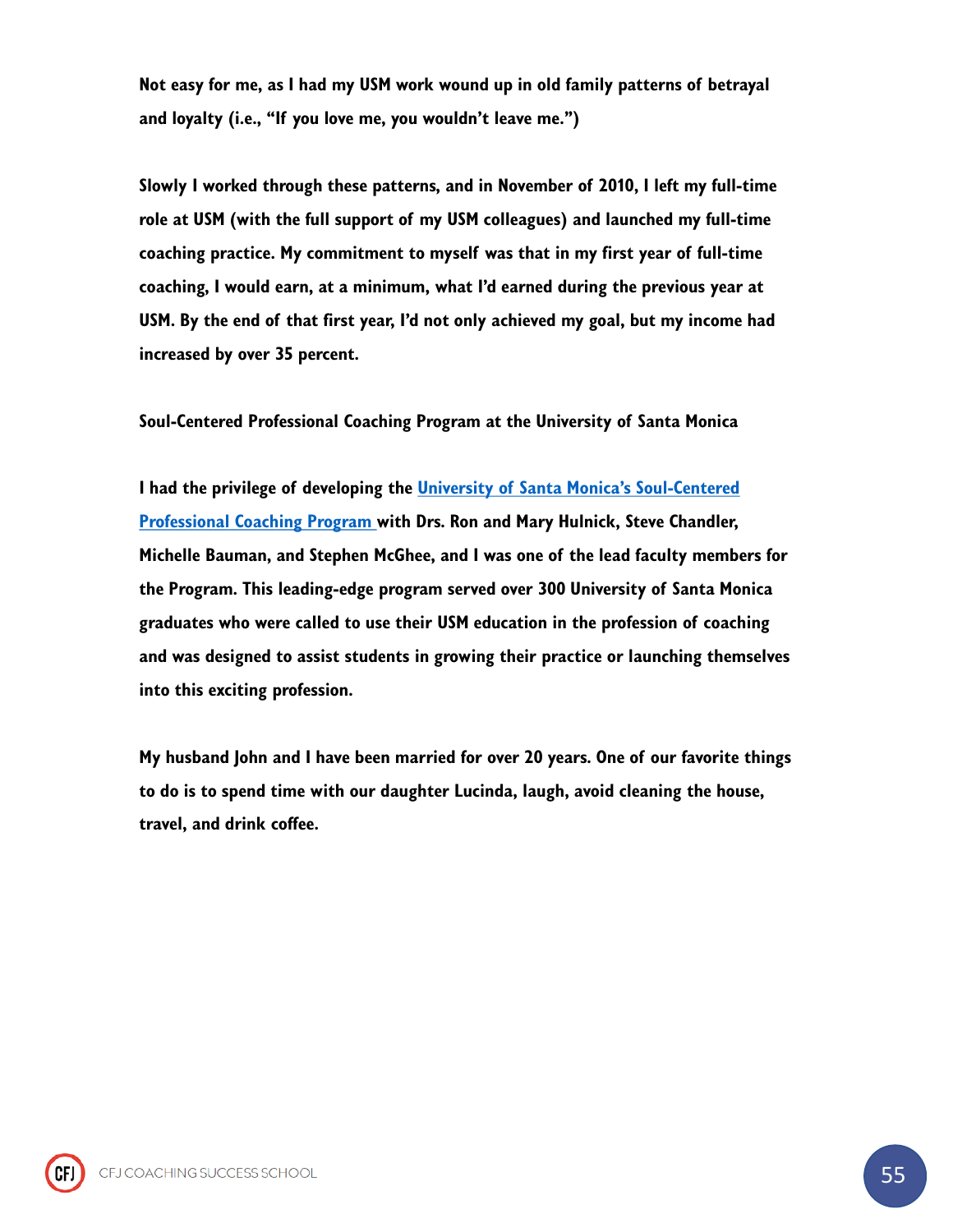"No one is better at teaching coaches how to create a thriving practice than Carolyn Freyer-Jones."

 $\sim$  Steve Chandler

Master coach, teacher, founder of the ACS School for Coaches, Author of Time Warrior, 37 Ways to Boost Your Coaching Practice, Death Wish, The Story of You, and more.

### Coaches Share

I started coaching with Carolyn at the point that I realized that I needed to move my coaching practice out of the "hobby" category and create a thriving, financially generative business. I knew how to coach and powerfully serve my clients. What I hadn't learned yet was how to create a business that supported me financially. That changed as a result of working with Carolyn.

Carolyn has loads of experience and expertise to share about how to create clients. She's also highly intuitive, compassionate, and courageous in her coaching, which has been so very helpful for me while I'm stretching into new and uncomfortable territory. It makes all the difference to have a guide when you're going into uncharted waters her distinctive brand of leadership is inspiring and uplifting.

The proof of Carolyn's effectiveness as a coach is in the results I was able to achieve going from pretty much zero income to six figures income (from coaching only) in the first year of our coaching relationship. She likes to say that she's 100% committed to the success of her clients. I'd say that's true.

I HIGHLY recommend Carolyn if you want to be guided into discovering who you CAN be as opposed to whom you HOPE you can be as a business owner and coach.

-Carrie Doubts, M.A., PCC, Transition, and Grief Coach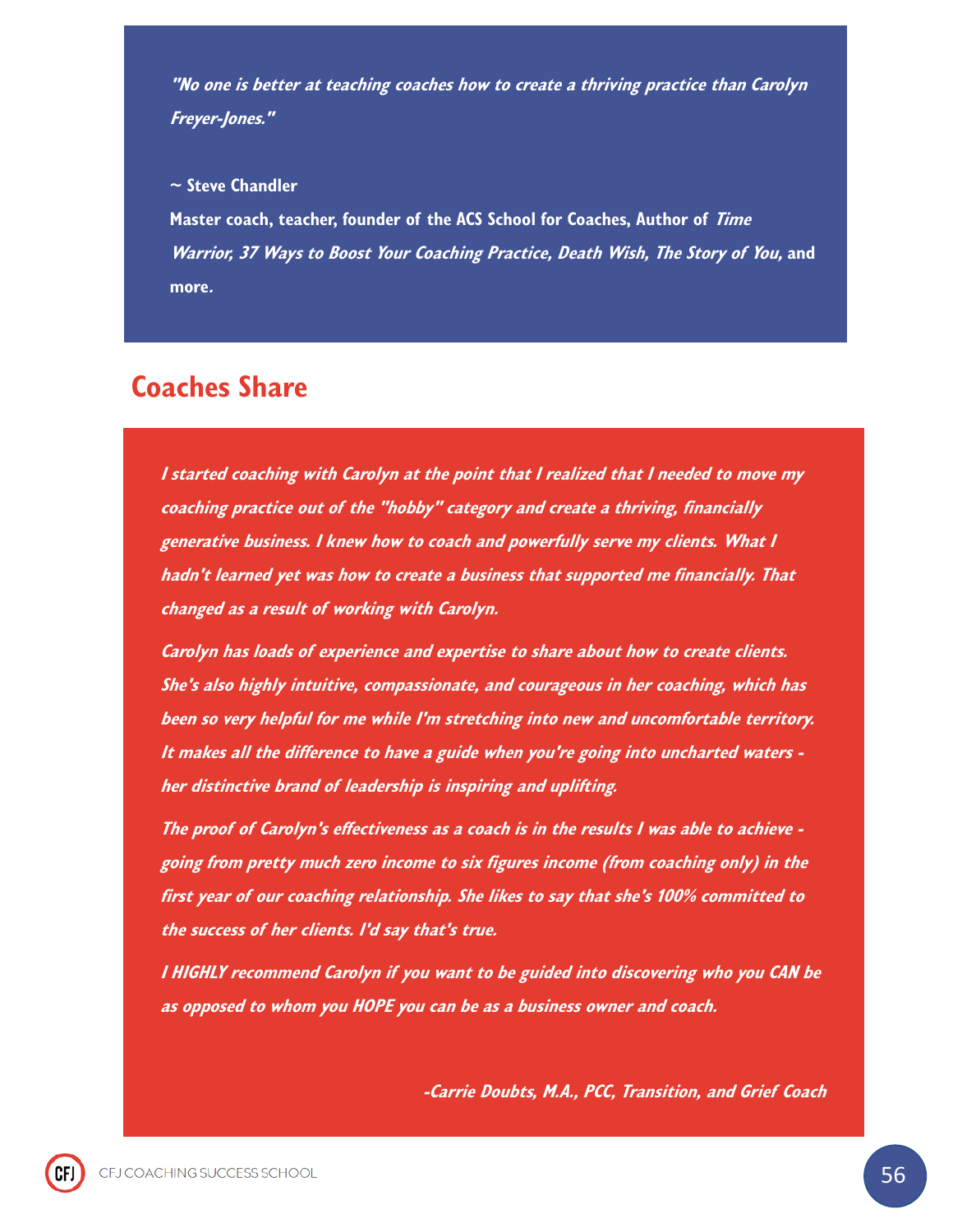Carolyn when I first met you around 13 years ago, you were already quite impressive. In fact it was your impressiveness, your directness, your diligence that had me finally buy in to the University of Santa Monica—it was like "Well, she's pretty solid and sharp clearly this ain't just another one of those new-age, airy-fairy deals—this must be the real deal if she's any indicator.

Seeing you again in 2017 co-leading the University's Soul-Centered Professional Coaching Program—seeing this whole new level of mastery, confidence, clarity and knowing in you, in turn, gave me so many of those things in my own practice. You are a total rock star and modern-day spiritual ninja. The whole program had me in awe of your mastery.

I left the class with advancement in both my inner and outer awareness. In the inner, I had a much deeper understanding of what I am really doing as a coach—I am being of deep personal service to another being. And on the outer practical level, I was able to let go of a lot of bad habits that were impeding the flow of my practice. Thank you for it all!

-Kirk Souder, Co-founder, Enso

Working with Carolyn has been an amazing learning experience for me. There are very few coaches like her that are masterfully teaching and coaching by example and that are leading with integrity and openness. I've had the privilege to be in her class at the Soul-Centered Professional Coaching program at USM, as well as participating in her six-month private group for coaches. The whole experience with Carolyn has been worth the investment of time, money and energy. I continue to be mentored and coached by Carolyn for the success of my professional coaching practice. She is an inspiration and keeps challenging me with a loving energy. I highly, highly recommend working with Carolyn and her program for any professional coach that is truly serious and committed about up-leveling his/her game.

-Nicola Albini, Leadership Coach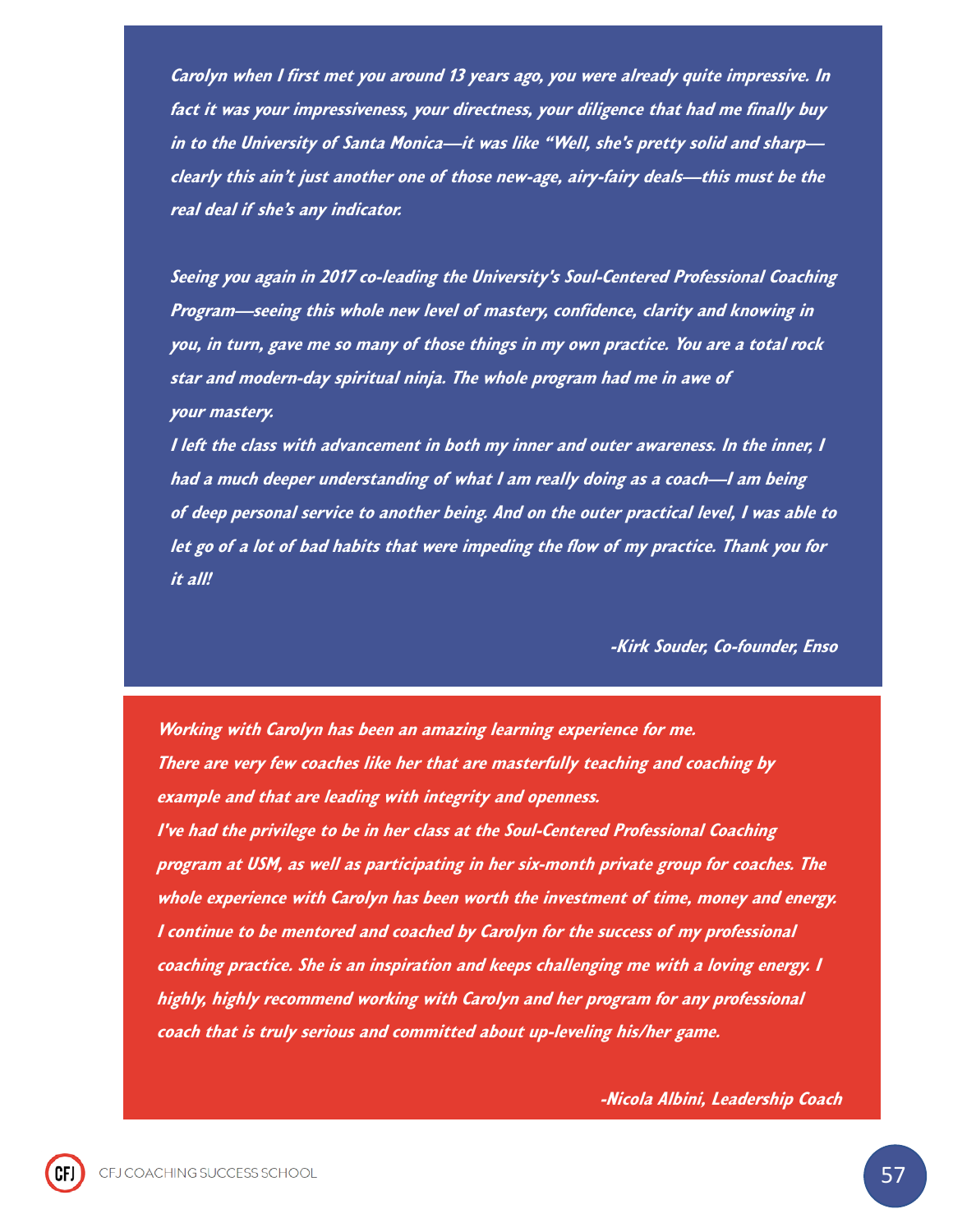I spent 6 months with Carolyn at the University of Santa Monica, where she co-led the Soul-Centered Professional Coaching Program. I am an experienced coach and facilitator - I know what it takes to work with a room full of people and assist them in their learning and growth - it's no small thing.

Carolyn has a humorous way of shifting perspective that is often accompanied by loads of laughter. She can meet coaches where they are, and assist them in seeing blind spots in their businesses and in themselves.

Her school will be both a blast and a great opportunity to focus on client acquisition to enhance your coaching practice.

-Cindy Lou Golin, Life & Business Coach

As I reflect on the many skills and attributes Carolyn has as a facilitator, the one that I'm called to share about is the truly exceptional level of support she brings to each student. Last year I had the blessing to participate in USM's Coaching Program with Carolyn as a lead faculty member. Even before the Program began, I experienced Carolyn playing "all in", holding for and supporting my professional goals and aspirations with such consistent devotion, enthusiasm, and encouragement. Her clear commitment to her students' growth helped create the space within which significant inner and outer transformation was possible. She is a joy to work with and learn from!

> -Licia Rester-Frazee, Managing Director of Programs, Admissions, and Marketing, University of Santa Monica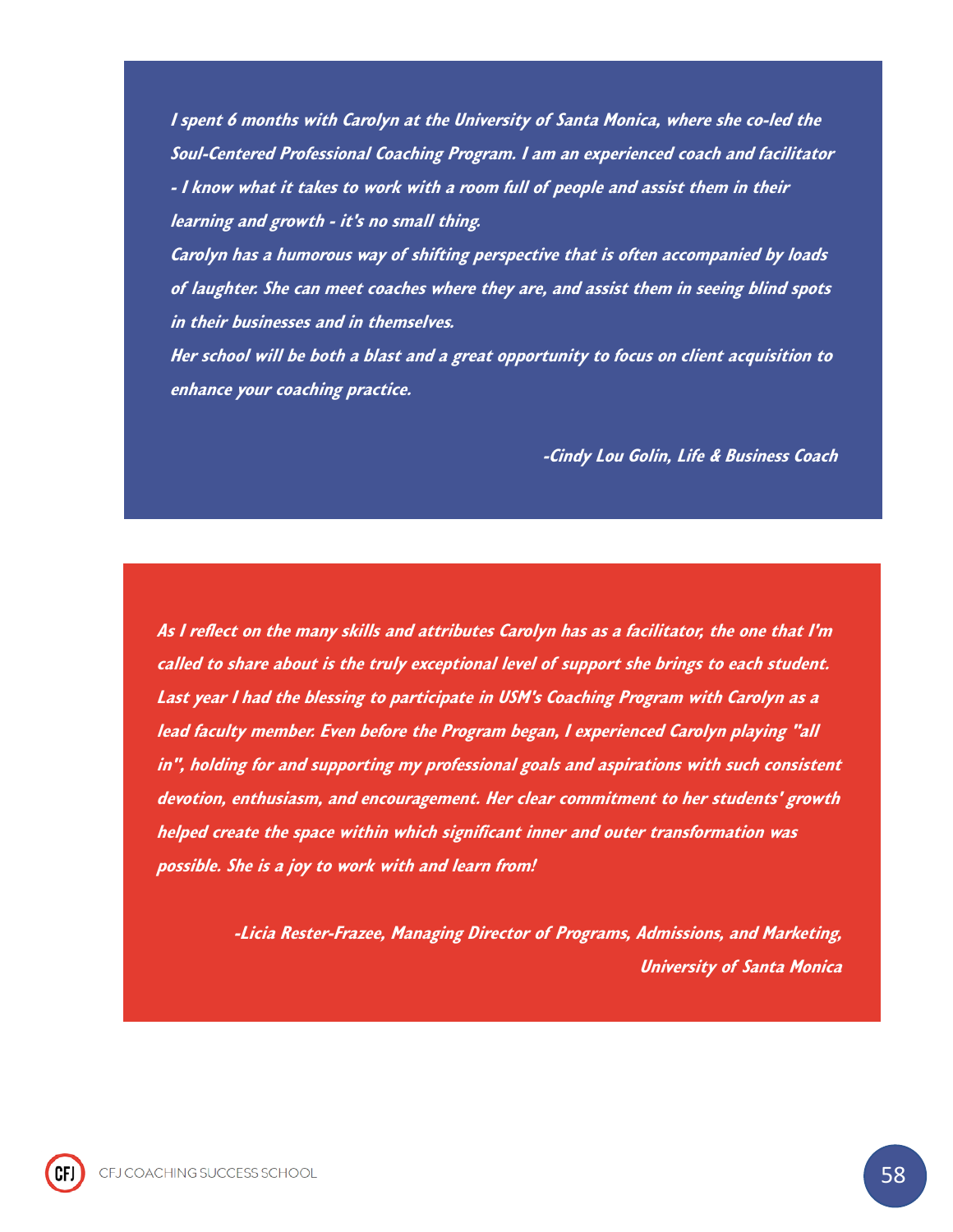CFJ was my coach for 6 years privately and I was also a student in the University of Santa Monica's Soul-Centered Professional Coaching program, which she taught.

I have two words to describe her coaching, "loving bulldog". Carolyn is tenacious. She will hold you to your word, ensure you're held accountable, question your motives, help you dig deeper than you knew you could, and keep you on course in your journey. Sessions with her are as much guideposts as they are wake-up calls.

Carolyn is also incredibly loving, supportive, understanding, and compassionate. I always felt free to share anything with her - knowing that however uncomfortable the subject, it would be met with acceptance and understanding. I became a stronger coach with Carolyn, and I became stronger in my life in general - both in my relationship with myself and with others.

Here's an example - my business partner and I would do joint coaching sessions with her from time to time when we were getting into challenges. We'd show up in a tense, not a great place and proceed to have very direct and uncomfortable conversations about our working relationship in the business and our frustrations with each other. She didn't care how intense it became - she held our feet to the fire and wouldn't allow us to back away. Each time, this would lead to us each taking responsibility and looking at the ways we were each getting in the way of making the partnership work. As a result of our work with her, we understand and appreciate each other a heck of a lot more, and are way more effective partners because there's a lot less crap in the way.

Lastly, she's "normal." What I mean by that is that she has a normal life, a normal family (with their issues and challenges), and she's done the work. Because of this, she can relate to you right where you are, listening to your issues and sharing about her life's challenges while she helps you through yours.

She's someone that will help you in every way, shape, and form, move the needle.

-Andy Petranek, Coach & Co-Founder & Chief Evangelist of the Whole Life Challenge